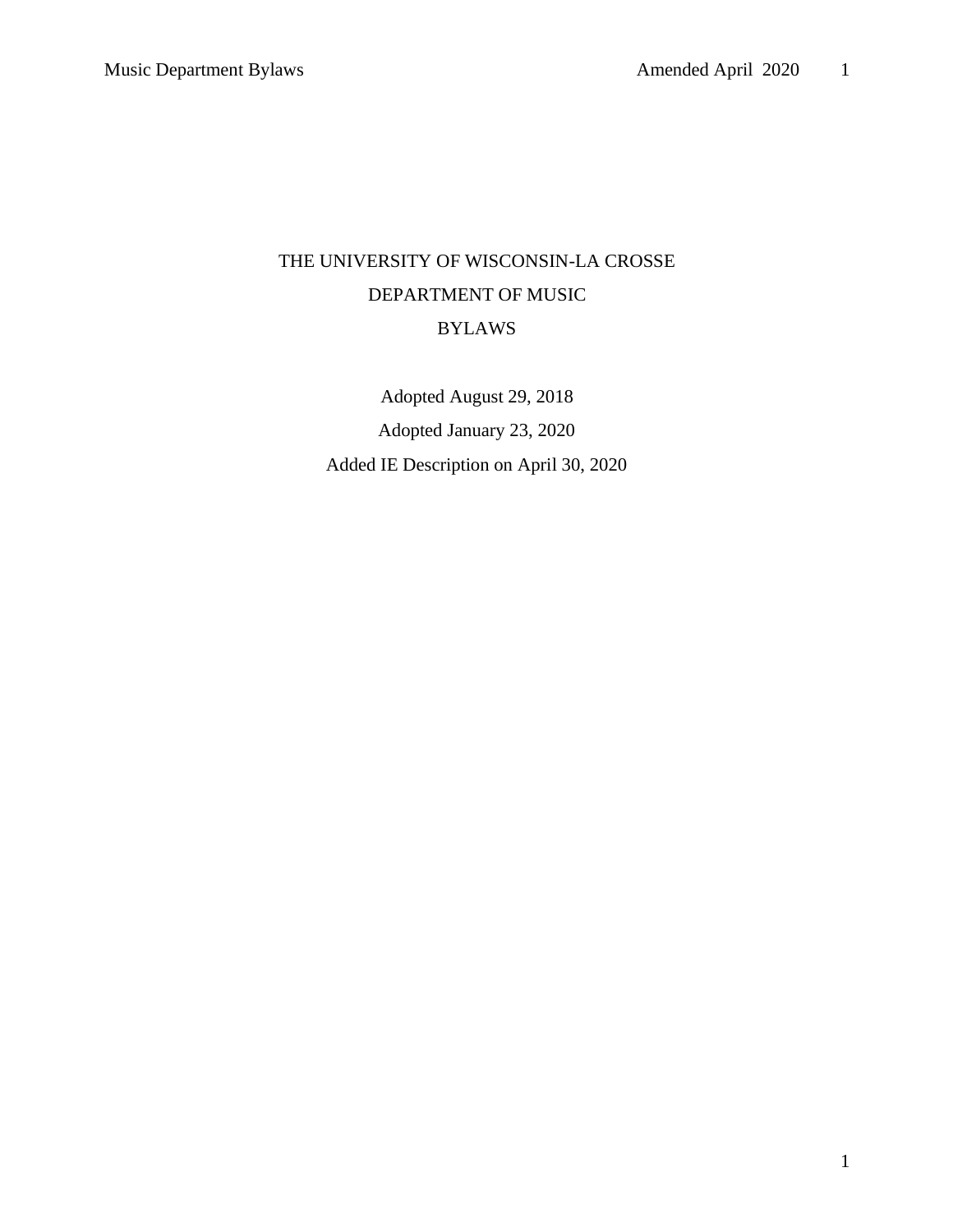#### **Table of Contents**

I. **Organization and Operation**

II. **[Faculty and Instructional Academic Staff Responsibilities](#page-39-0)** 

III. **[III. Merit Evaluation](#page-7-0)**

IV. **[Faculty Personnel Review](#page-9-0)**

V. **[Instructional Academic Staff Review](#page-17-0)**

VI. **[Non-Instructional Academic Staff Review](#page-20-0)**

VII. **[VII. University Staff](#page-20-1)**

VIII. **[Governance](#page-20-2)**

IX. **[Search and Screen Procedures](#page-24-0)**

X. **[Student Rights and Responsibilities](#page-28-0)**

[Appendix A: Promotion Criteria for Tenure-Track Faculty](#page-31-0)

[Appendix B. Review Criteria for Merit, Retention, Promotion and Post-Tenure for Faculty and IAS](#page-32-0)

[Appendix C. Statement on School of Education Affiliated Faculty Teaching, Scholarship, and](#page-35-0) 

[Service Expectations](#page-35-0)

[Appendix D. Additional Departmental policies](#page-37-0)

[Appendix E. Merit Scoring Form](#page-38-0)

[Appendix F. Candidate Merit Rating Report](#page-39-0)

[Appendix G: Department of Music Equity Liaison](#page-39-1)

Appendix H. Music Administrative Position Descriptions

## **I. Organization and Operation**

The Department of Music Bylaws are reviewed annually by the department and recommended changes are incorporated as necessary.

Department members are governed by six interdependent sets of regulations:

- 1. Federal and State laws and regulations
- 2. UW System policies and rules
- 3. UWL policies and rules
- 4. College policies and rules
- 5. Shared governance by-laws and policies for faculty and academic staff
- 6. Departmental bylaws.

## **A. Preamble**:

History of the Department of Music:

*The Department of Music at the University of Wisconsin-La Crosse started in the original La Crosse Normal School, founded in 1909. Founding members Thomas Annett and David Mewaldt constituted the entire faculty and taught classes in music and directed all ensembles and choirs. With the name changes to La Crosse State Teachers College in 1927 and then Wisconsin State University-La Crosse in 1964 and finally the University of Wisconsin-La Crosse after the merger of all state universities in 1971, more faculty were added. All music classes and facilities*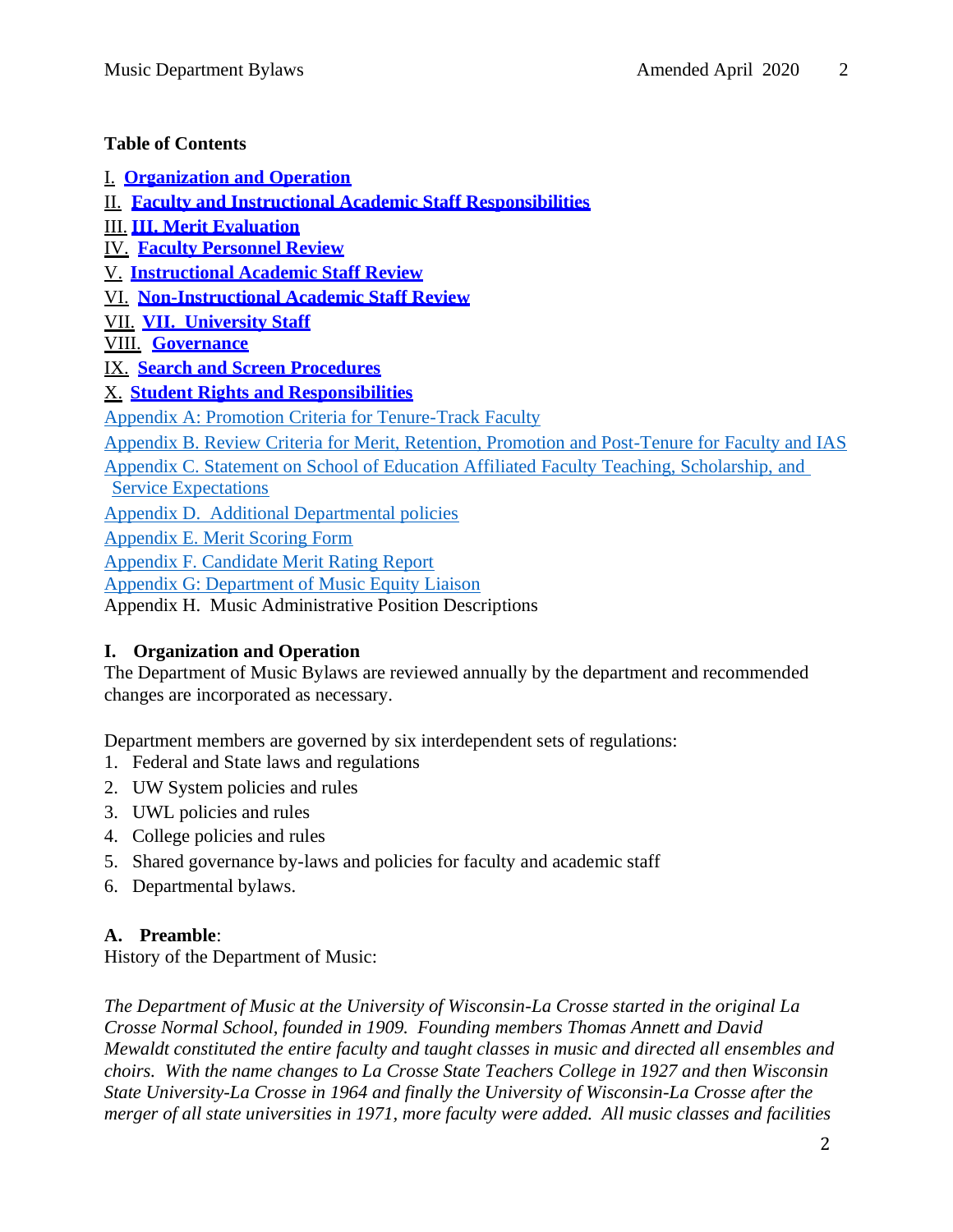Music Department Bylaws and the contract of the Amended April 2020 3 *were still in the old Main Hall building until the construction of the current Fine Arts building in 1974.* 

The Department of Music serves students enrolled in its programs as Majors or Minors as well as courses and activities for the University of Wisconsin-La Crosse. The Department also serves the community at large as a cultural center.

The primary objective of the Music Department is to deliver a curriculum appropriate for Music Majors and Minors and to provide courses for the general student population of the University. The Music Department is a member of the School of Visual and Performing Arts within College of Arts, Social Sciences and Humanities and is accredited by the National Association of Schools of Music (NASM).

# *"Creating Artistry and Musicianship within a Vibrant and Engaging Academic Community"*

## **B. Meeting Guidelines**

Department meetings will be run according to the most recent edition of Robert's Rules of Order [http://www.robertsrules.com/ a](http://www.robertsrules.com/)nd WI state open meeting laws

<https://www.uwlax.edu/globalassets/offices-services/human-resources/open-meetings-prt.pdf> With a summary provided at [https://www.wisconsin.edu/general-counsel/legal-topics/open](https://www.wisconsin.edu/general-counsel/legal-topics/open-meetings-law/)[meetings-law/](https://www.wisconsin.edu/general-counsel/legal-topics/open-meetings-law/)

## **C. Open Meetings Rule.**

## **1. Department Meeting Guidelines**

Department meetings will be held regularly during the academic year and when necessary during summer or breaks. The Chair will schedule meetings with 48 hours notice except in emergency situations. A meeting agenda will be provided 24 hours before the meeting when possible.

Departmental meetings shall be held in accordance with the Wisconsin Open Meeting Law that includes the provision for posting the meeting date, time, place and agenda at least 24 hours in advance of the meeting. When the department moves to close a meeting, they must do so by citing the proper statute (Section 19.85 in the Wisconsin Statutes).

## **2. Recording of Minutes***.*

Minutes will be recorded by a voting member or the departmental ADA and distributed in a timely manner to department members. Copies of the minutes of department meetings and committee meetings shall be archived in a secure location by the department. Minutes from closed meetings will be taken by the Department Chair and available within one week of the proceedings.

## **D. Definitions of Membership & Voting Procedures**

The membership of the Department of Music will consist of all ranked faculty and academic staff. "Membership" refers to the right to attend and participate in discussions at the department meetings. Any individual with tenure or a contract with the department has departmental membership. Departmental membership allows an individual to be eligible for departmental allowances such as travel money and determines an individual's home department in terms of signatures for activities such as grants when such needs are associated with the content and mission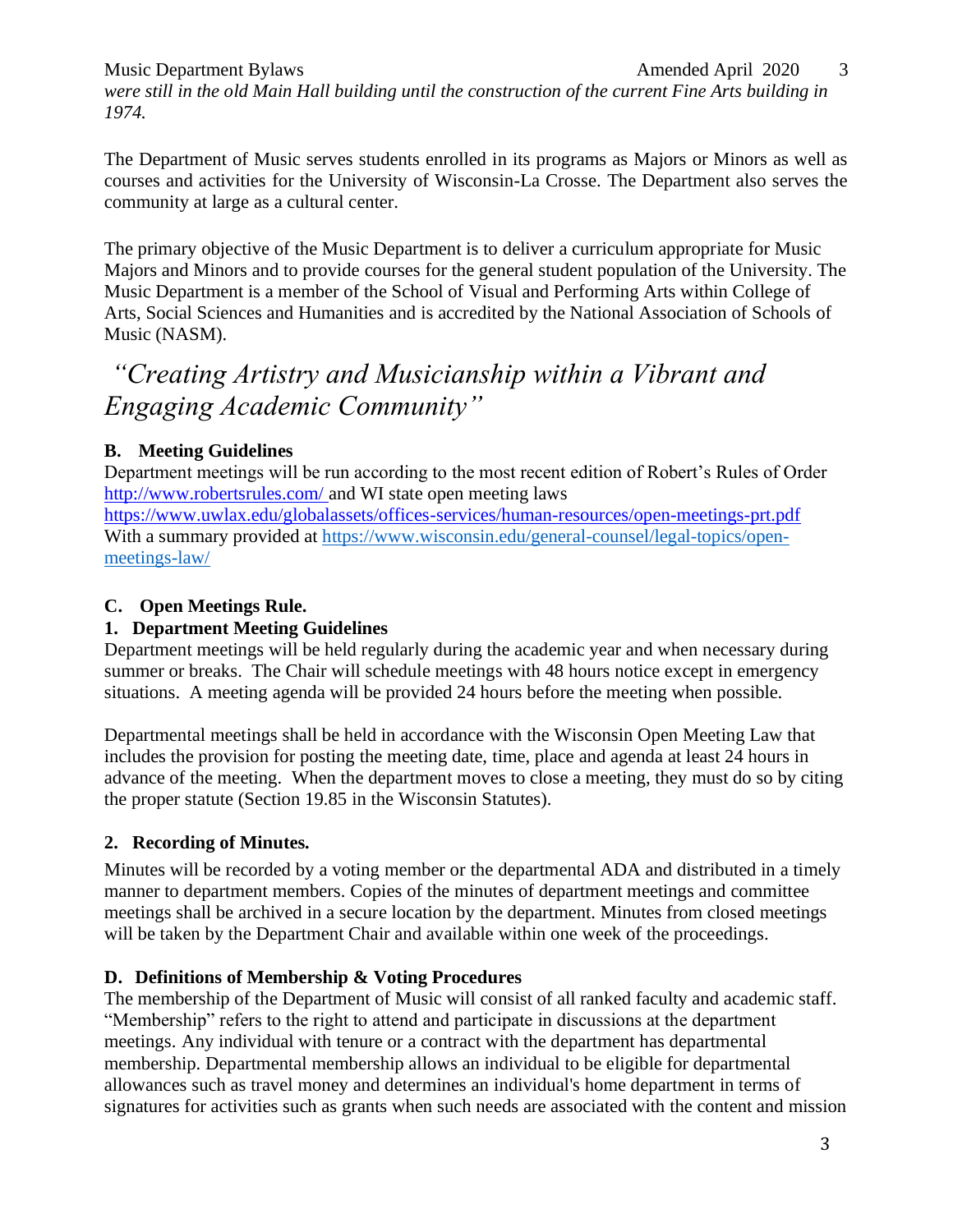of the home department.

Of particular importance, departmental membership determines the primary personnel review unit associated with annual review, retention, promotion, sabbatical, and post-tenure review, etc. Membership is more stable and long-term than voting rights. Voting rights can vary based on bylaws determinations such as percent of instructional appointment.

Voting rights are reserved to all full-time faculty members starting immediately upon their employment and instructional academic staff with .50 FTE or higher appointment and have taught a full year or more. Exceptions to this rule will be indicated in these Bylaws relating to decisions on hiring, promotion, and retention where voting rights are governed by either a member's rank or tenure status. Unless specifically indicated otherwise, a simple majority of those voting carries the vote. Voting occurs with a voice vote or a hand vote and any member can call for a roll call vote. Proxy voting is not allowed. Members who join by teleconference and have heard all the deliberation are eligible to vote.

Voting will be done by voice vote or roll call unless a show of hands or secret ballot is requested or needed. Email voting can be used in the event that it is unfeasible for the department to meet together physically. However, departments may wish to consider a higher quorum standard rather than a higher majority standard for personnel decisions. The wording should explicitly address proxies. Normally, experts recommend against proxies. The wording should indicate whether the voting majorities are of those present or those voting (those voting is recommended). If a paper ballot is allowed – votes must be signed and kept securely for seven years.

Robert's Rules indicates that abstentions do not affect the voting outcome (they are non-votes). Late or non-received ballots, a non-response to a vote, or improperly marked ballots shall be treated the same as a non-vote and should not be counted in determining the vote. In addition, abstentions and blank votes are treated as non-votes and are ignored. For example, if 20 ballots were cast with 2 voting yes, 1 voting no, and 17 abstaining, the motion would pass. Abstention votes in retention, promotion, or tenure matters are discouraged except when a conflict of interest exists or the voter has no or little knowledge of the person being considered.

Voting in closed session cannot be anonymous or secret. And, any individual can request the vote and who voted which way (e.g., public record). Documentation is needed regarding the vote; however, "who voted how" need not be reflected in minutes if there is other documentation that exists and can be accessed.

#### **E. Definitions of Quorum and Majority**

For meetings of the Department, a quorum is defined as the majority (greater than 50%) of the entire Department membership eligible to vote. For meetings of Committees, a quorum is defined as the majority of the constituted size of the committee or as instituted within these bylaws.

A quorum for the purpose of conducting business at any department meeting shall be a simple majority of the persons eligible to vote. For personnel meetings a quorum is achieved with 2/3 of those eligible to vote.

#### **F. Changing Bylaws**

#### **1. Amendments to Department Bylaws:**

a. Proposals for amendments or additions to these Bylaws may be presented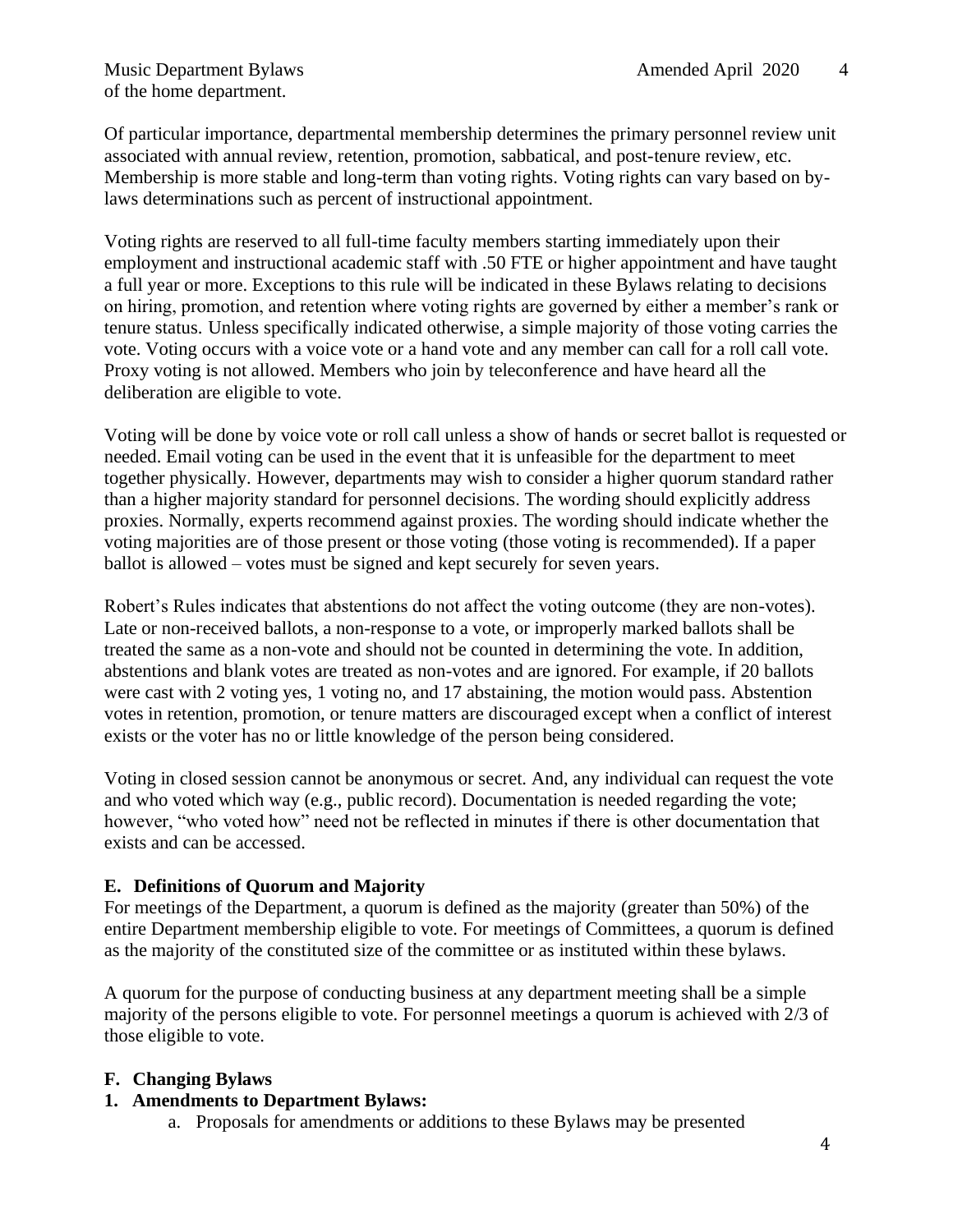electronically for a first reading at any meeting of the Department of Music at which a quorum is present, and adopted by a two-thirds majority vote of those present at the following Department meeting with a quorum.

- b. If substantive modifications to proposals to amend or add to the Bylaws arise:
	- they shall be presented and distributed to faculty;
	- they shall be included in the proposed amendment by obtaining a simple majority; and

• if modifications to the proposed amendment are adopted, voting on the amended proposal shall be postponed until the next Department meeting. The Chairperson shall make the amended proposal the first order of business at the next Department meeting.

## **2. Amendments to Departmental Policies:**

Proposals for changes or additions to Department policies may be presented in writing for a first reading at any meeting of the Department of Music at which a quorum is present, and adopted by a simple majority vote of those present at the following Department meeting with a quorum.

**3.** Action to propose or adopt amendments are limited to the academic year: Any decision to alter Department bylaws or policies must be made during the official academic year (i.e., not during summer).

**4.** A faculty member who wishes to be reviewed under amended bylaws adopted after his/her hire should indicate the decision formally to the chair who should inform both the Dean and HR.

## **II. Faculty and Instructional Academic Staff Responsibilities**

## **A. Faculty**

Faculty responsibilities are referenced in section IV of the Faculty Senate by-laws entitled "Responsibilities of Departments, Department Members and Department Chairpersons." A complete set of these by-laws are available at the Senate webpage under "Senate Articles and Bylaws" [http://www.uwlax.edu/facultysenate/.](http://www.uwlax.edu/facultysenate/)

1. The responsibilities of the academic departments derive from Article VI of the *Articles of Faculty Organization* of the UWL Faculty Senate. In addition to teaching the discipline of Music in keeping with the curriculum created by the Department, these responsibilities include the following, which are each further specified in the *Articles of Faculty Organization*:

a. promoting scholarship and creative activities;

b. promoting the continued professional growth and development of its members by encouraging their participation in sabbatical leaves, developmental leaves, conferences, professional workshops and other similar programs;

c. utilizing the expertise and interest of its members to provide professional service;

d. advising students of academic program requirements and presenting the array of available career opportunities;

e. providing an internal governance structure in which the functions of the departmental can take place.

2. The Department of Music Faculty members will uphold the highest standards of professionalism, ethics, academic integrity and collegiality.

3. Faculty Workload Policy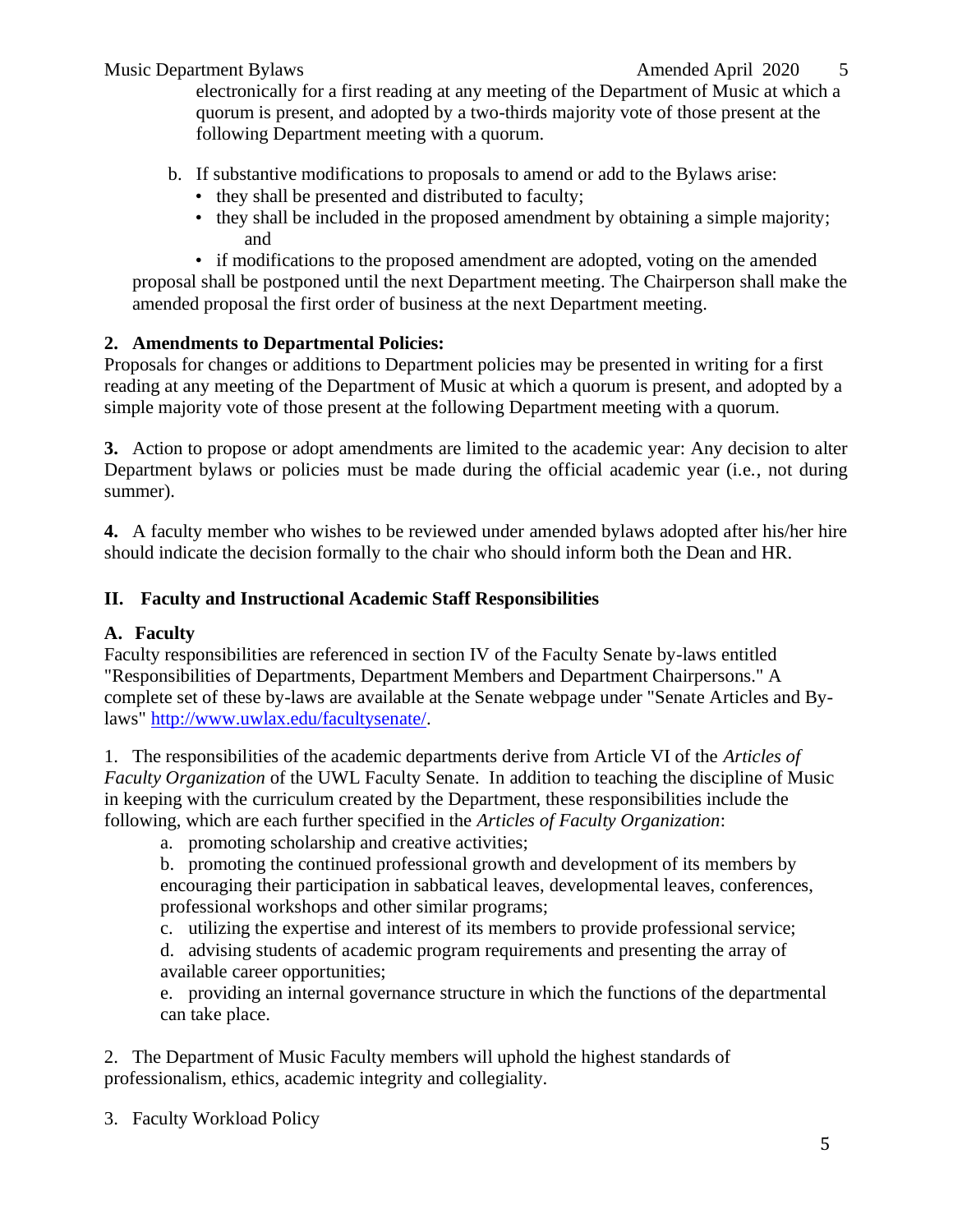a. Individual workload is a collaborative decision determined by the faculty and department chair. Accountability for that determination shall rest with the department chair as approved by the Academic Dean.

b. All tenured and probationary faculty of the Music Department shall teach a workload of 12 classroom contact hours per semester.

c. Load reassignment can be granted by the department chair in collaboration with the academic deans for a variety of reasons. These reasons can include recruiting, scholarship, the writing of academic reviews/reports or for other assigned duties. Policies describing release/load reassignment expectations are included in Appendix D of these bylaws.

d. Determination of classroom contact hours follows the recommended Faculty Senate policy of 1 hour of instruction  $= 1$  hour of contact load with the following exceptions:

- *Applied lessons*-1.5 hours of instruction = 1 hours of contact load
- *Studio Classes*-applied instructor with 6 or more students receive 1 hour of load for studio class
- *Ensemble Rehearsals*-ensemble directors receive 1-hour load/1 hour of rehearsal time
- *MUS 100/200/300/400 Screaming Eagles Marching Band* Director receives 6 hours load

Workload determinations are subject to review/approval by the Dean/Director of the unit.

#### **B. Instructional Academic Staff Responsibilities and Expectations**

Requests for IAS hiring will be presented to the college dean. The request will indicate one of the standard titles from the lecturer or clinical professor series

[http://www.uwlax.edu/facultysenate/committees/ias/pages/titling.html a](http://www.uwlax.edu/facultysenate/committees/ias/pages/titling.html)nd will outline specific duties including teaching and any additional workload. Total workload for IAS is defined as a standard minimum teaching load plus additional workload equivalency activities. [http://www.uwlax.edu/facultysenate/41st/3-29-07/IAS%20Appendix%20B.htm.](http://www.uwlax.edu/facultysenate/41st/3-29-07/IAS%20Appendix%20B.htm) See Faculty

[Senate Articles, Bylaws and Policies](https://drive.google.com/file/d/0B5olNNrU5bquTmdYZDRmcHl5UHM/view)

1. Instructional Academic Staff responsibilities can include the following:

a. promoting scholarship and creative activities;

b. promoting the continued professional growth and development of its members by encouraging their participation in sabbatical leaves, developmental leaves, conferences, professional workshops and other similar programs;

c. utilizing the expertise and interest of its members to provide professional service;

d. advising students of academic program requirements and presenting the array of available career opportunities;

e. providing an internal governance structure in which the functions of the departmental can take place.

2. The Department of Music IAS members will uphold the highest standards of professionalism, ethics, academic integrity and collegiality.

3. IAS Workload Policy

a. Individual workload is a collaborative decision determined by the faculty and department chair. Accountability for that determination shall rest with the department chair as approved by the Academic Dean.

b. The workload of full-time instructional academic staff in the Music Department shall be 15 classroom hours per semester or 12 classroom hours plus department and University service and scholarship activities.

c. Load reassignment for IAS can be granted by the department chair in collaboration with the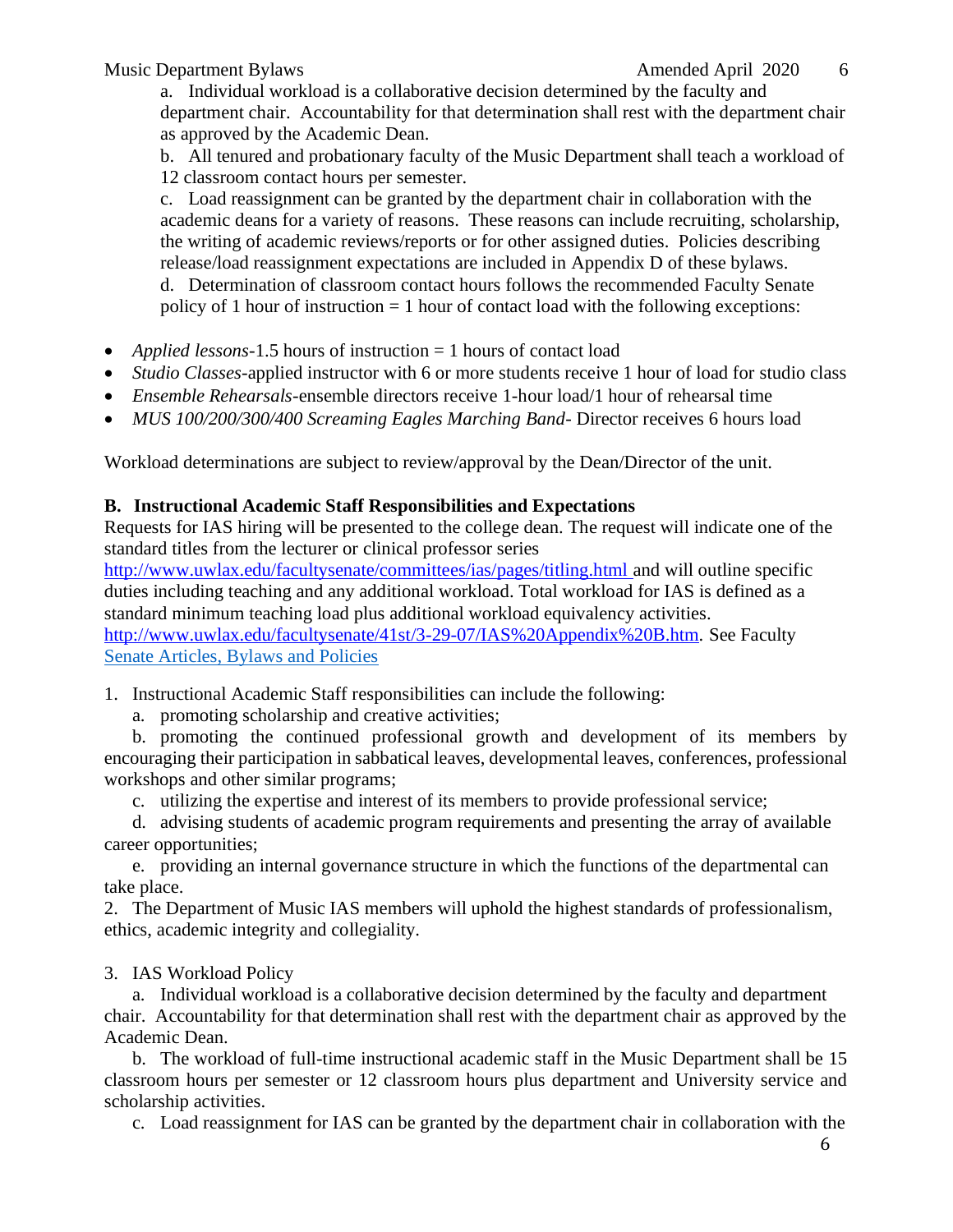academic deans for a variety of reasons. These reasons can include recruiting, scholarship, the writing of academic reviews/reports or

for other assigned duties. Policies describing release/load reassignment

expectations are included in Appendix D of these bylaws.

d. Determination of classroom contact hours follows the recommended Faculty Senate policy of 1 hour of instruction  $= 1$  hour of contact load with the following exceptions:

- *Applied lessons*-1.5 hours of instruction = 1 hour of contact load
- *Studio Classes*-applied instructor with 6 or more students receive 1 hour of load for studio class
- *Ensemble Rehearsals*-ensemble directors receive 1-hour load/hour of rehearsal time

## **C. Non-Instructional Academic Staff Responsibilities and Expectations**

See job descriptions as posted in Human Resources and attached in the Appendices to these Bylaws.

## **D. Student Evaluation of Instruction\***

The department will follow the UW-L SEI policy and procedure available on the Faculty Senate webpage

[http://www.uwlax.edu/facultysenate/Archived%20Documents/Archived%20Document%20Page.](http://www.uwlax.edu/facultysenate/Archived%20Documents/Archived%20Document%20Page.htm)  [htm](http://www.uwlax.edu/facultysenate/Archived%20Documents/Archived%20Document%20Page.htm) (under Additional Policies) Ranked Faculty & SEIs. Results from the Faculty Senate approved SEI questions are required for retention, tenure, and promotion for ranked faculty and for renewal and promotion of Instructional Academic Staff in the form of (1) the single motivation item and (2) the composite SEI consisting of the 5 common questions.

For ranked faculty contract-renewal and both faculty and IAS these numbers will be reported using the [Teaching Assignment Information \(TAI\) form.](https://www.uwlax.edu/globalassets/offices-services/academic-affairs/entering-tai-data-into-dm-2017.09.12.pdf) Faculty and IAS may generate their TAI forms.

The department will add both the motivation item and the composite SEI fractional median for each course. In addition, the candidate's overall fractional median for the term on both the single motivation item and the composite SEI are reported.

Finally, the department adds the departmental fractional median for the single motivation item and the composite, the minimum and maximum composite SEI for the department, and the candidate's rank in SEI scores relative to all departmental ranked faculty (tenure-track or tenured) for that term (e.g. 3 of 15). For IAS renewal and career progression the same information as above is reported; however, no TAIs are generated for IAS.

The Department of Music collects Student Evaluation data every semester for all courses listed in WINGS. Individual instructor SEI data is confidential and is only made available to the instructors and the Chair. The SEI data is used for merit (annual review), promotion, retention and tenure decisions and for review of IAS (instructional academic staff) by the committees authorized to oversee these review processes as put forth in these bylaws.

SEI scores in courses taught during a summer session, January intersession, May-term intersession, or courses taught off-campus will not be used for purposes of performance evaluation or for merit pay considerations.

Instructors with fewer than 4 students in one section of a course may choose to decline to see their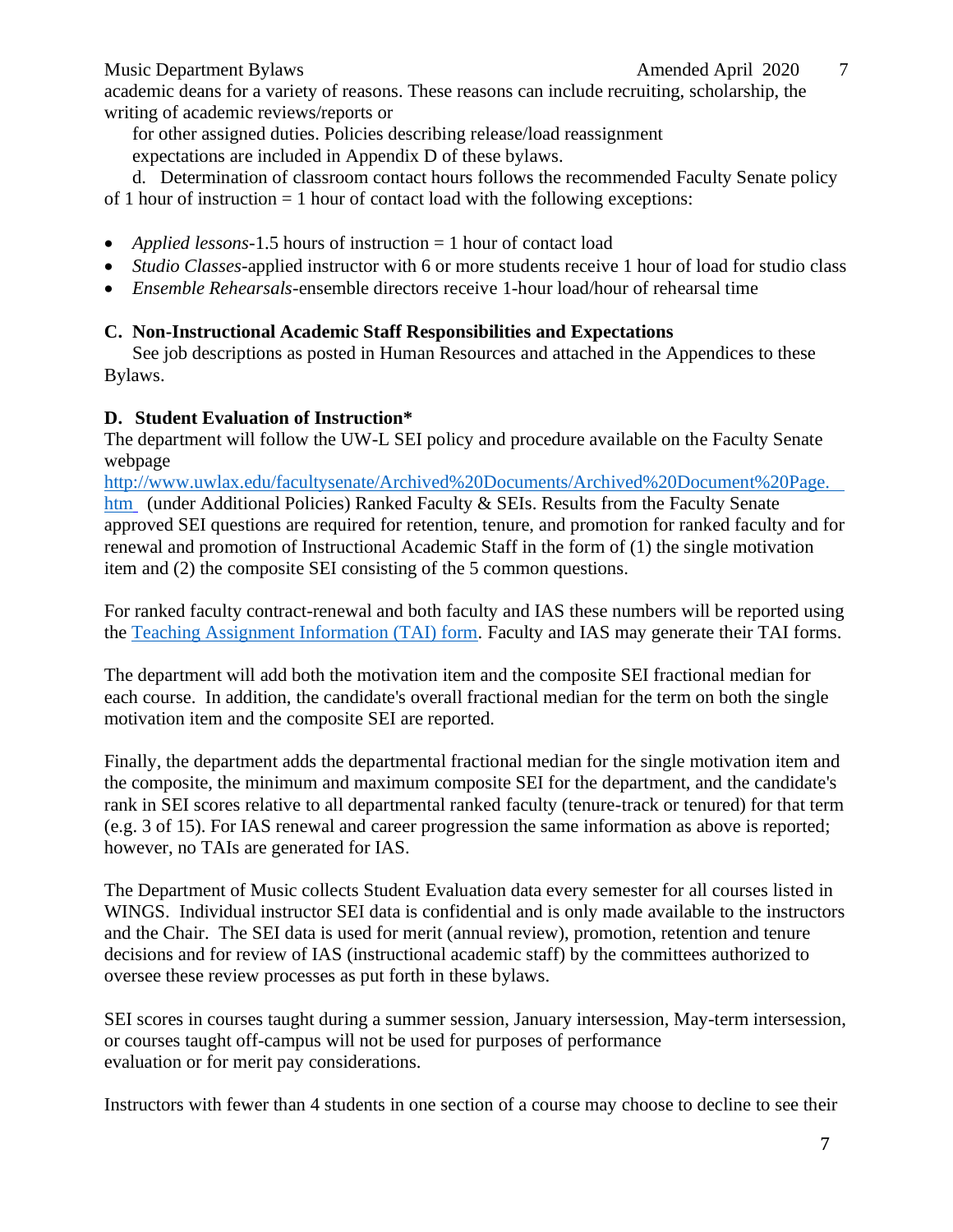<span id="page-7-0"></span>Instructors may request paper evaluations for courses that have a large percentage of non-student participants. The registered students' data will be considered with the non-student participants.

#### **III.**Merit Evaluation (Annual Review)

The results of annual reviews for all ranked faculty who have completed at least one academic year at UW-L are due to the Dean's Office on Dec. 15 annually. All faculty and IAS have a June 1st deadline for entering teaching, scholarship, and service activities into the electronic portfolios system (Digital Measures) on activities from the prior year June 1st through May 31st.

Faculty Senate Promotion, Tenure and Salary (PTS) recommendations regarding Merit - December 2014. [https://uwlax](https://uwlax-my.sharepoint.com/:w:/g/personal/provost_uwlax_edu/EddrYerkV21Or0MY5OxMSPoBRq54YatzqBmaTOD8y4HiZA?e=OIEODE)[my.sharepoint.com/:w:/g/personal/provost\\_uwlax\\_edu/EddrYerkV21Or0MY5OxMSPoBRq54Yat](https://uwlax-my.sharepoint.com/:w:/g/personal/provost_uwlax_edu/EddrYerkV21Or0MY5OxMSPoBRq54YatzqBmaTOD8y4HiZA?e=OIEODE) [zqBmaTOD8y4HiZA?e=OIEODE](https://uwlax-my.sharepoint.com/:w:/g/personal/provost_uwlax_edu/EddrYerkV21Or0MY5OxMSPoBRq54YatzqBmaTOD8y4HiZA?e=OIEODE)

#### **A. Evaluation Processes and Criteria**

Consistent with UWS 3.05 and UWL 3.05, the performance of all ranked faculty and continuing IAS in the music department will be reviewed annually. Areas to be evaluated include teaching, service and scholarship as described in the Merit criteria offered as guidelines in Appendix B.

Each full-time member of the Department will submit a DM Annual Review report (run on Digital Measures) on June 1 for the previous academic year. The DM report will document the faculty member's activities of Teaching, Scholarship/Creative Activity and Service of the prior year (consult the criteria in Appendix B).

Purpose: The purpose of annual review (Merit Evaluation) is to provide constructive feedback to guide the professional development needed to support the program, department, college and University. The materials used in the annual review (Merit Evaluation) process are also used in the determination of retention, tenure, promotion and post-tenure review as well as the development of the departmental annual report, Academic Program Reviews and accreditation reviews.

#### 1. Faculty

Reassigned duties outside of the department should be evaluated annually by the appropriate supervisor for the purposes of within department personnel processes (such as merit and post tenure review).

#### 2. IAS

Instructional Academic Staff who are in permanent budget lines (aka "Redbooked" -- 102 or Growth, Quality and Access) are automatically eligible for state pay plan increases. In order to be eligible for pay plan, a Redbooked IAS instructor must have been found to have "met expectations." An IAS instructor can be found to have met expectations through departmental merit processes or other department or chair-based review. If a merit review is used, being found "meritorious" or higher is considered to have "met expectations."

#### **B. Merit Eligibility**

Any faculty member (unless in his/her first semester) is encouraged to submit a merit report. As described in procedures below, the report will use *Digital Measures* format (DM). Faculty may include a one-page narrative to highlight evidence cited in the DM report.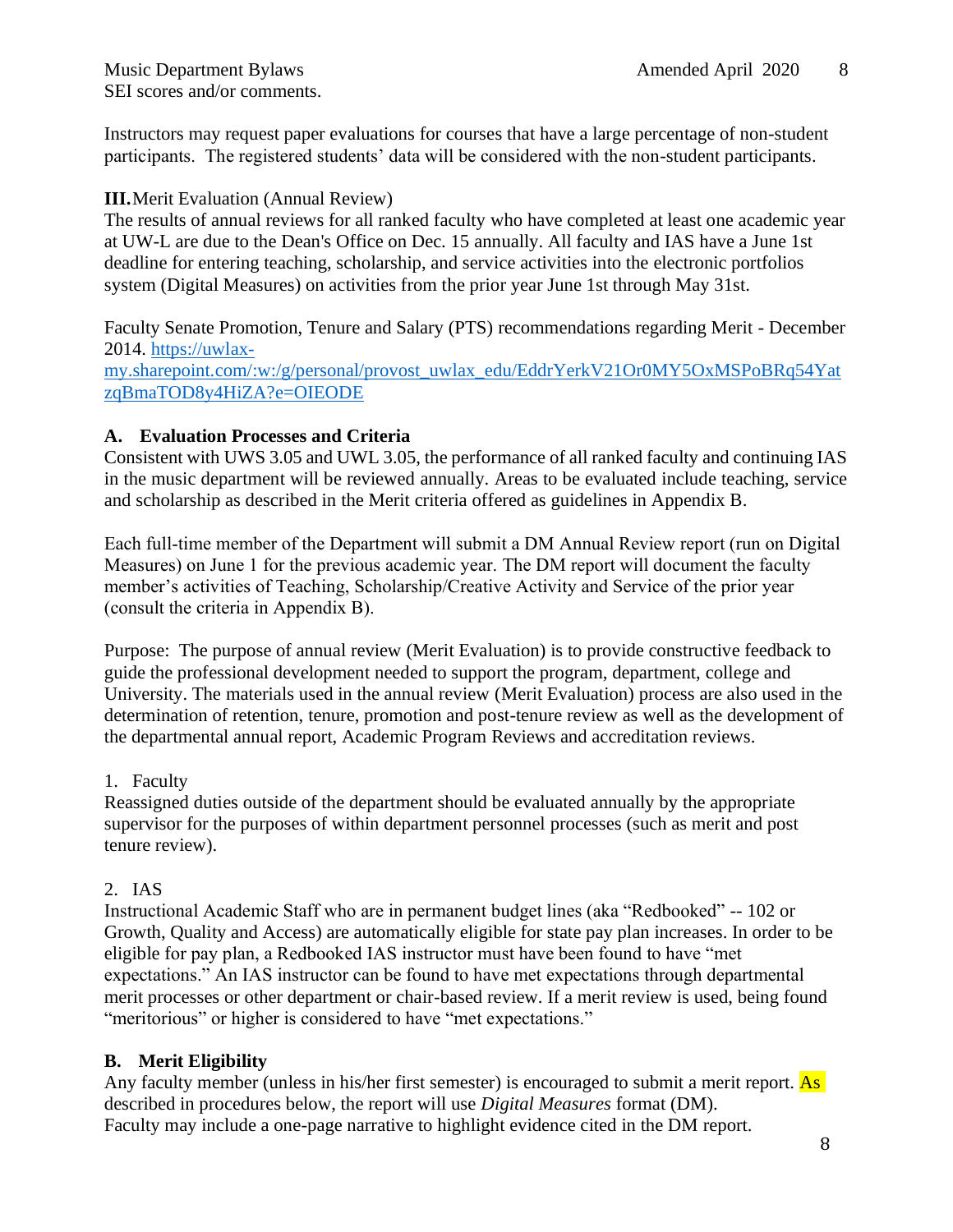#### **C. Categories of Merit Evaluation**

*No Merit*—Faculty who choose not to participate in the merit process and do not complete the Merit Report via Digital Measures.

*Merit*—Faculty who complete and submit the Merit Report and meet expectations by providing evidence in the areas of teaching, scholarship/creative activity and service in the DM Report. Evidence in DM report includes hyperlinks to at least one syllabus for each course (not each section or term for the current academic year); hyperlinks to evidence of scholarly activities associated with the specific entry (e.g., publication, grant, exhibition, etc.); hyperlinks for service are not required.

*High Merit*—The Merit Evaluation Committee deems the DM report as "outstanding" in teaching and one other category (i.e., scholarship/creative endeavors or service).

#### **D. Merit Evaluation Committee**

The Merit Evaluation committee will consist of five faculty or IAS members with voting privileges (.5 FTE or higher) chosen through rotation. In the case of two eligible faculty members who are married or otherwise related, one or both may be eligible for merit but neither can participate in the Merit Evaluation committee review if one or both are part of the evaluation process that year. Faculty or IAS who have been non-retained may not serve on the merit evaluation committee.

## **E. Merit Evaluation Process**

The Department Chair will post all of the DM reports to a One Drive Folder by October 1, making it accessible to the Merit Committee. The Department Chair will email the committee with the charge of the committee, the deadlines for submitting scores and the link to the One Drive Folder.

Merit committee members will review these reports for faculty and IAS in the areas of Teaching, Scholarship/Creative Activity and Service using the Merit Form provided in Appendix E. For each category, the Merit committee member will assign either 1 point for "meets expectations" or 2 points for "exceeds expectations." A 0 (zero) assigned to any category will mean that the faculty or IAS member did not provide evidence as defined by the criteria in Appendix B and/or the faculty member under review did not submit an annual merit report.

Scores for each category will be added to the highest SEI semester average (either Fall or Spring). The final scores for each Merit Committee member's evaluation would be submitted to the Merit Committee Chair, who will calculate the average of these final scores. Those with a final score average of 9 or greater will receive High Merit while those with a final score average of 6- 8.9 will receive Merit. Any score under 6 will not receive Merit for the current year.

The Merit Committee Chair will report these scores to the Department Chair, who will then communicate the results back to the individual faculty member. Appeals to these results are defined under III. H. Appeal.

The chair's merit designation shall be performed by someone appointed by the College Arts, Social Sciences & Humanities office. The chair shall communicate merit designations to the faculty or academic staff member following the results of the Merit Evaluation Committee.

## **F. Instructional Academic Staff Merit**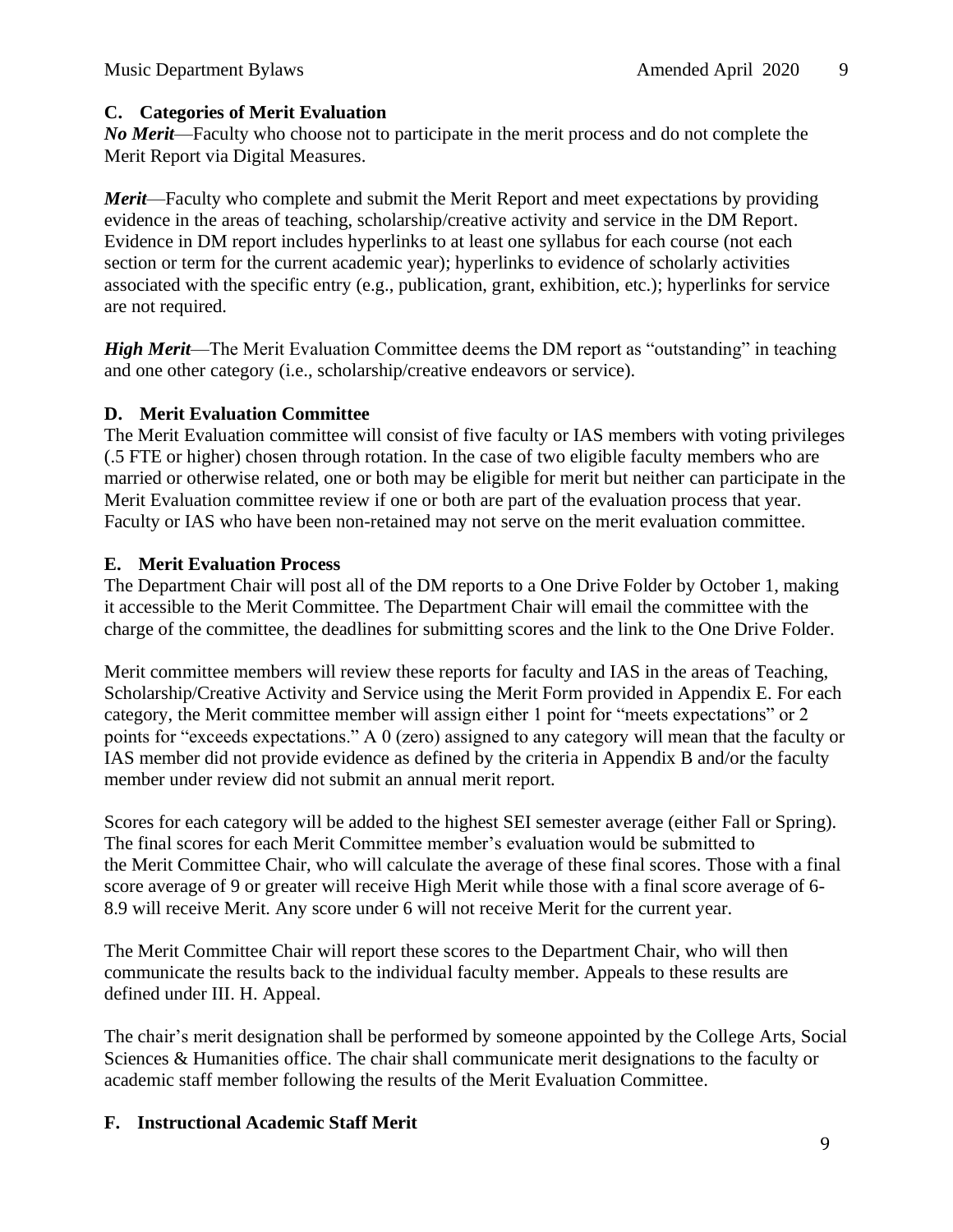#### Music Department Bylaws and the contract of the Amended April 2020 10

The annual evaluation (Merit) process for continuing instructional academic staff is similar to that of faculty. The expectations, areas of responsibility and their relative importance will be communicated to continuing academic staff in their contract. The chair will evaluate continuing members of the academic staff based on the conditions of their contract using the same procedure as that of faculty. The pool of merit funds for academic staff is separate from the faculty pool.

#### **G. Merit Distribution**

Differential allocation of money for the three categories shall be made by determining the total amount available for merit pay, reserving 15% of that total divided equally among those ranked in the high merit category, the remaining 85% base divided equally among all the candidates with merit and high merit.

#### **H. Appeal**

Merit evaluations may be reconsidered by the Merit Evaluation committee upon receipt in writing of a request for a hearing. The request for reconsideration must be submitted to the department chair within seven calendar days of notification of the merit evaluation results. The request must include the reasons for the hearing. Reasons and discussion during the hearing must be restricted to information contained in the merit evaluation form and the merit application form.

Action of the Merit Evaluation Committee on any appeal is considered final within the department. Mechanisms for further appeal beyond the Department level are established on this campus and may be fund in UW System Administrative Code, UW-L Faculty and Academic Staff Handbook and the UW- L Faculty and Academic Staff Handbook and the UW-L Faculty Personnel Rules. The faculty member shall have all the rights of appeal as outlined in the Faculty Personnel Rules (UWS 3.06 - 3.11 and UWL 3.06 -3.08) (cf. <http://www.uwlax.edu/hr/a-z.htm>

#### <span id="page-9-0"></span>**IV. Faculty Personnel Review**

The department will follow the policies regarding retention and tenure described in the Faculty Personnel Rules (UWS 3.06 - 3.11 and UWL 3.06 -3.08) [http://www.uwlax.edu/HR/F\\_Handbook.htm.](http://www.uwlax.edu/hr/rules/Ch3.htm)

Tenure/retention decisions will be guided by the criteria established in the bylaws at the time of hire unless a candidate elects to be considered under newer guidelines. The criteria outlined in Section IV. A & IV. B. "Faculty Personnel Review" in these bylaws should be applied to faculty with a contract date after bylaws were approved. Faculty desiring to be considered under a newer set of bylaws must communicate so in writing to the College Dean.

The department will follow policies guiding part-time appointments for faculty and tenure clock stoppage available on the Human Resources website [http://www.uwlax.edu/hr/.](http://www.uwlax.edu/hr/)

## **A. Retention/Tenure Review**

1. Faculty under review provide an electronic portfolio (via Digital Measures) related to their teaching, scholarship, and service activities extracted from his or her date of hire to date of review. Hyperlinked syllabi are required and the candidate may choose to provide additional evidence.

Applied lessons and ensembles are academic courses. These courses include some unique elements that should be considered when evaluating teaching effectiveness—the one-on-one nature of applied lessons and the public performances of ensembles.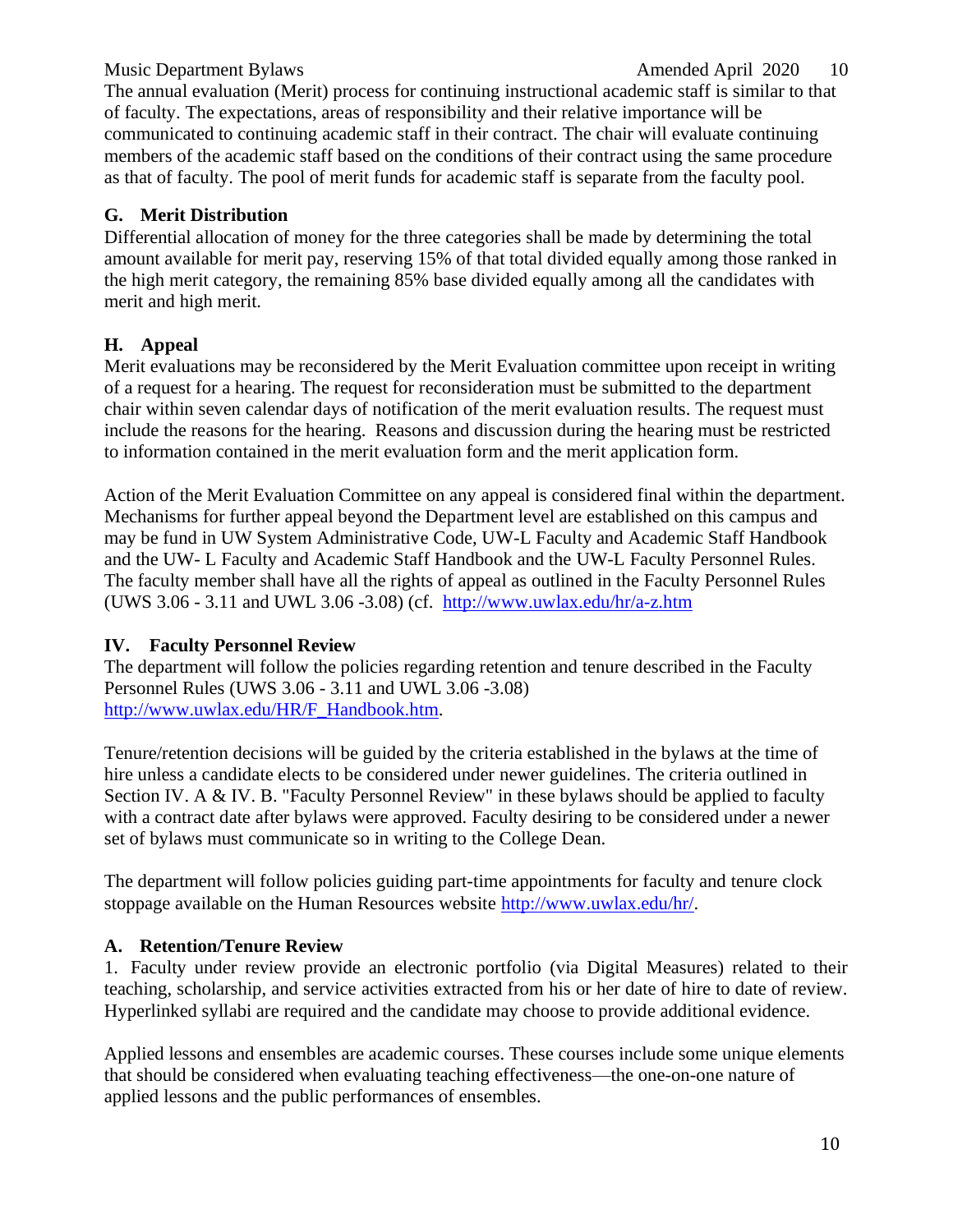Additional materials may be required for departmental review and will be indicated in these bylaws. Please refer to **Appendix B**: Review Criteria for Merit, Retention, Promotion and Post-Tenure for Faculty and IAS.

2. Departments will provide the following materials to the dean:

a. Department letter of recommendation with vote;

b. Teaching assignment information (TAI) datasheet that summarizes the courses taught, workload data, grade distribution and SEIs by individual course and semester (which are only available after completing a full academic year) and departmental comparison SEI data; and

- c. Candidate Merit Rating Report
- d. Merit evaluation data (Annual Reviews).

3. The initial review of probationary faculty shall be conducted by the tenured faculty of the appropriate department in the manner outlined below.

4. Starting with tenured-track faculty hired effective Fall 2008, all first-year tenure-track faculty will be formally reviewed in the spring of their first year. A departmental letter will be filed with the Dean and HR. Formal reviews resulting in contract decisions will minimally occur for tenure-track faculty in their 2nd, 4th and 6th years. Tenure-track faculty members will be reviewed informally between the formal 2-, 4- and 6-year contract cycles by the PRT committee and a letter to the probationary faculty member, the Dean and HR will be created stating the results and any performance concerns that may need to be addressed and corrected before the tenure decision occurs. This review will be based on the annual merit reviews and other departmental data gathered between the formal retention cycles.

## **B. Tenure/Retention Review Procedures and Departmental Criteria Excerpted From The Faculty Handbook: F-2 Faculty Tenure**

[http://www.uwlax.edu/HR/F\\_Handbook.htm.](http://www.uwlax.edu/HR/F_Handbook.htm)

The faculty members of UW System, which includes UW-L, are unique among state employees by reason of eligibility for tenure, the right to participate in institutional governance, and the protection afforded by academic freedom. Although faculty members are included in the state's civil service system, the terms and conditions of their appointments are governed by a legal framework that differs significantly from that applicable to other state civil service employees.

At public institutions, including the UW-L, tenure and related legal principles are often codified in statutes and administrative rules. Chapter 36 of the Wisconsin Statutes creates the UW System, as well as the legal framework for faculty tenure and faculty governance. Section 36.13, Wis. Stats., defines faculty appointments and outlines the procedures for achieving tenure.

Section 36.09(3), Wis. Stats., establishes the principle of shared university governance: the faculty of each institution-subject to the responsibilities and powers of the Board of Regents, the President of the System and the Chancellor-have the right to participate actively in the development of institutional policy and have the primary responsibility for educational and personnel matters, including tenure decisions. Administrative rules adopted by the Board of Regents, and institutional policies and procedures developed at each campus and approved by the Board, further implement these statutory provisions.

Once granted tenure, a faculty member may be dismissed only by the Board, and only for just cause, after due notice and hearing.

**1.** Timetable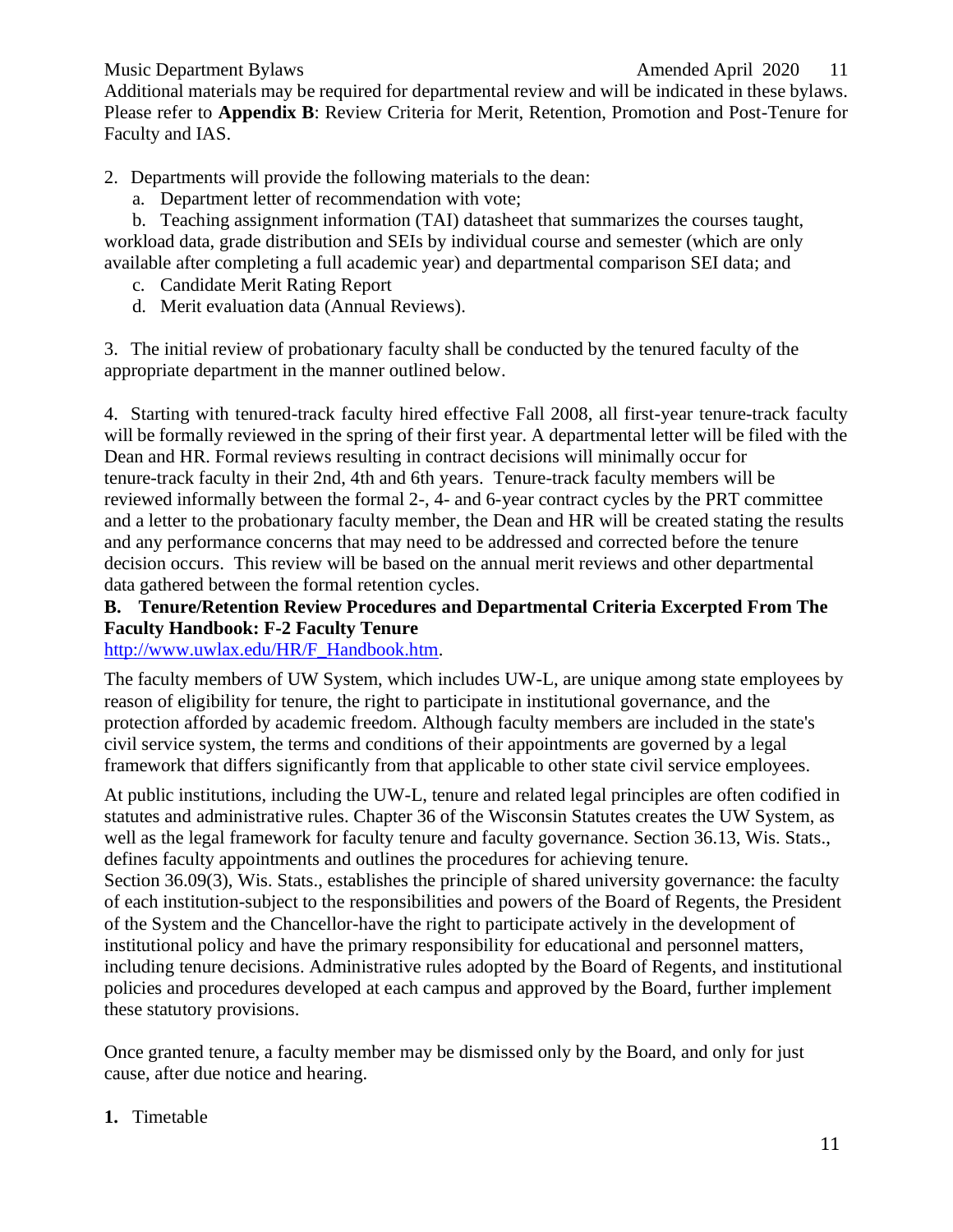#### Music Department Bylaws **Amended April 2020** 12

a. A call for review materials and written notice of the date and time of the Retention Hearing shall be communicated to each person eligible for tenure in accordance with university policy.

b. Peer Evaluation of Teaching Committee

A committee of three tenured faculty members shall compose the evaluative committee for each probationary faculty member under review. One member shall be chosen by the probationary faculty member to serve as chair of the Evaluative Committee. The Department Chair will appoint the remaining two additional tenured faculty members to the candidate's committee.

*Each Evaluative Committee member will complete at least two classroom observations for the period under review*. These visits must be completed prior to any retention decision. Classroom observations shall be coordinated between members of the peer evaluation committee and the probationary faculty member in a timely manner. Observations in the classroom shall include, but not be limited to:

- i. Evidenced knowledge of subject matter
- ii. Quality of the instructor's preparation.
- iii. Quality of the instructor's presentation.
- iv. The ability of the instructor to express ideas
- v. The quality of the completed assignments and engagement of students.

The committee shall meet with the instructor at least two weeks prior to the candidate's *retention/tenure* Hearing.

#### **2. Materials for Review**

The tenured faculty of the Department of Music (Retention, Promotion & Tenure Committee which will be identified as the RPT Committee) shall review materials prepared for and/or by every department member identified for review as a probationary faculty member in order to make recommendations concerning successive *retention or tenure.*

The probationary faculty member shall provide all materials (electronically using Digital Measures) at least 5 calendar days prior to the retention hearing. Materials should be submitted and address the department's standards under the categories of Teaching, Scholarship, Research and Creative Activity and Service for the period of review (*consult* **Appendix B:** Review Criteria for Merit, Retention, Promotion and Post-Tenure for Faculty and IAS**)***.*

The retention review process reflects the university's tenure and promotion procedures. This is an evidence-based process that requires careful documentation including:

- *1.* Regular entry and update of data in the Digital Measures Portfolio
- *2.* Maintaining a file of copies of original supporting documents that can be uploaded as evidence of achievements in teaching, scholarship, and service, and
- *3.* Maintaining a current C.V. as outlined in Appendix D of the [Guide to Faculty](https://www.uwlax.edu/globalassets/offices-services/human-resources/jpc-guide-to-faculty-promotions.pdf)  [Promotions and Portfolio Development at UW-La Crosse.](https://www.uwlax.edu/globalassets/offices-services/human-resources/jpc-guide-to-faculty-promotions.pdf)

The candidate for retention will prepare a three-part Retention Report consisting of no more than seven single-spaced pages (or 4,000 words) that includes the Report on Teaching Effectiveness (3 pages or 1,500 words), the Report on Scholarship (2 pages or 1,000 words), and the Report on Professional and Public Service (2 pages or 1,000 words). A brief cover letter (1 page or less, 500 words) may be appended summarizing key parts of the Retention Report.

Faculty who have had administrative responsibilities should also note that section 5.1.5 of the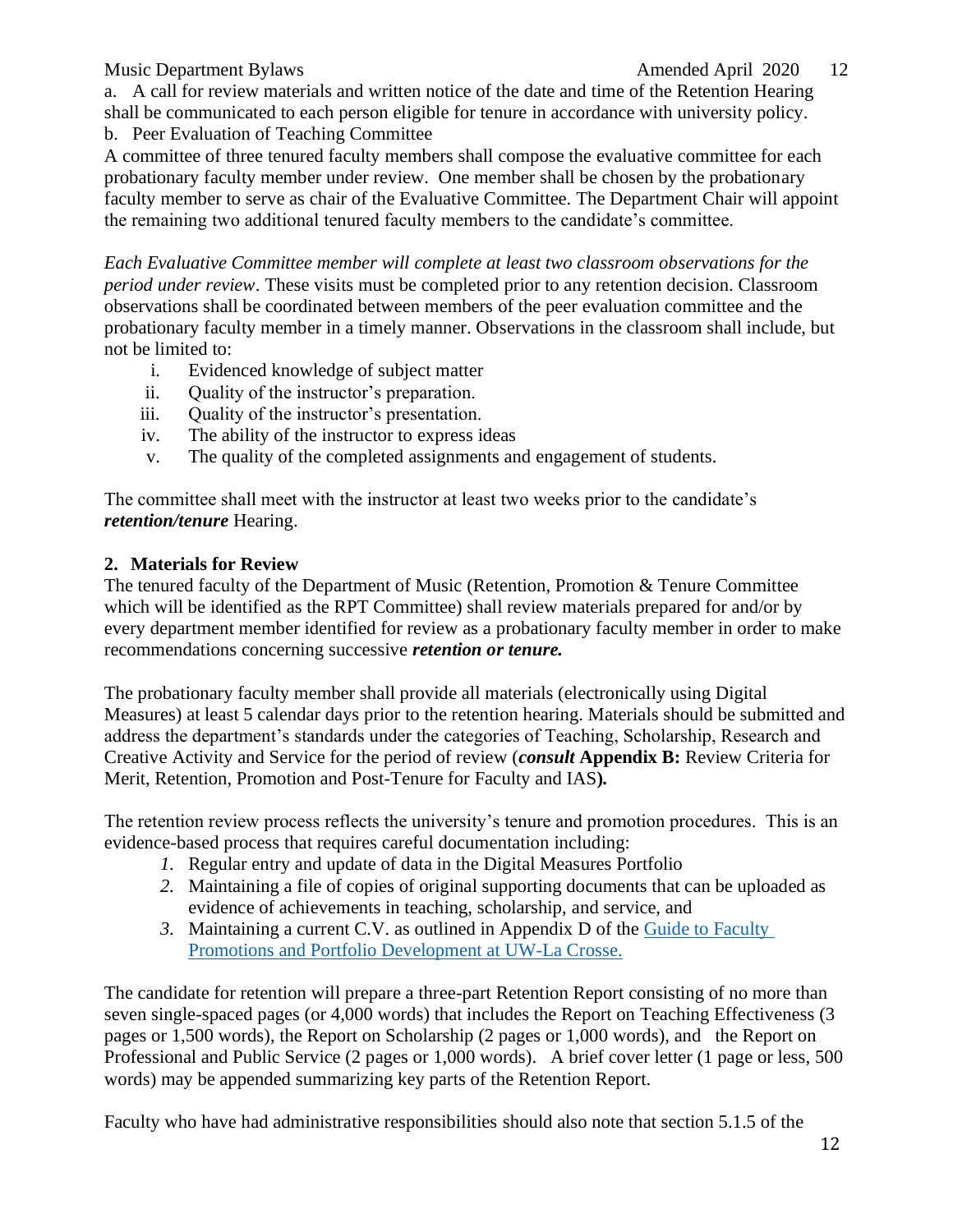[Guide to Faculty Promotions and Portfolio Development at UW-La Crosse](https://www.uwlax.edu/globalassets/offices-services/human-resources/jpc-guide-to-faculty-promotions.pdf) delineates additional material that may be submitted should the candidate have had Reassigned Time outside of traditional expectations of faculty responsibility. Faculty tasked with departmental, college, or university administrative responsibilities will additionally complete a 1-page (500 words) narrative assessing their work, and attach a position description. The total length of the Retention Report may thus be up to 9 single-spaced pages, 1" margins, 12-point font.

The following should be included in the review materials (please use Appendix B as your guideline):

- a. Teaching (address the current period of review) Courses taught, Teaching/curriculum and Innovations;
- b. Professional Development Activities addressing teaching
- c. Scholarship/Research or Creative Activity include Publications and Performances (*ensemble concerts regularly scheduled for the course requirement should be listed under teaching)*
- d. Funded Grants (external vs. internal)
- e. Service (department, College, University, Professional/Community)
- f. Recruiting (in some cases)
- *In addition to the electronic materials, the following materials will be submitted to the RPT committee*:
- g. The TAI (Teaching Assignment Form) for the current period of review.
- h. The Candidate Merit Rating Report.
- i. The written report from the Peer Evaluation on teaching (this letter is not to be forwarded to the Dean).

The department shall formulate clearly stated written criteria describing what constitutes satisfactory performance in the areas of teaching, scholarship, and service. Since position descriptions differ between Music faculty members, i.e. organization directors and teaching faculty members, a specific list of criteria and categories are included in the department bylaws Addendum. Please refer to **Appendix B**: Review Criteria for Merit, Retention, Promotion and Post-Tenure for Faculty and IAS.

The School of Education Director should review any SOE affiliated candidate's work as a teacher educator and write a letter that addresses the candidate's professional contributions (teaching, scholarship, and service) related to DPI standards and expectations for teacher education, and the candidate's contributions to the larger educational community.

## **3. Tenure/Retention Review Hearing**

- a. The Department Chair shall preside at the *retention/tenure* hearing. Each probationary faculty will make a brief, formal presentation. Following a discussion/interview with the candidate, he or she shall be excused from the formal voting process. The Department Chair will record a *written ballot vote* regarding the recommendation for *retention/tenure* to be included in the letter sent to the Dean.
- b. The recommendation shall be based on a majority vote.
- c. If the result of the vote is not in favor of *retention/tenure* of the candidate, a record of reasons for the decision shall be made prior to adjournment.
- d. The Department Chair will submit the following [information as outlined by the Provost,](https://www.uwlax.edu/academic-affairs/retention-at-uwl/) including the following:
	- Department letter of recommendation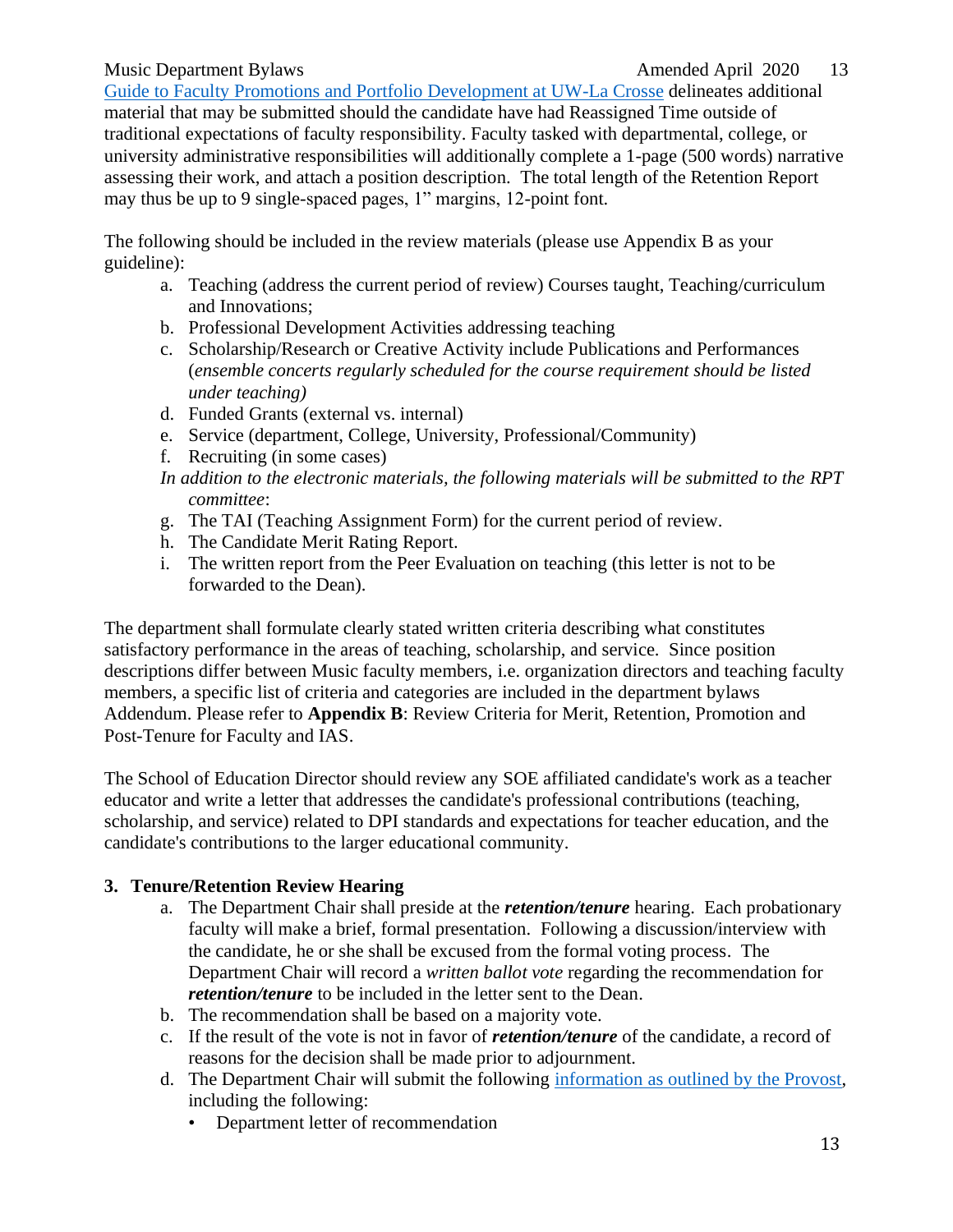- TAI form covering from date of hire with SEI information for individual courses added
- Merit evaluation results (since date of hire)
- Descriptions of the merit procedures and departmental definition of scholarship

## **4. Tenure/Retention Decision Notification**

- a. In accordance with UWS 3.05 and UWL 10.03, the probationary faculty member will be given the results of the vote within 7 working days of the Retention Hearing.
- b. Notification of the Committee's decision will be reported to the Dean of the College and other appropriate offices. This will include a formal letter from the Department Chair and include the numerical vote and comments regarding teaching, scholarship and service of the probationary candidate, along with any recommendations for future retention hearings.
- c. The RPT Committee will supply the approved candidate with necessary support for the university tenure committee. Faculty will be formally reviewed in the spring of their first year. A departmental letter will be filed with the Dean and HR. Formal reviews resulting in contract decisions will minimally occur for tenure-track faculty in their 2nd, 4th and 6th years.
- d. In the case of non-retention or a non-tenure decision the faculty member shall have all the rights of appeal as outlined in the Faculty Personnel Rules (UWS 3.06 - 3.11 and UWL 3.06 -3.08) (cf. [http://www.uwlax.edu/hr/a-z.htm U](http://www.uwlax.edu/hr/a-z.htm)W-L Handbook Section F-2 Faculty Tenure).

## **C. Post-Tenure Review**

## **1. Purpose**

The purpose of tenured faculty review and development is to encourage and support the meaningful growth and development of tenured faculty in ways that positively contribute to the goals of the university, the college, and the department. To accomplish this purpose, the activities and performance of each tenured member of the Music Department will be reviewed, in a 5-year cycle established by Dean. The Department will follow the policies and procedures established by Human Resources and posted at Academic Affairs: [Post tenure review policy.](https://www.uwlax.edu/human-resources/post-tenure-review-policy/)

## **2. The Post-Tenure Review Committee**

The Post-Tenure Review Committee will consist of all tenured faculty members from the Department of Music. The Music Department Chair is the chair of the committee unless the Chair is tenured outside the Music Department or the Chair is being reviewed or the Chair needs to recuse themselves via UWL's nepotism policy. The Committee is charged with implementing the university's policy aimed at contributing to the faculty growth and development. In the case that there are not enough tenured faculty to form a committee the Chair in consultation with the Dean and the faculty member meet to select outside members for the committee. Teaching, scholarship, and service will be evaluated, and the results may be used to facilitate and enhance faculty development.

The faculty member under review will be notified at least 21 days prior to the date of review and is required to submit review materials at least 7 days prior to the review date. The meeting should be in closed session with appropriate open meetings law notifications. The faculty member being reviewed can be present for the meeting. If multiple faculty are being reviewed on the same date each meeting should be separated by a minimum of 15 minutes and each meeting should have its own notification. The meeting will move into closed session under WI statute 19.85(I) before voting.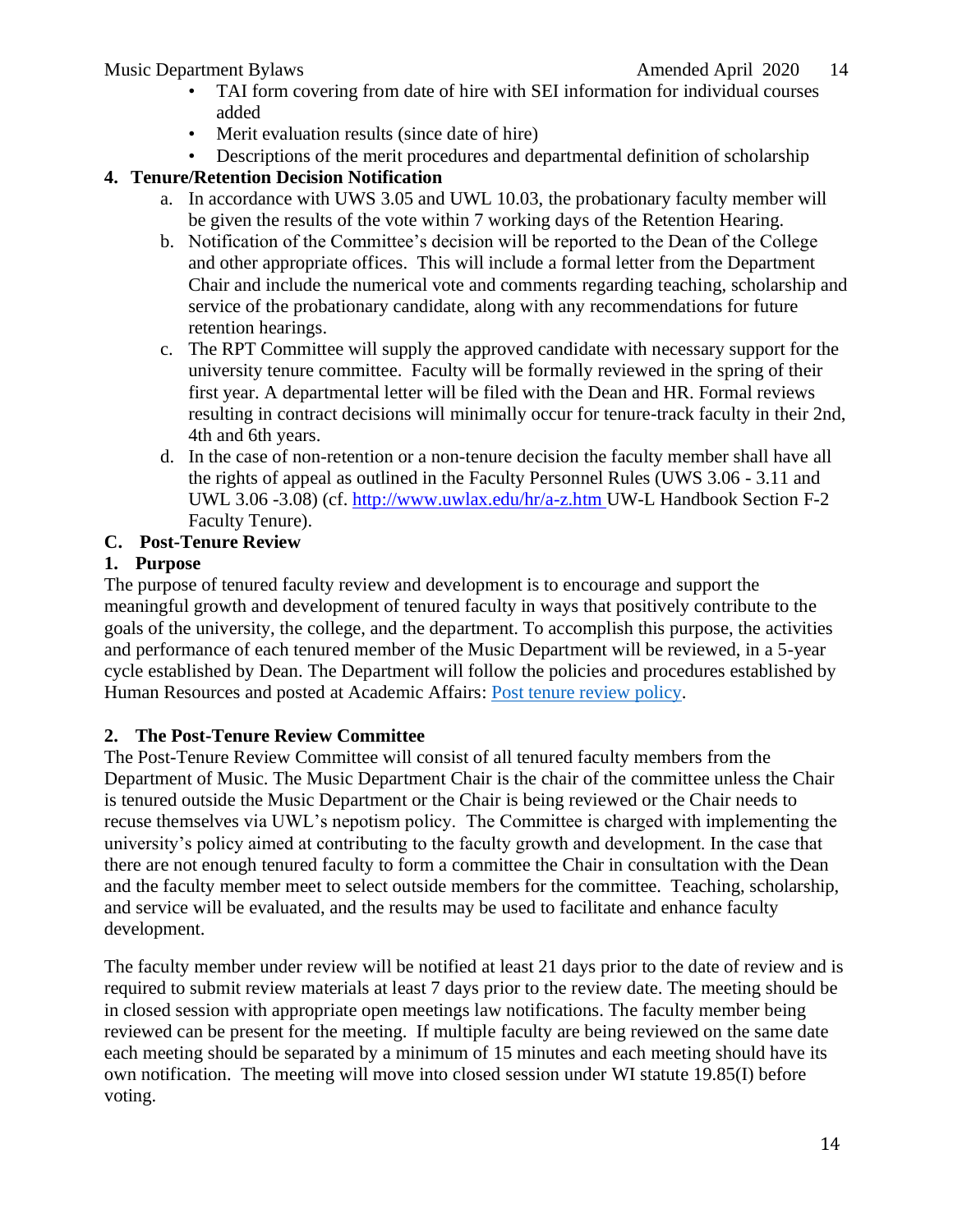#### **3. Review Materials and Criteria**

The faculty member under review will provide the committee with a 5-year annual activity report with hyperlinks in Digital Measures (DM).

#### **Material for Consideration by the Departmental Post-Tenure Review Committee**

Seven calendar days prior to the committee meeting, the faculty member under consideration for post-tenure review needs to provide to the committee via its chair, at minimum an electronic report from the electronic faculty activity portfolio system (e.g., annual activity report with hyperlinks) drawn from the last date of tenure (use January 1 of the tenure year if first post-tenure review) or last post-tenure review to the date of the committee review, and the faculty member must ensure that the report is up-to-date on 5 years of activities and includes the following materials:

• hyperlinks to at least one syllabus for each course (not each section of each course, or each term of each course) taught in the past five years

- hyperlinks to evidence of scholarly activities associated with the specific entry (e.g., publication, grant, exhibition, presentation)
- hyperlinks for service are not required

Seven calendar days prior to the committee meeting, the Department Chair must provide to the committee faculty composite SEI scores for each semester being evaluated.

If the faculty member is a School of Education (SoE) affiliated faculty member, the SoE Dean should receive a copy of these materials at the same time as the departmental post-tenure review committee.

The Chair will provide the committee with 5-year TAI. For SOE affiliated faculty the SOE Dean receives a copy of the review documents at the same time as the CASSH Dean. The department shall utilize the review criteria listed below which describe satisfactory performance in the areas of teaching, scholarship, and service. Since position descriptions differ between Music faculty members (i.e. organization directors, academic faculty members, applied instructors, etc.) a specific list of expectations are included in the department bylaws **Appendix B**: Review Criteria for Merit, Retention, Promotion and Post-Tenure for Faculty and IAS. Each category of the report is reviewed and discussed by the committee.

#### **4.** Post-Tenure Review Categorization

After moving to close the meeting following the proper state statute WI Statute 19.85(1)(c) for personnel review, the departmental post-tenure review committee will consider a motion regarding the faculty member under post-tenure review meeting or not meeting expectations. A majority vote (as defined by departmental by-laws) is needed for the motion to pass. The motion and the numerical results of the vote should be indicated in the minutes and the letter to the Dean. Depending on the result of the department vote, the faculty member will be considered to be in one of the following two categories:

a. **Meets expectations**. This category is awarded to those tenured faculty members whose performance reflects the expected level of accomplishment based on departmental bylaws.

b. **Does not meet expectations**. This category is assigned to those tenured faculty members whose performance reflects a level of accomplishment below the expected departmental level and which requires correction. All reviews resulting in "does not meet expectations," unless overturned upon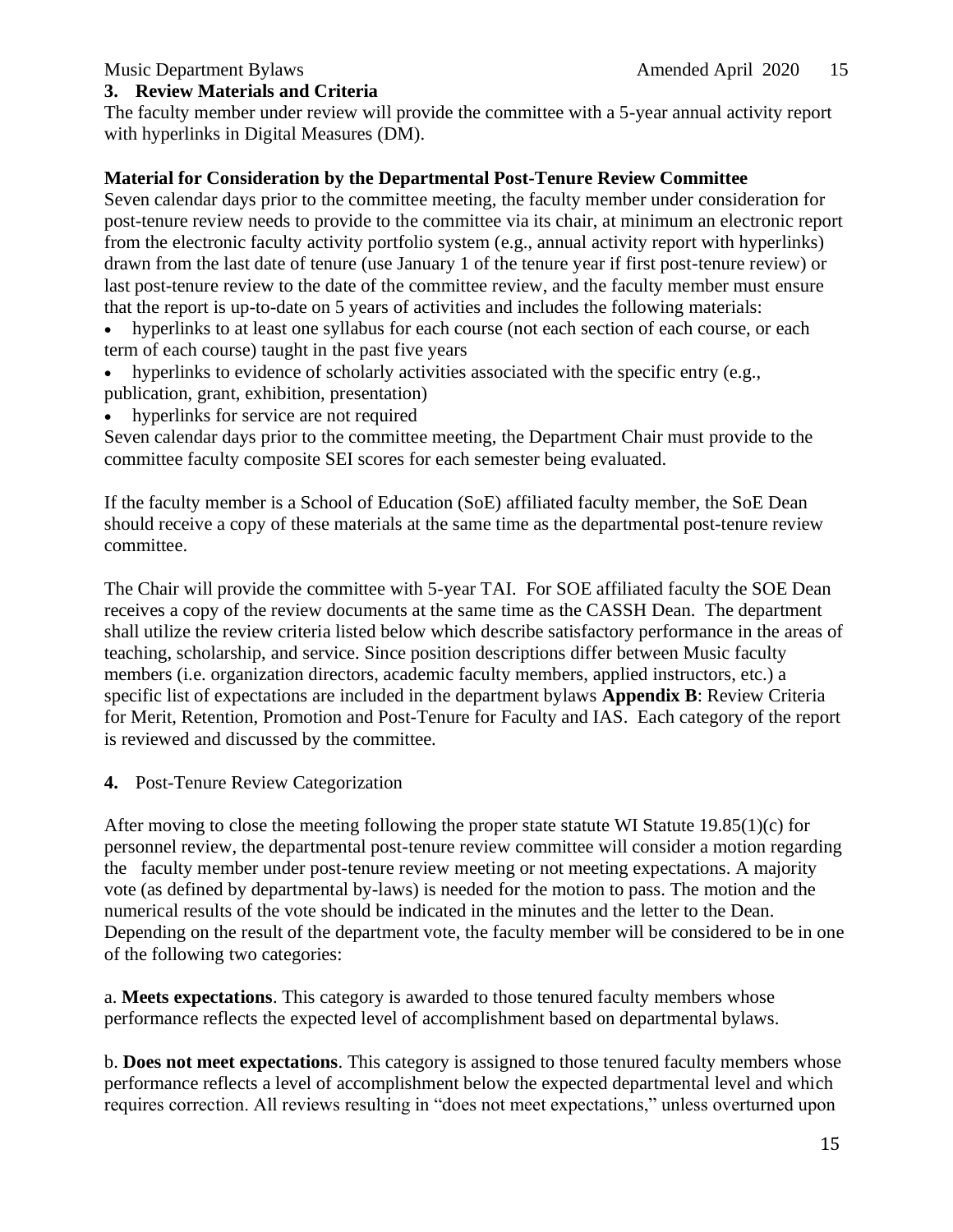further review, will result in a remediation plan as described below.

#### **5. Results and Reporting**

The committee reports on performance in each of the three areas of Teaching, Scholarship and Service. The department may also draw on foundational expectations related to professional ethics. In the case of SOE affiliated faculty the SOE Dean provides input via an evaluative letter.

The results of the Post-Tenure Review Committee will be sent to the Dean (and SOE Dean) within 14 calendar days but no later than December 15. Result letters must include the date of the vote and numerical results of the vote that clearly indicates that the faculty member meets or does not meet expectations. Result letters must include the names of all the tenured faculty members who voted and committee chair's signature. The result letters also include clear consensus points on strengths or deficiencies in each area that are the basis of the determination.

#### Remediation Plan

If a significant performance deficiency is identified the faculty member will be asked to develop a plan, based upon departmental criteria, to overcome areas of concern within a reasonable time period. Each following year, the results of the post tenure review(s), and any correction plans, will be forwarded to the dean and faculty under review. The department forwards DM portfolio, TAI and composite SEIs along with the letter to Dean(s).

#### **D. Faculty Promotion Procedures**

The department will follow the guidelines and schedules regarding faculty promotion available at [\(http://www.uwlax.edu/hr/promo-resources.htm s](http://www.uwlax.edu/hr/promo-resources.htm)ee Promotion Procedure Schedule)

#### **\*Excerpted From Faculty Handbook - F-1 Faculty Promotion**

#### [http://www.uwlax.edu/HR/F\\_Handbook.htm.](http://www.uwlax.edu/HR/F_Handbook.htm)

Annual evaluations of faculty members for promotion are based upon standards and guidelines adopted by the Board of Regents and UW-L Faculty Senate. These standards and guidelines have established minimum educational and experience standard for promotion. Promotion is not automatic once these minimums have been attained. The annual evaluation process serves as the basis for the improvement of instruction and other assigned duties as well as a basis for making promotion recommendations. Areas and criteria for evaluation shall include teaching, research, professional and public service and contributions to UW-L. The method of evaluation of teaching will include both student and peer evaluations. Evaluation of research, professional and public service and contributions to UW-L will be accomplished by peer evaluation.

#### **1. The Promotion Committee**

The promotion committee shall consist of tenured faculty at the current rank or above the candidate's rank that are being considered. In cases where a committee consists of fewer than three faculty members, the Music Department Chair shall work with the dean to establish an appropriate committee using these guidelines. Early in the fall semester the Department Chair shall convene the Promotion Committee(s), as needed. At its first meeting, each Committee shall elect a Chair (who may be the Department Chair) for a one-year term by a simple majority vote and establish the date of the promotion consideration meeting.

#### **2. Review Process**

a. Eligibility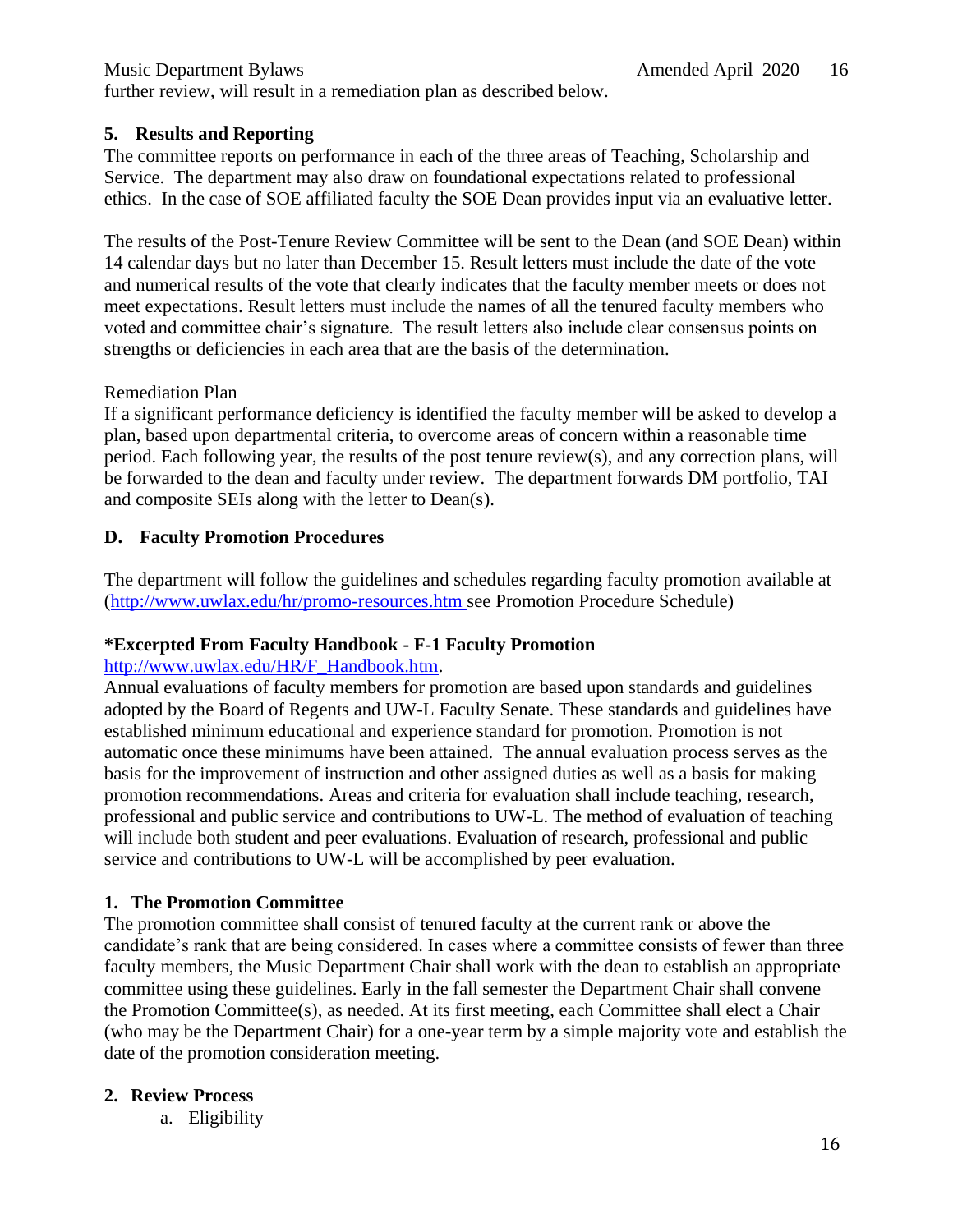Before the end of the spring semester a list of all faculty who meet the minimum University eligibility requirements for promotion in the coming academic year will be distributed by the Dean, Provost, and/or HR. to Department Chairs. The Chair will review these lists for accuracy. The names of those individuals on the list who meet the minimum Department criteria for promotion will be forwarded to the Chair(s) of the Promotion Committee(s). At this time the Department Chair will notify faculty members who are eligible for promotion of their status, University and Departmental regulations on promotion, provisions of the Wisconsin Open Meetings Law, and the date of the promotion consideration meeting (which will be at least 20 days hence.) Faculty who are eligible and wish to be considered for promotion must notify the Chair, by the 30th of September, of their intention to apply for promotion. The candidate shall submit for consideration a completed Faculty Promotion Evaluation Report and vita and all necessary promotion materials via Digital Measures to the Department Chair according to the guidelines of the Joint Promotion Committee [\(http://www.uwlax.edu/hr/promo-resources.htm s](http://www.uwlax.edu/hr/promo-resources.htm)ee A Guide to Faculty Promotions and Portfolio Development at UW –La Crosse).

The department chair or applicable personnel committee chair will provide the promotion portfolio for any SOE affiliated faculty in the department to the School of Education Director at least seven calendar days in advance of the scheduled review. The SOE Director will provide written feedback simultaneously to the candidate and the chair prior to the meeting. The portfolio will be reviewed on the candidate's professional contributions (teaching, scholarship, and service) and expectations for teacher education, and the faculty member's contributions to the larger educational community. The SOE Director's feedback will be considered by the department and noted in the letter regarding the candidate.

#### b. Committee, Meeting & Voting

The Department Chair will forward the Promotion Evaluation Report and student evaluation information to the members of the Promotion Committee prior to the consideration meeting date. Faculty may submit other written materials or make an oral presentation at the consideration meeting. The requirements of the Wisconsin Open Meeting Law shall apply to this meeting. After discussion of a candidate's performance with respect to the criteria below, votes will be cast by a show of hands on a separate motion to promote each candidate. At least a two-thirds majority is necessary for a positive promotion recommendation. The results of the vote will be recorded by the committee Chair and entered on the committee's portion of the Faculty Promotion Evaluation Form. The committee will prepare written reasons for each of its recommendations, and it will rank the candidates who are recommended for promotion to a given rank.

#### c. Recommendation Decisions

Within 7 days of the promotion consideration meeting, the Department Chair will notify each candidate of the committee's recommendation. For positive recommendations, the committee Chair will include a letter of recommendation on behalf of the committee as part of the Faculty Promotion Evaluation Form. With these materials, the Department Chair will also transmit, in writing, a recommendation to the Dean. A copy of this letter will be provided to the candidate as least one day prior to the submission of the promotion file to the Dean.

#### **3. Promotion Criteria**

To be considered for promotion to a higher rank, faculty must meet the minimum University criteria as stated in the Employee Handbook, as well as the Department of Music Promotion Criteria for Tenure-Track Faculty found in **Appendix A**.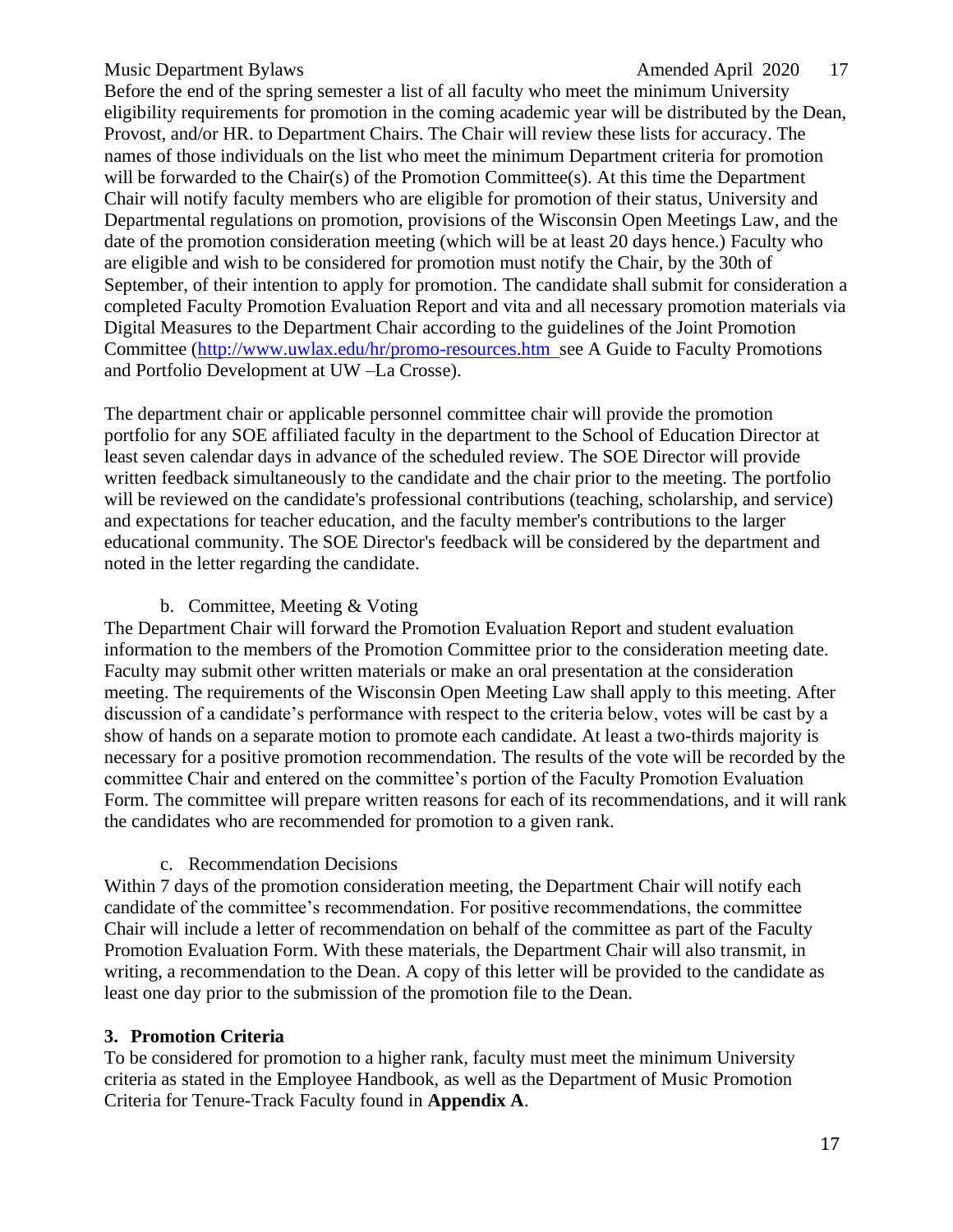#### Music Department Bylaws and the contract of the Amended April 2020 18

The department shall formulate clearly stated written criteria describing what constitutes satisfactory performance in the areas of teaching, scholarship, and service. Since position descriptions differ between Music faculty members (i.e. organization directors, academic faculty members, applied instructors, etc.) a specific list of criteria and categories are included in the department bylaws **Appendices A** (Promotion Criteria for Tenure-track Faculty), **B** (Review Criteria for Merit, Retention, Promotion and Post-Tenure for Faculty and IAS), and **C** (Statement on School of Education Affiliated Faculty Teaching, Scholarship, and Service Expectations).

a. Associate Professor-The candidate must provide evidence of teaching excellence and the establishment of a program of scholarship and creative work. Evidence of teaching excellence shall include the results of self, peer and student evaluations of instruction. Scholarship shall be consistent with the Department's definition of scholarship and creative activity. The candidate must also be a contributing member of the department who participates in university and professional services. See department of music faculty review and promotion criteria in the appendices.

b. Professor - The candidate must show evidence of continued excellence in teaching, significant scholarly productivity and substantial service activity. Continued teaching excellence is measured by the results of self, peer, and student evaluations. Significant scholarly/creative productivity is judged by the quality and quantity of presentations, creative activities, publications, and grant acquisitions. Substantial service activity will include service to the Department, the institution, and the profession. A candidate for Full Professor must also have a leadership role in enhancing curriculum, provide strong leadership in department review and is well respected at school and college level for university and professional service. See department of music faculty review and promotion criteria in the appendices.

#### **4. Appeals Process**

Candidates who are not recommended for promotion may request the reasons for the nonpromotion recommendation. This request must be submitted in writing to the Department Chair within seven days of the notice of the Committee's recommendation. Within two weeks of receiving the written reasons, the candidate may request, by writing to the Department Chair, reconsideration by the Promotion Committee. The faculty member will be allowed an opportunity to respond to the written reasons using written or oral evidence and witnesses at the reconsideration meeting. Written notice of the reconsideration decision shall be forwarded to the Dean within seven days of the reconsideration meeting. The faculty member shall have all the rights of appeal as outlined in the Faculty Personnel Rules (UWS 3.06 - 3.11 and UWL 3.06 - 3.08) (cf. [https://www.uwlax.edu/human-resources/unclassified-personnel-rules/\)](https://www.uwlax.edu/human-resources/unclassified-personnel-rules/)

#### <span id="page-17-0"></span>**V. Instructional Academic Staff Review**

#### **A. Annual Review**

In accordance with Faculty Personnel rules UWS 3.05-3.11 and UWL 3.08, academic staff will be evaluated annually. [https://www.uwlax.edu/human-resources/faculty-and-staff/performance](https://www.uwlax.edu/human-resources/faculty-and-staff/performance-appraisals/)[appraisals/](https://www.uwlax.edu/human-resources/faculty-and-staff/performance-appraisals/)

#### **1. Procedures and Criteria for Evaluating Instructional Academic Staff**

Summative evaluation of instructional academic staff (IAS) is based primarily upon the quality of his or her teaching record. The Personnel Committee will be comprised of members of the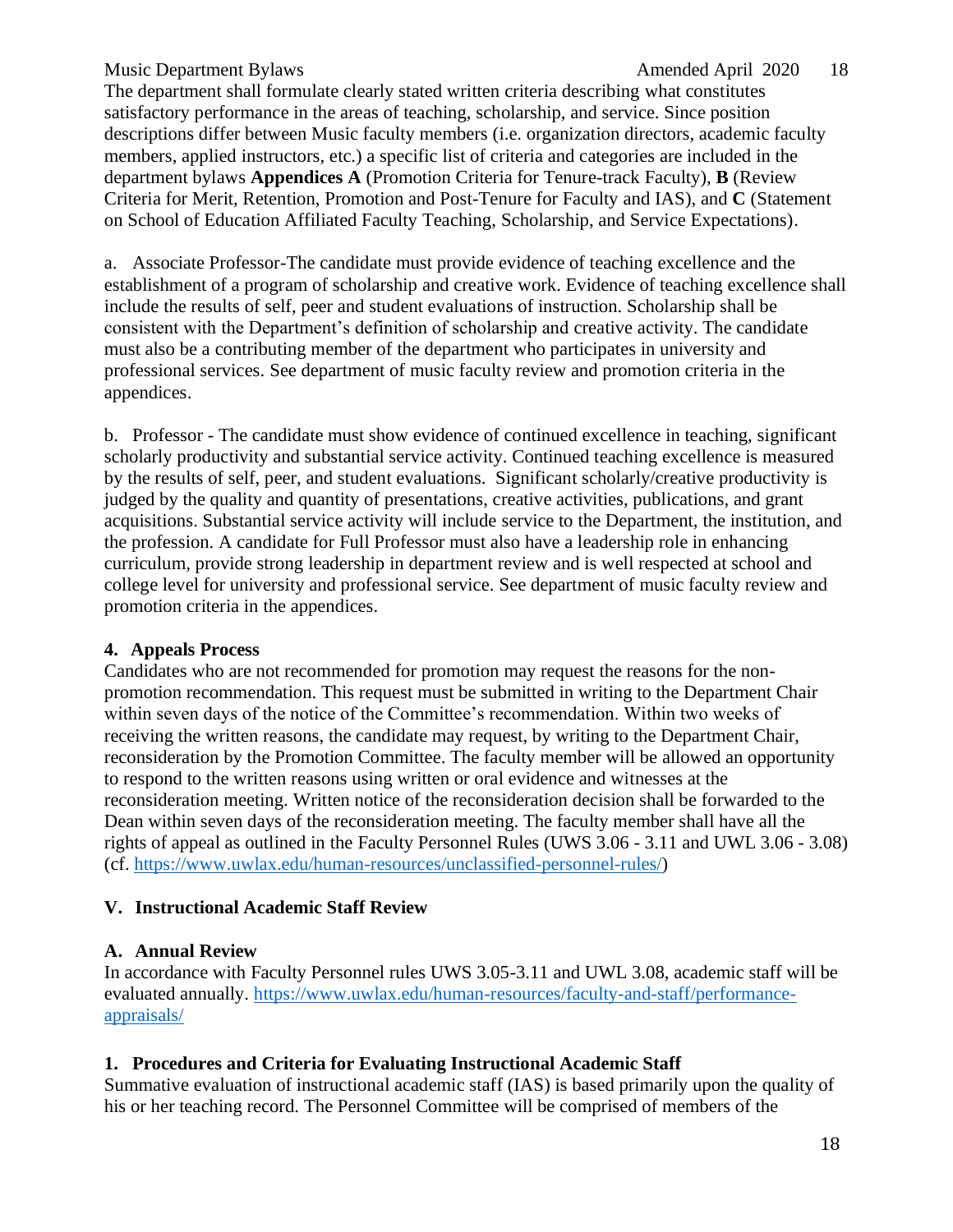Retention, Promotion and Tenure Committee, and other full-time IAS who have been designated Senior Lecturer.

- a. Annually, during the spring semester, the Chair will notify each IAS member of the scheduled review meeting. Each IAS member will have no fewer than twenty calendar days prior to such meeting to prepare and submit the DM report to the Chair.
- b. The annual review materials will consist of an Activity Report generated through Digital Measures, summary of student comments and SEI information.
- c. The department shall formulate clearly stated written criteria describing what constitutes satisfactory performance in the areas of teaching, scholarship, and service. Since position descriptions differ between Music faculty members, i.e. organization directors and teaching faculty members, a specific list of criteria and categories are included in the department bylaws Addendum. Please refer to **Appendix B**: Review Criteria for Merit, Retention, Promotion and Post-Tenure for Faculty and IAS.
- d. Policies and procedure guiding promotion for IAS are available at <https://www.uwlax.edu/globalassets/offices-services/academic-affairs/careerprogguide.pdf> and will include items referring to teaching, scholarship and service.

e. All members of the RPT Committee will have an opportunity to review these materials and express any concerns or recommendations at the review meeting.

f. All first year IAS with an annual contract will be provided with a formative mid-year evaluation of all courses completed by a Peer Review Committee, which will include the Department Chair and two appointed members of the RPT Committee. Mid- semester evaluation materials will include a one-page summary by the IAS under review (this summary should address material specified by the Peer Review Committee), and a summary of peer observations made by the Peer Review Committee. The peer teaching observations will include at least one observation for each course being taught during the current semester. This document will be submitted with materials prepared for the annual review outlined in V.A. a.

Continuing IAS with fewer than 6 year's-experience will be observed in at least one course annually and the observation summary must be submitted along with other materials placed on the Department's Personnel website no fewer than twenty days prior to the scheduled review meeting.

g. An IAS who has completed 6 year's-service with a 100% appointment will no longer be reviewed by the RPT Committee but will still meet annually with the Department Chair to complete the required IDP in Accordance with Faculty Personnel rules UWS 3.05-3.11 and UWL 3.08.

h. Appeal of a review decision may be reconsidered by the RPT Committee (defined in VI.A.) upon receipt in writing of a request for a hearing. The request for reconsideration must be submitted to the department chairperson within seven calendar days of notification of the results. The request must include the reasons for the hearing. Reasons and discussion during the hearing must be restricted to information contained in the materials provided for the annual review listed in VI.A.2 and the Peer Review Committee.

**B.** Action of the RPT Committee on any appeal is considered final within the department. Mechanisms for further appeal beyond the department level are established on this campus and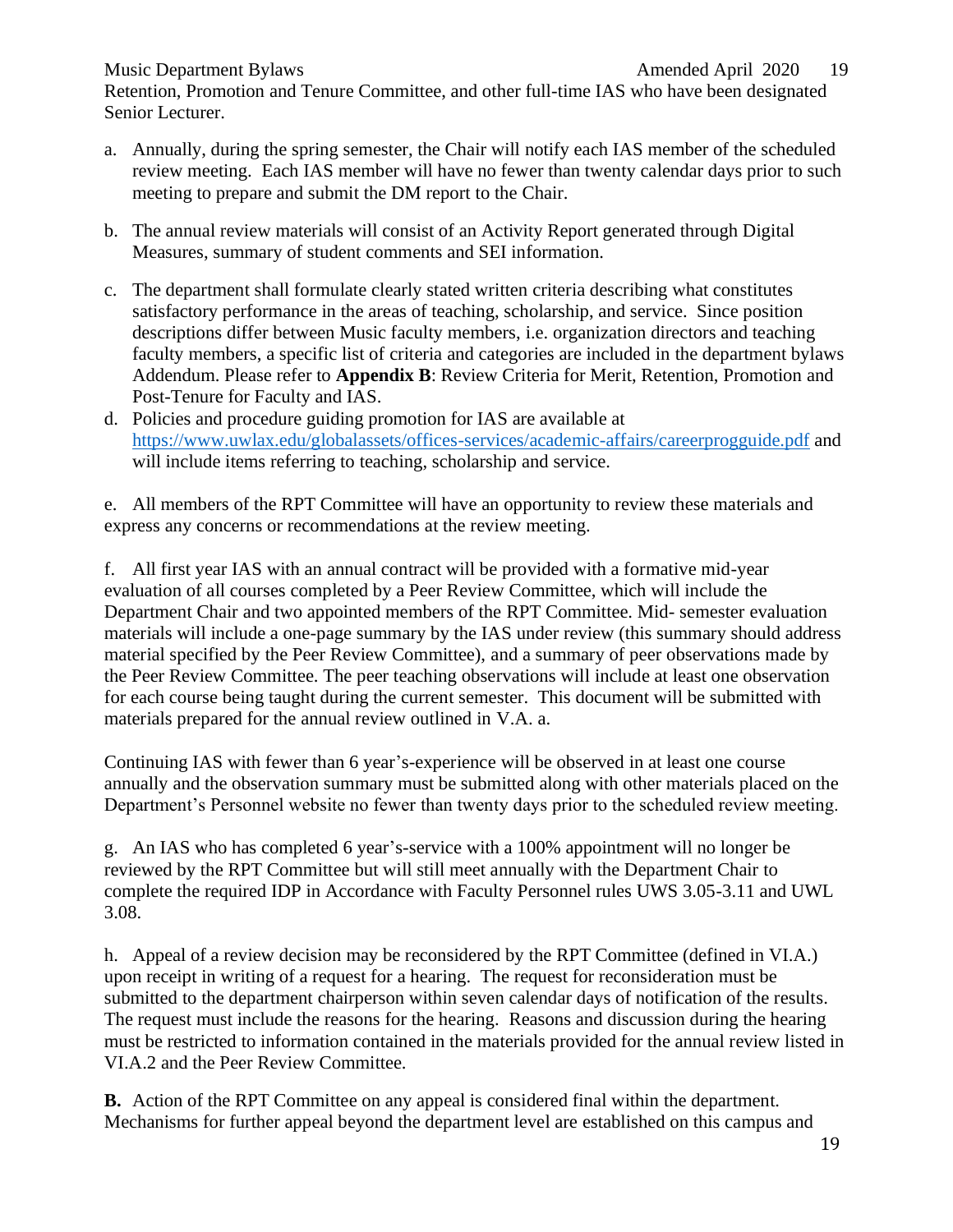Music Department Bylaws **Amended April 2020** 20 may be found in UW System Administrative Code, the UWL Faculty and Academic Staff Handbook and the UW-L Faculty Personnel Rules.

**C.** Career Progression/Promotion

Policies and procedure guiding career progression for IAS are available at <https://www.uwlax.edu/globalassets/offices-services/academic-affairs/careerprogguide.pdf>

## **1. Career Progression/Promotion Procedures**

IAS wishing to go through career progression will follow the guidelines and timetable as found on the following websites: [https://www.uwlax.edu/globalassets/offices-services/academic](https://www.uwlax.edu/globalassets/offices-services/academic-affairs/careerprogguide.pdf)[affairs/careerprogguide.pdf](https://www.uwlax.edu/globalassets/offices-services/academic-affairs/careerprogguide.pdf)

First Friday of December Career Progression Portfolio with Departmental Materials due to Deans from Department Chairs First Friday of January Career Progression Portfolio due to the Faculty Senate Office. (Portfolios held in Senate Office for review by committee members.) First Friday of February **IASCPC** recommendations due to the Provost Office. (Portfolios transferred to Human Resources.) Within 14 days of receiving IASCPC recommendations Provost recommendations due to Human Resources Within 7 days of receiving Provost decisions Human Resources issues notification letters to all IAS applicants July 1 of Next Academic Year New Title takes Effect

The Department will adhere to the Career Progression Deadlines:

The IAS member will be notified no fewer than 20 days in advance of the Career Progression review meeting and asked to prepare the portfolio for review using the Digital Measures reports. At least one week prior to the review the IAS member will provide the portfolio to the Department Chair who will upload it unto the Department Personnel D2L website. All committee members will review the portfolio prior to the meeting. The IAS member will be given an opportunity to provide additional oral or written support for the career progression prior to the meeting going into closed session. The IAS member will be notified within seven days of the results of the hearing. The Chair will be responsible for writing the letter of support and completing the departmental report that will accompany the candidate's portfolio that is sent to the Dean.

## **2. Career Progression/Promotion Reconsideration***.*

The candidate can appeal the decision of the IAS promotion committee by following a process similar to the policy established for Reconsideration of Promotion for ranked faculty. Specifically, after receiving the Chair's notification, the career progression candidate will have 14 days to request reconsideration. The Chair will then convene the Departmental PRT Committee to hear all relevant evidence to support promotion. The candidate will have an opportunity to provide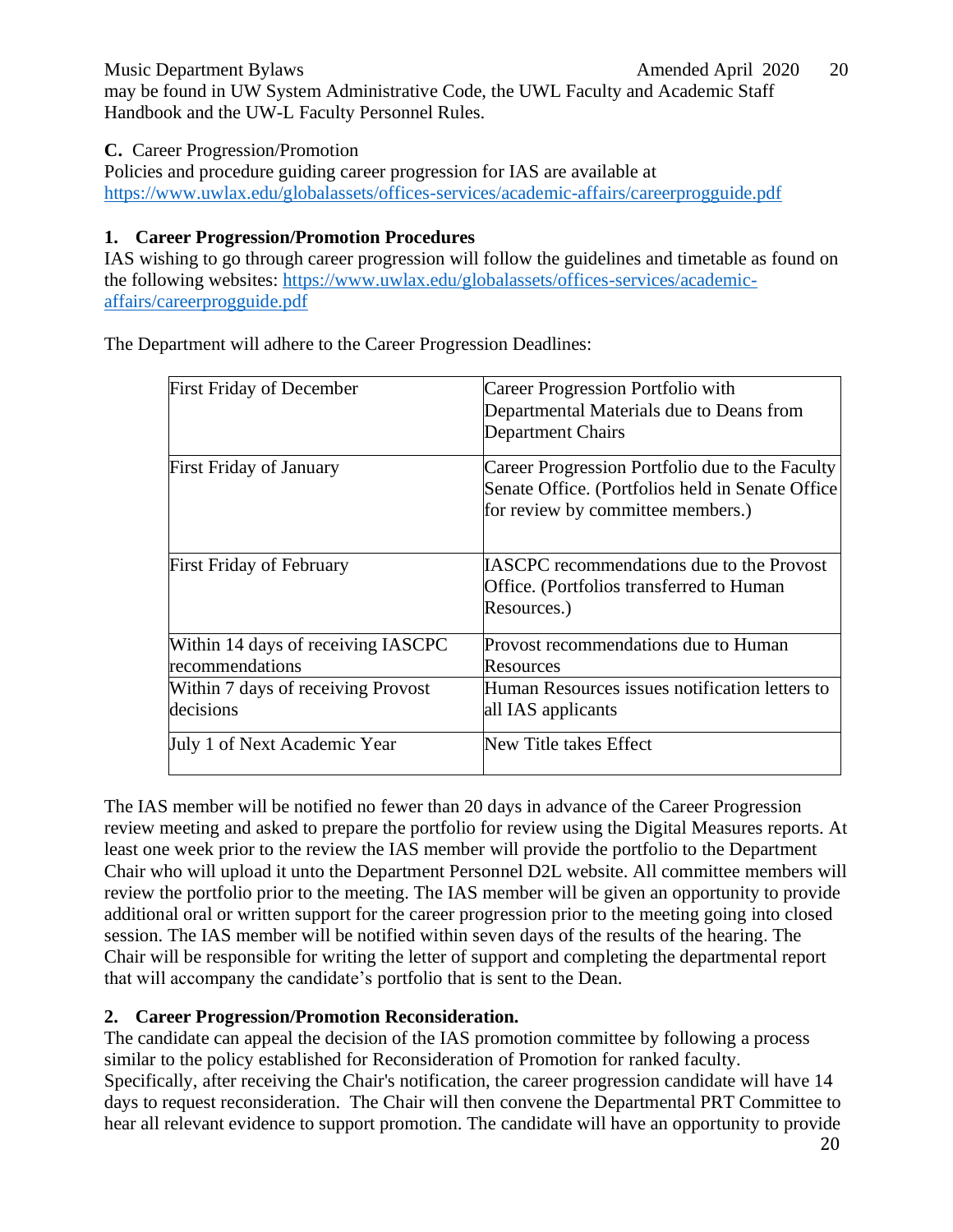## Music Department Bylaws **Amended April 2020** 21

additional written or oral support relevant to promotion. The Personnel Committee will dismiss the appellant from the hearing room chambers and move into a closed session hearing to review all evidence pertinent to this petition. The Personnel Committee will then render its final decision on the appeal.

#### **3. Career Progression Appeal Procedures**.

Each career progression candidate will have the right to appeal the Department's reconsideration decision to the Complaints, Grievance, Appeals and Academic Freedom Committee. Written notice of the reconsideration decision will be transmitted to the candidate and the Dean within seven (7) days.

#### <span id="page-20-0"></span>**VI. Non-Instructional Academic Staff (if applicable)**

#### A. Annual Review

In accordance with Faculty Personnel rules UWS 3.05-3.11 and UWL 3.08, academic staff will be evaluated annually. [https://www.uwlax.edu/human-resources/faculty-and-staff/performance](https://www.uwlax.edu/human-resources/faculty-and-staff/performance-appraisals/)[appraisals/](https://www.uwlax.edu/human-resources/faculty-and-staff/performance-appraisals/)

Performance reviews of non-instructional academic staff (NIAS) are due to Human Resources from the Dean's office no later than July 31.

#### <span id="page-20-1"></span>**VII. University Staff**

For ADA and USA 2 Position Descriptions see Appendix G.

## <span id="page-20-2"></span>**VIII. Governance**

#### **A. Department Chair**

The duties and selection of the Chair are determined by the Articles of Faculty Organization as printed in the Faculty Handbook.

#### **1. Election of Department Chair**

The Chair is elected by the department members in February for a three-year term. All full-time faculty and IAS department members and IAS granted eligibility by action of the ranked faculty (see Music Department Bylaws section I. C.) are eligible to vote. The Dean shall send out nominating ballots to all eligible to vote. Department members who are tenured, on staff at UWL for 3 or more semesters and not on a terminal contract or temporary appointment is eligible to be chair. The eligible candidate who consents to serve and receives 60% of the ballots will be elected chair. If one candidate receives less than 60% there will be a runoff between the two persons with the most nominations who have consented to run.

#### **2. Responsibilities and Rights of the Department Chair**

The Department Chair supervises or performs the following duties:

- a. Course scheduling and teaching assignments,
- b. Developing and implementing the curriculum,
- c. Preparing and monitoring the Department's operating budget,
- d. Textbook rental purchases,
- e. Assigning offices and space, and oversight of equipment and facilities,
- f. Point of contact for requests for use of Department facilities by entities outside the Department,
- g. Convening and presiding at regular and special meetings of the Department, and appointing faculty to Departmental committees,
- h. Evaluating the performance of faculty, academic staff, and classified personnel within the Department,
- i. Preparing the Department's annual report,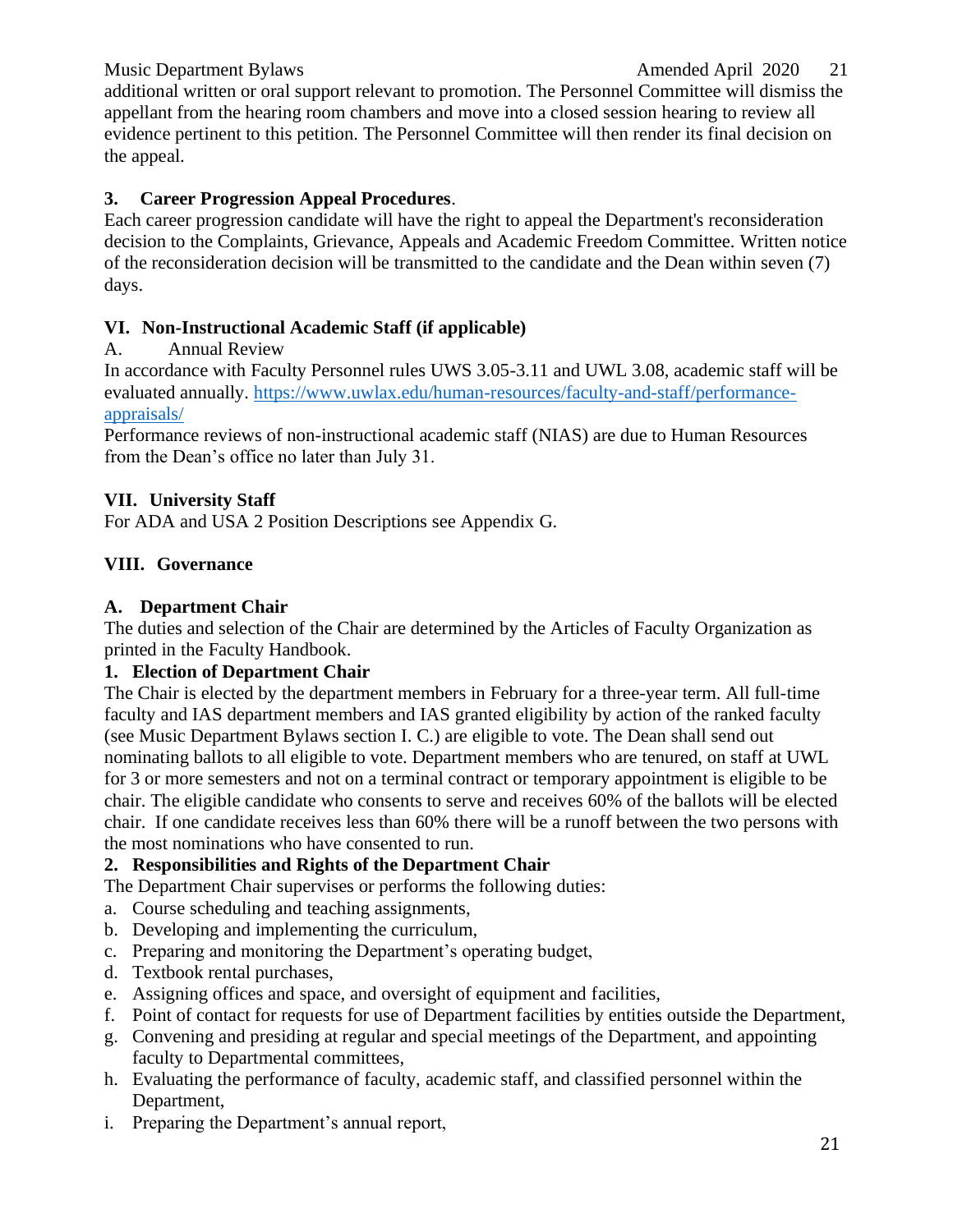- j. Department assessment and program review,
- k. Representing the Department in various university matters,
- l. Hearing and responding student concerns,
- m. Coordinating and delegating duties related to Departmental participation in festivals and conferences as necessary, and
- n. Providing other duties and services as appropriate or required.

In addition, the handbook specifies that the Chair will assume a prominent role in creating a professional environment conducive to high morale and productivity in the Department.

o. The Chair may delegate performance of the duties to committees or members of the department.

p. In compensation, the Chair receives a .5 reduction in load during the academic year and a fractional administrative summer appointment determined by the Dean of the College of Arts, Social Sciences and Humanities.

The department will adhere to the selection and duties of the Chair that are delineated in the Faculty Senate Policies [https://www.uwlax.edu/globalassets/committees/faculty-senate/20190611](https://www.uwlax.edu/globalassets/committees/faculty-senate/20190611-policies-fs.pdf) [policies-fs.pdf](https://www.uwlax.edu/globalassets/committees/faculty-senate/20190611-policies-fs.pdf) under the heading "IV. Responsibilities of Departments, Department Members and Department Chairpersons," "V. The Selection of Department Chairpersons," and "VI. Remuneration of Department Chairpersons." In addition, references to chair-related duties are stated throughout the Employee Handbook: [https://www.uwlax.edu/human-resources/employee](https://www.uwlax.edu/human-resources/employee-handbook/)[handbook/](https://www.uwlax.edu/human-resources/employee-handbook/)

3. In February of the Chair's second year, the CASSH Dean's Office should administer a chair evaluation form to all departmental personnel with departmental voting privileges. The quantitative and qualitative results are tabulated by the Dean and a summary is sent to the Chair and all the potential respondents. The purpose of this evaluation is formative.

As of Summer 2015, the Provost has requested that all department chairs be formally reviewed at least once during each 3-year term. The review should involve feedback from the membership of the department and from the Dean. The format and timing of the review is up to each Dean. The review need not be associated with merit; however, each department should indicate how noninstructional assignments are reviewed.

## 4. Summer Administrative Duties

In the summer, the Department Chair receives a fractional appointment and is responsible for seeing to department business as it comes up. The chair should appoint an interim chair if he/she is going to be away for more than three days and notify the Department and the Dean's office.

## **B. Standing Departmental Committees**

## **1. Music Department Committee of the Whole**

- a. Membership: Every Department member with voting privileges and one student representative serves on this committee.
- b. The music student elected by the majors and minors at the beginning of each academic year will also serve on this committee but will not have voting privileges.
- c. Duties and Responsibilities: Work on Departmental functions.
- **2. Merit Committee** (See III. Merit Evaluation Committee/Annual Review)
	- a. Membership: Five faculty/IAS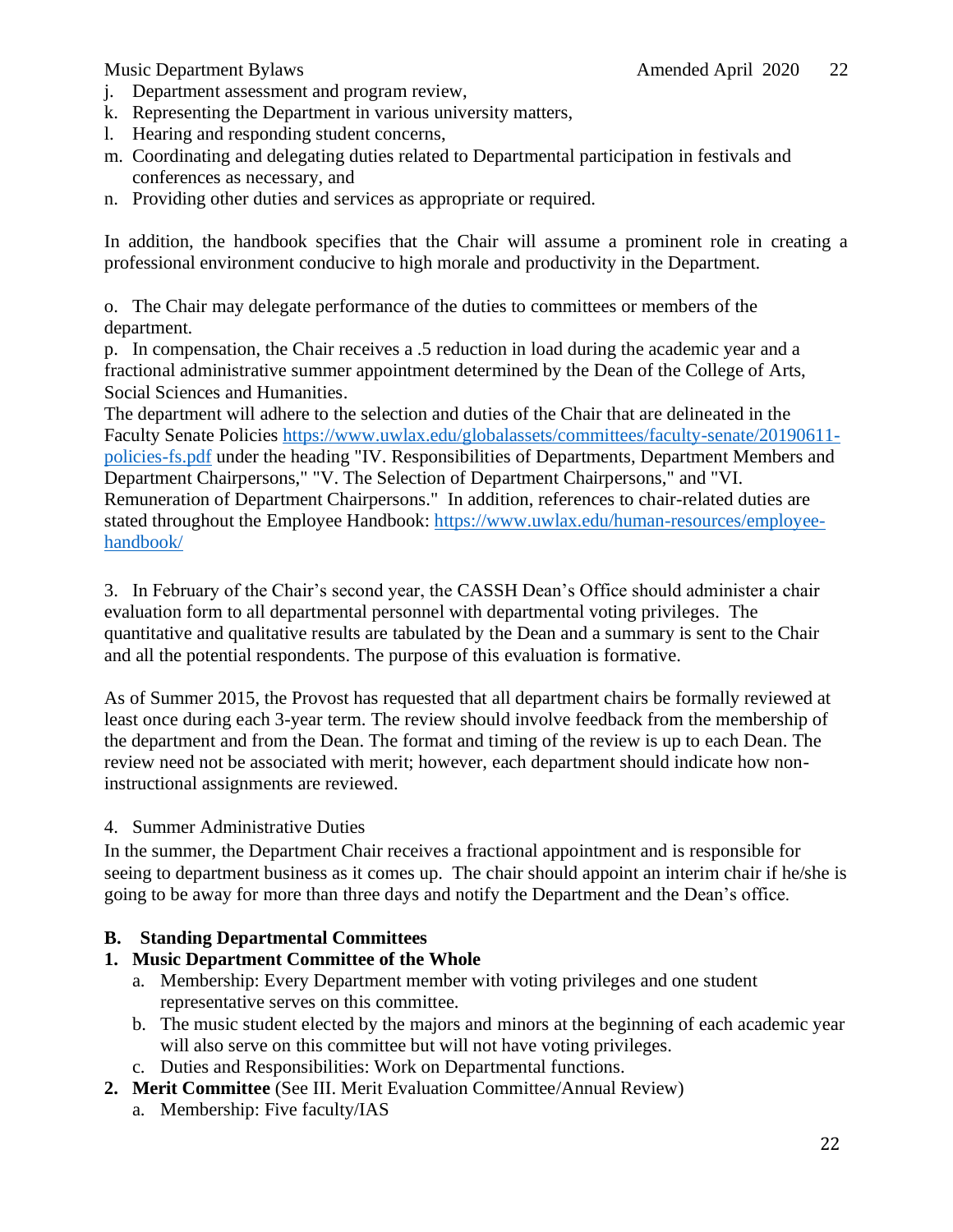- b. Appointment: Rotation
- c. Term: Academic year
- d. Duties and Responsibilities: Review and score merit materials of all tenured and non-

tenured faculty using the Merit Scoring Form found in Appendix E

## **3. Retention, Promotion, Tenure Committee (RPT)**

- a. Membership: Tenured faculty
- b. Appointment: With tenure
- c. Term: Continuous

d. Duties and Responsibilities: Review retention and tenure materials of non-tenured faculty. The committee votes and offers recommendations to the Department chair for inclusion in the subsequent letter to faculty member and to the Dean. Three members of this committee will serve as the Peer Evaluation of Teaching Committee as defined in our Department Bylaws.

## **4. Curriculum Committee**

- a. Membership: Minimum three faculty/IAS
- b. Appointment: By Chair
- c. Term: Academic year (with at least one renewing member)
- d. Duties and Responsibilities:
	- i. Review Department's curriculum as appropriate
	- ii. Review and recommend all CIM forms to be submitted for Departmental approval
- iii. Recommend new courses and courses for deletion from curriculum
- iv. Coordinate course offerings from emphasis areas
- v. Submit end-of-the-year report at the final Department meeting

## **5. Recruiting/Scholarship/Auditions Committee**

- a. Membership: Minimum five faculty/IAS
- b. Appointment: By Chair
- c. Term: Academic year
- d. Duties and Responsibilities:
	- i. Coordinate revisions to Department brochures and website
	- ii. Schedule Department's Campus Close Up representation
- iii. Give Department tours to prospective majors and minors
- iv. Schedule audition/scholarship dates for incoming students
- v. Schedule scholarship dates for returning students
- vi. Make recommendations for scholarship awards
- vii. Submit end-of-the-year report at the final Department meeting

## **6. Recital/Honors Committee**

- a. Membership: Minimum three faculty/IAS
- b. Appointment: By Chair
- c. Term: Academic year
- d. Duties and Responsibilities:
	- i. Schedule Honors' recital and audition (deadline for submission)

ii. Coordinate Honors' recital and its publicity (programs, posters, mailings, scholarship and senior recital awards)

iii. Coordinate Departmental recitals (programs, performance order, special guests)

iv. Oversee students' senior recitals as needed (reservation forms, collection/report results

of Evaluation Committee at Department meetings)

v. Submit end-of-the-year report at the final Department meeting

## **7. Assessment Committee**

a. Membership: One member from each of emphasis area (vocal, woodwind, strings, etc.), a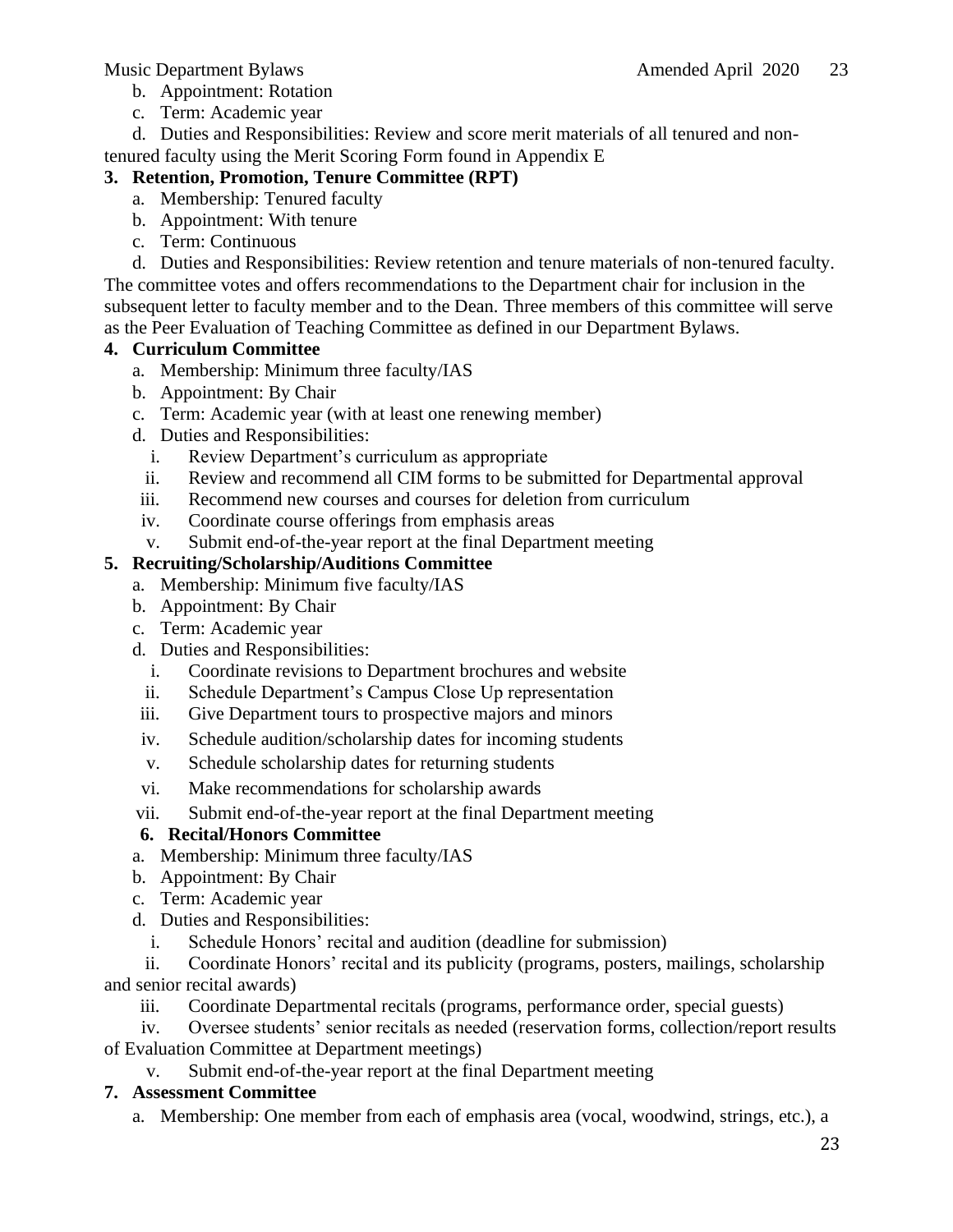member from the music core curriculum area, as well as any member of the Department with interest in assessment.

- b. Appointment: By Chair
- c. Term: Academic year
- d. Duties and Responsibilities:
	- i. Research and share information on methods of course and program assessment
	- ii. Propose adoption of new methods of program assessment to the Department
	- iii. Assist emphasis area and individual faculty with course assessment
	- iv. Conduct program assessment, exit surveys of graduating seniors, alumni surveys, etc.
	- v. Report any new program assessment data to the Department at the beginning of each semester
	- vi. Maintain records of course and program assessment methods used, data collected, and changes made on the basis of the data
	- vii. Produce reports on the Department's assessment efforts when these are requested by the administration
	- viii. Present these reports to the Department as a whole for approval prior to their submission to the administration
	- ix. Review the Department's Student Evaluation of Instruction instrument on a regular basis, and revise it if needed

## **8. Travel Committee**

- a. Membership: Three faculty/IAS
- b. Appointment: When deemed necessary by Chair
- c. Term: Academic year
- d. Duties and Responsibilities: Review and rank travel requests by faculty and IAS (due by October 1) into the following categories:

i. Category 1-Travel support for scholarly presentations, invited guest performances, clinics and other refereed activities at the national level.

ii. Category 2-Travel support for meetings, conferences where faculty are members of boards or officers of an organization or for representing the department. Also for scholarly presentations, invited guest performances, clinics and other refereed activities at the regional level.

iii. Category 3-Travel support for attending conferences, performances, and other music related activities as an attendee and local scholarly or creative activities.

iv. Committee members will also develop, in consultation with the chair, an equitable travel funds distribution process for each category while leaving a balance of travel funds for faculty and staff travel requests that may be submitted after the travel request due date.

## **9. Individual Representation**

- a. CASSH Core Curriculum Committee
- b. School of Visual and Performing Arts Advisory Council
- c. School of Education Representatives
- d. Murphy Library Liaison
- e. General Education assessment coordinator
- f. Equity Liaison (see Appendix G for description)
- g. Other service as needed

## **C. Departmental Programmatic Assessment Plan**

**1.** Developed by Chair in consultation with Assessment Committee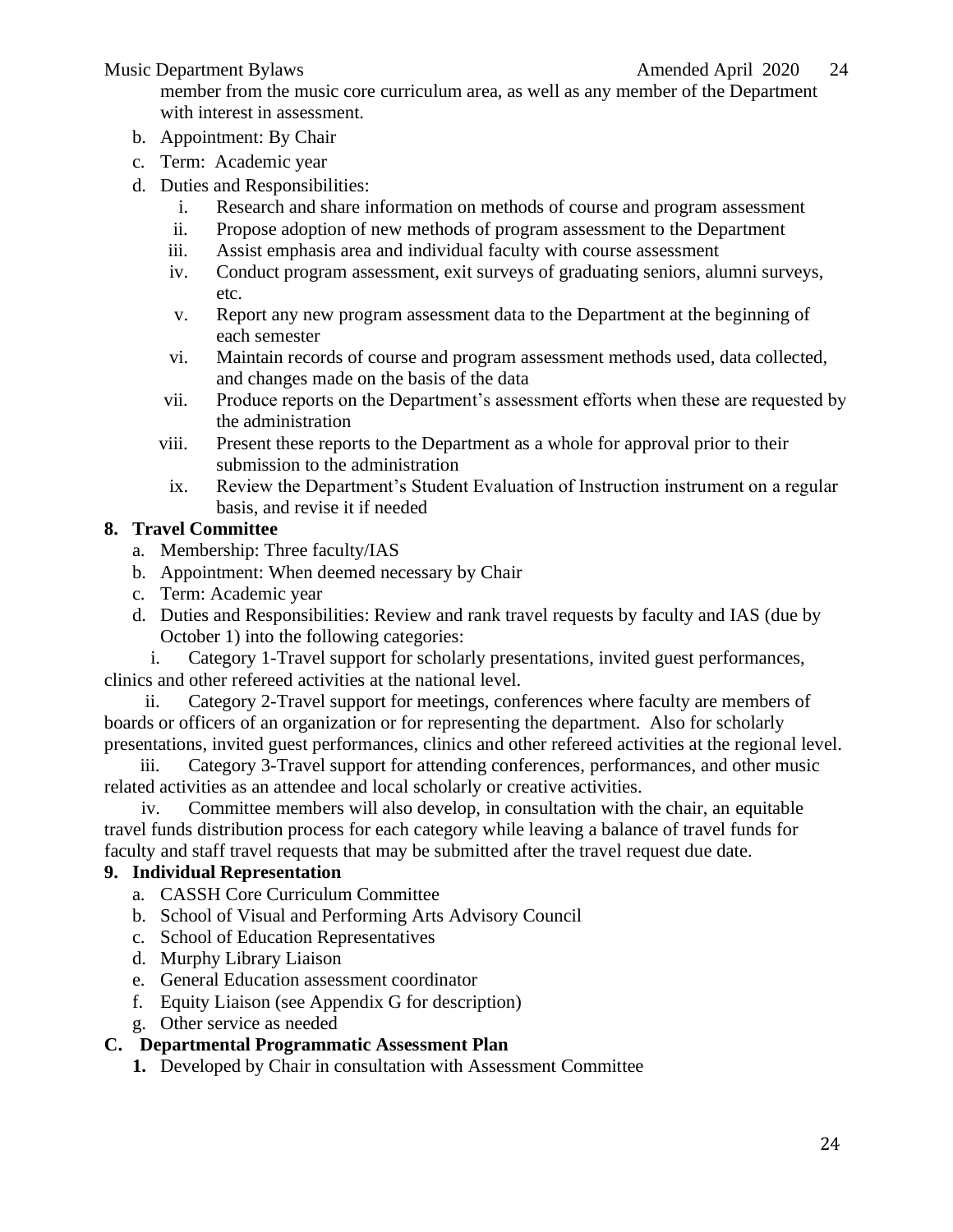- **2.** Implementation and plan submitted to the University Program Assessment Committee (UPAC) as guided by the Office of Institutional Research <https://www.uwlax.edu/institutional-research/assessment/>
- **3.** Used for NASM and APR review processes
- **4.** Graduating Senior Music Majors Exit Surveys

## <span id="page-24-0"></span>**IX. Search and Screen Procedures**

The department will follow hiring procedures prescribed by the University's Office of Human Resources (HR) in conjunction with AAOD and UW System and WI state regulations.

## **A. Tenure-track faculty**

The approved UWL tenure track faculty recruitment and hiring policy and procedures are found at [http://www.uwlax.edu/hr/employment/PeopleAdmin/Forms/S&S-Planning&Procedures-](http://www.uwlax.edu/hr/employment/PeopleAdmin/Forms/S%26S-Planning%26Procedures-Faculty.doc)[Faculty.doc A](http://www.uwlax.edu/hr/employment/PeopleAdmin/Forms/S%26S-Planning%26Procedures-Faculty.doc)dditionally, UWL's spousal/partner hiring policy can be found at <https://www.uwlax.edu/human-resources/spousal-and-partner-hiring/>

Searches for Faculty positions affiliated with School of Education (SoE) will collaborate with the School of Education, Professional and Continuing Education (EPC) Dean who will convey DPI requirements and consult with the department during the recruiting and hiring processes. This consultation may include input into the position description, approving the applicant pool for campus/electronic interviews as well as offers of employment. Departments are expected to follow the *Hiring Procedures Policy for SOE Affiliated Faculty in Teacher Education Programs* available in the School of Education Faculty Handbook.

## **1. Organization of Departmental Search and Screen Committee**

The department will organize a search and screen committee utilizing the following processes: a. The SS chair and department chair are responsible for reviewing current UWL hiring procedures. The SS chair is responsible for briefing the SS committee on the SS procedures including the confidentiality requirements.

b. All Unclassified Recruiting Procedures are found at <http://www.uwlax.edu/hr/employment/PeopleAdmin.htm>

## **2. Pre-Posting and Posting Procedures**

Upon notification that HR has received the authorization to Recruit for Faculty Position from the Dean the SS committee will develop the following materials.

- a. *Position Description*
- A position summary with major duties outlined.
- b. *Selection Criteria*

A form indicating the selection criteria identifying how applicants will be evaluated against the criteria – a sample is available on-line through HR.

c. *Plans for advertising the position*.

d. The chair of the department or a SS committee member designated as the convener will convene the first meeting. The first meeting will include the selection of a SS chair and secretary.

e. By a simple majority vote, the SS committee will elect the SS committee chair (hereafter "SS chair"). Unless a recorder is elected, the SS chair will be responsible for taking official minutes of meetings for the record. After the SS committee has elected the SS chair the committee members will meet with the AAO and the SS chair will meet with HR.

f. A simple majority of SS committee members constitute a quorum necessary to conduct SS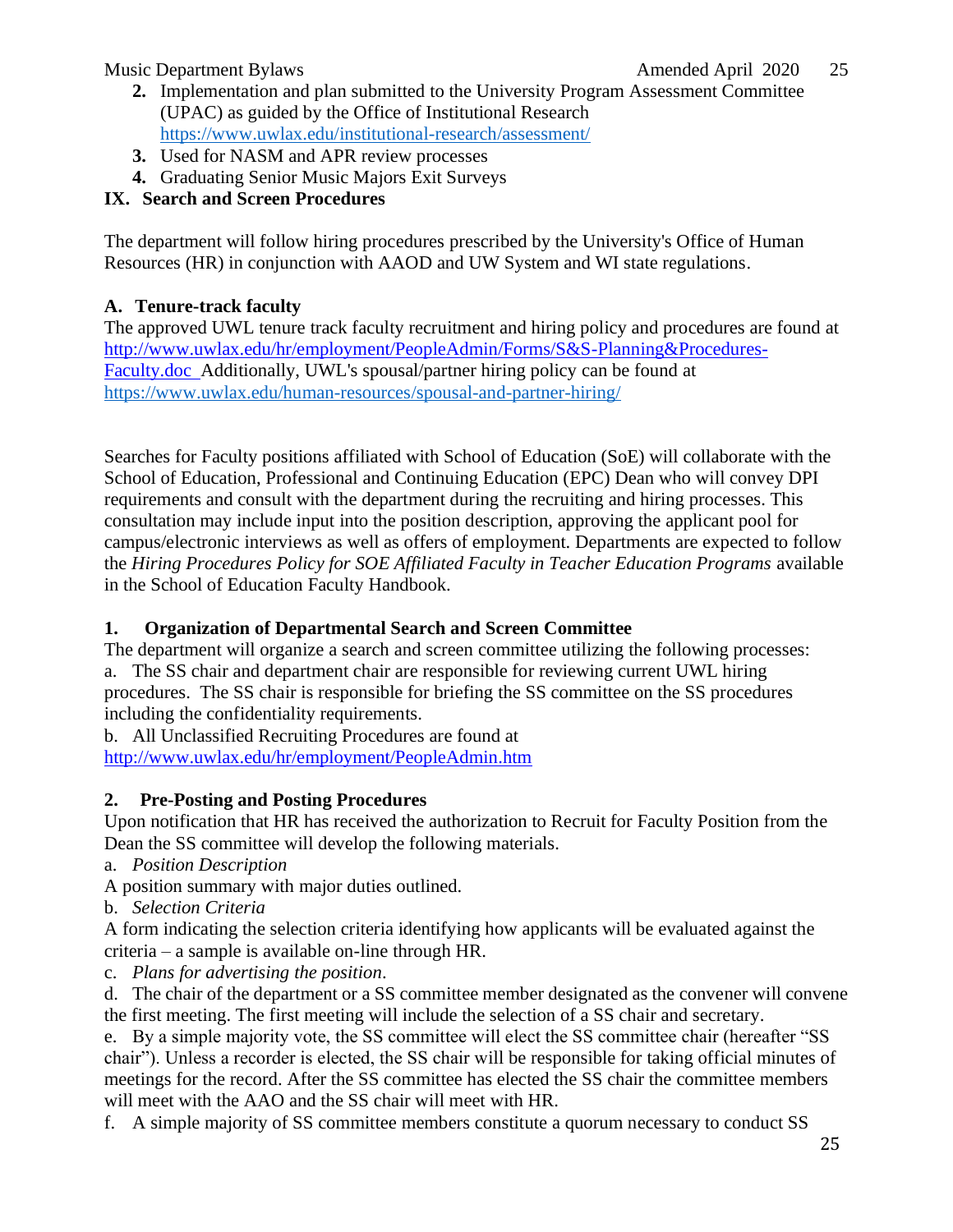committee business. Changes to these procedures require approval of a two-thirds majority of the SS committee members present and approval of the dean, HR and the AAO. Members may not vote by proxy but may participate and vote by teleconference with advance notice to the SS chair. The SS chair is a voting member of the SS committee. All voting shall be done by show of hands unless a roll-call vote is requested by any member of the SS committee. The SS chair shall maintain a record of all votes by indicating the number of yeas, nays, and abstentions. Votes of all members will be recorded in roll-call votes. A record of all minutes will be kept on file by the secretary or chair.

g. All deliberations of the SS committee and the names of nominees and applicants are confidential. Public statements are to be made only by the SS chair, and all questions relating to the business or progress of the SS committee are to be referred to the SS chair for reply.

h. The SS chair, in compliance with open meetings rules, will post notice of all SS meetings – noting if any meeting will go into a closed session and whether a meeting that will go into a closed session will subsequently go into an open session at the following [mailto:hrservices@uwlax.edu.](mailto:hrservices@uwlax.edu) [hrinfo@uwlax.edu](mailto:hrinfo@uwlax.edu)

i. SS committee members, their spouses, family members, or partners cannot be applicants for the position, so that there can be no possibility of nepotism.

j. Through UWL Human Resources the SS chair and members of the SS committee will be allowed access to the PeopleAdmin software at the HR website

k. During the recruitment, search and screen, and hiring processes, all information and all discussions and voting outcomes conducted in a closed meeting must remain confidential both during the search and after the completion of the search process. Search and screen committee members may discuss this information only with other members of the search committee or with the authorized ex officio individuals, e.g. the dean, the HR director, and the AAO.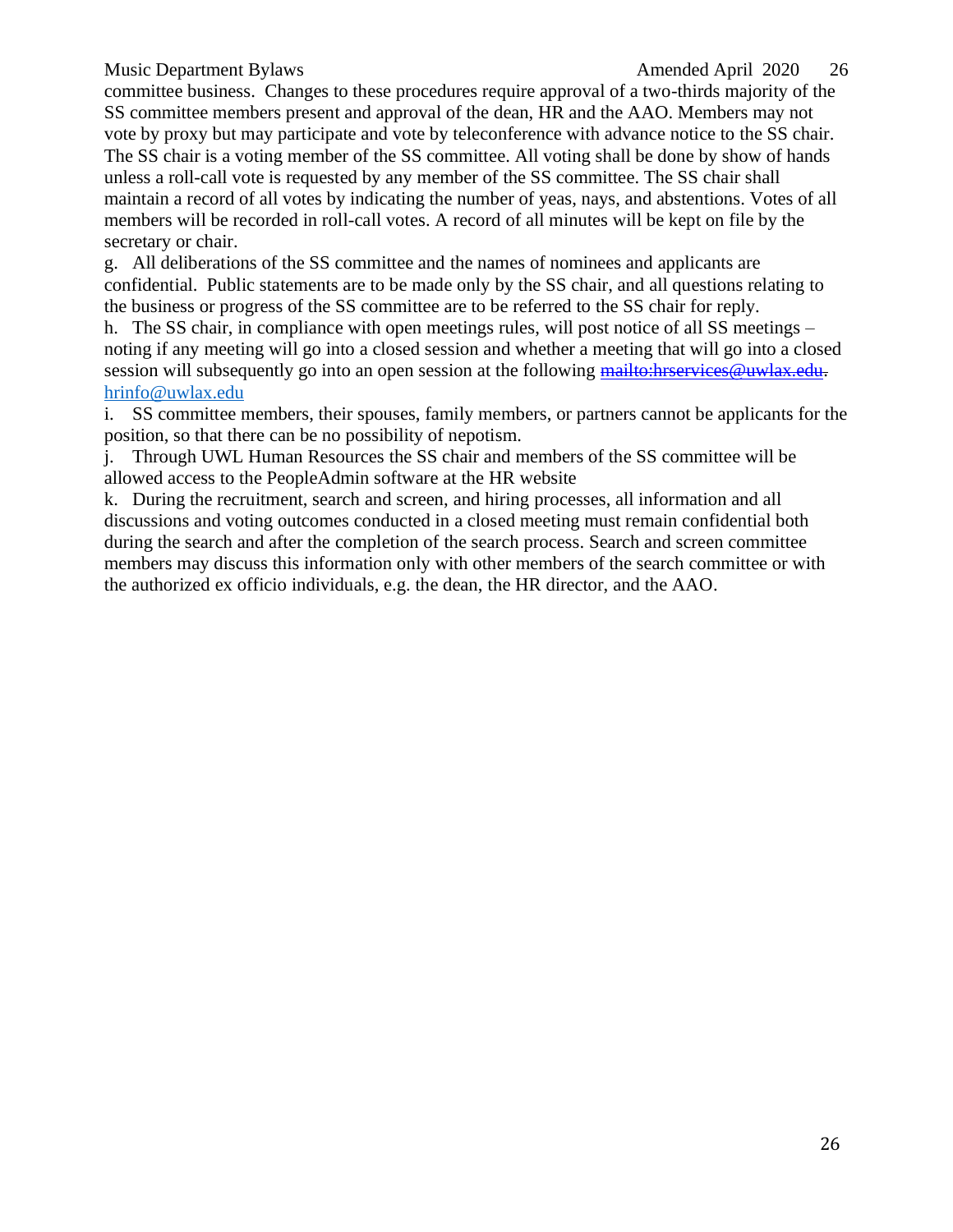All SS materials will be uploaded to the PeopleAdmin site for review by Level 2 and 3.

#### **3. Review (Level 2 and 3)**

After review and approval by the Dean, HR, Budget and Finance, the AAO, the EPC Dean when the position is affiliated with the School of Education the materials are posted by HR on the UWL HERC and HigherEdJobs sites.

#### **4. Placing the Advertisement**

Upon receipt of the approval notice, the SS chair or department chair will place the faculty position advertisements promptly and **without modification** to all other print and online sources**.** Necessary billing information will be provided to Budget and Finance. All efforts will be made to advertise in sources attracting diverse and underrepresented populations. Committee members cannot be considered for the position.

## **5. Screening Applicants and Interviewing Applicants Initial Screening**

Each member of the SS committee will review files of the entire pool of applicants and make an initial assessment (yes/no) of each candidate to determine whether each applicant should be considered further (Tier 2). Their decision should be based on whether the candidate meets the selection criteria. The committee will then meet and discuss each candidate. If any committee member believes that a candidate deserves further consideration that candidate will be placed in the Tier 2 pool to receive further consideration.

## **Additional Screening Leading to a Finalist Group**

The SS committee may solicit additional material from Tier 2 applicants retained for further consideration. Applicants may be asked to provide additional materials via written communication, audio or video recordings in support of their application and/or to provide additional references.

1. The SS committee may conduct telephone reference checks on each of the Tier 2 applicants still under consideration. Calls will be made by one or more SS committee members as assigned by the SS chair (or SS committee) and will use a standard set of questions that have been reviewed and approved by the dean, AAO, and HR. For each call, a written record will be maintained.

2. If unsolicited materials are received, the SS chair retains the materials and does not share them with the SS committee until such time (if ever) that similar materials are required of all candidates.

3. If telephone or electronic interviews are conducted, a common list of core questions will be asked of all persons interviewed. The use of standard questions does not prevent the SS committee from asking follow-up questions as may be deemed appropriate.

4. The SS committee retains the right to make off-list phone calls. Off-list phone calls are reference calls to individuals not on the applicant's list of references. Given that confidentiality requests by the applicants are still respected during this phase of the process, all applicants must be informed prior to any off-list phone calls being made, and a provision must be provided for the applicant to specifically identify any individuals s/he does not wish to have called. SS committee members making telephone reference checks shall verbally share the information obtained with the SS committee. The SS chair or designee may seek further information about each semifinalist as needed, while respecting the semifinalist's need for confidentiality. A written record must be maintained for each call.

## **6. Determining the Finalist Group**

The SS committee shall discuss and vote on each applicant to select those to be moved to finalist (Tier 1) status. A simple majority vote of those present is required to advance an applicant. Applicants not advanced to finalist status on the initial vote can be brought to a re-vote only once. Any SS committee member may request a re-vote.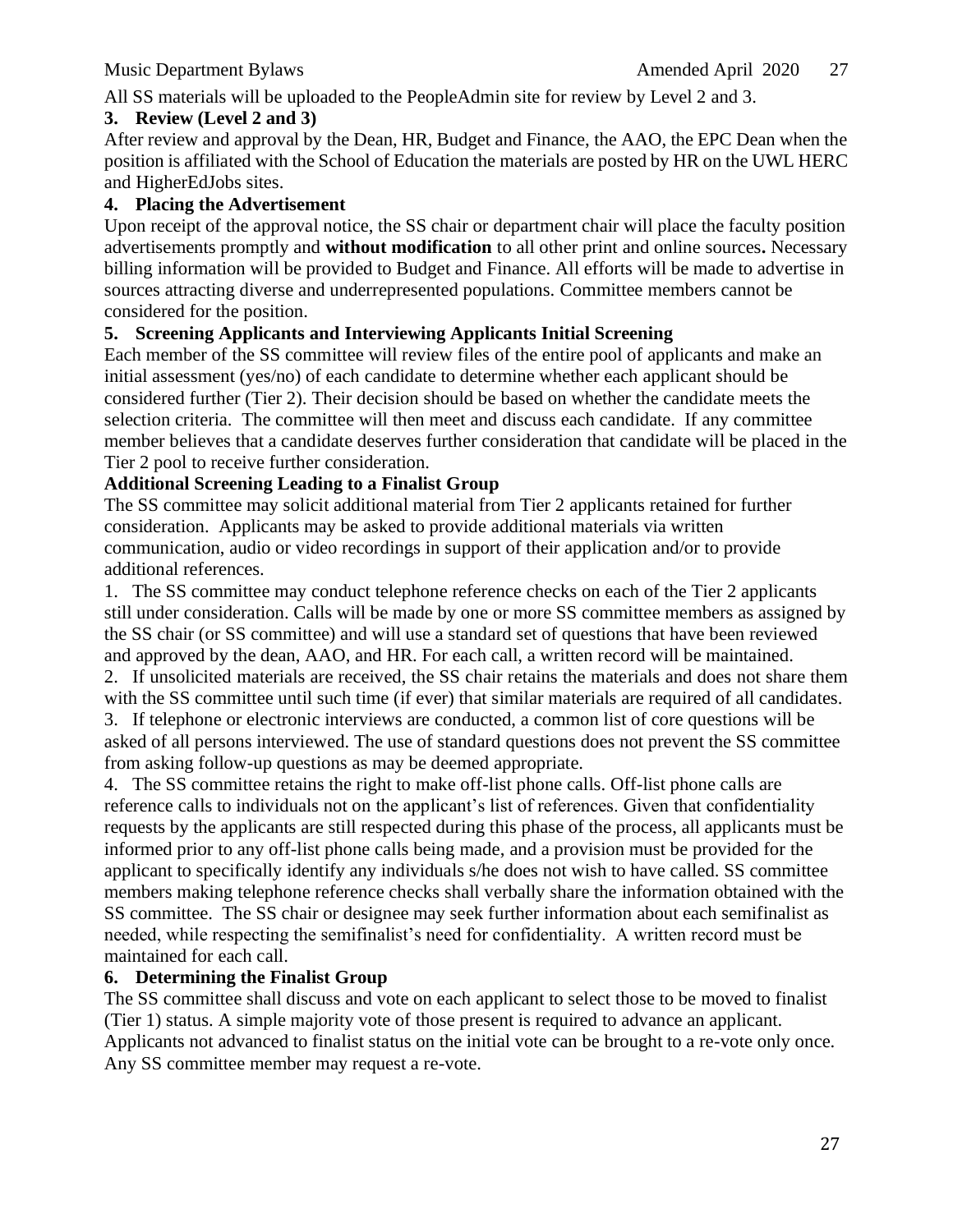1. The dean in consultation with AAO will decide upon the total number of applicants to be interviewed (normally 2-4).]

2. The second tier (Tier 2) shall include the remaining applicants who the SS committee believes would be suitable for the position if the top tier applicants are determined to be unacceptable after an interview or are unavailable/decline an offer. At this stage any additional applicants not advanced to Tier 1 or Tier 2 shall be included with the original Tier 3 applicants and all shall be listed alphabetically and assigned a 'reason code" and contacted by email.

The SS committee will present the Tier 1 applicants with its recommendations for interviews to the department. The department shall vote on the recommendation of the SS committee. A majority of the department voting is required to approve the list of finalists. If paper ballots are used, each ballot must be signed and stored for 7 years.

## **7. Authorization to Interview**

Once the Department has approved the Tier 1 applicants the SS Chair will forward these applicants in PeopleAdmin to level 3 for approval to interview. After the department committee's Tier 1 candidates are approved by the College Dean. The College Dean will consult with the EPC Dean and evidence of the joint agreement is expected prior to the official approval in the electronic recruitment system. The Provost should be consulted if agreement cannot be reached.

#### **8. Interviewing**

The SS chair and chair will arrange with the candidates their on-site interviews by providing them with travel reimbursement tools (TER), interview itinerary, information on UW-L and the City of La Crosse and any other information that may be required for the interview.

A list of core questions will be prepared and asked of all applicants brought to campus for interviews. The SS chair will submit all interview questions to AAO and HR for approval.

Each member of the committee should review UWL's [https://www.uwlax.edu/globalassets/offices](https://www.uwlax.edu/globalassets/offices-services/human-resources/confidentiality-statement-and-guidelines-for-interviewing.pdf)[services/human-resources/confidentiality-statement-and-guidelines-for-interviewing.pdf](https://www.uwlax.edu/globalassets/offices-services/human-resources/confidentiality-statement-and-guidelines-for-interviewing.pdf) and be apprised that interview guidelines regarding illegal questions apply to all conversation with the interviewee in both formal and informal settings. The SS committee may also choose to make approved off-list phone calls regarding finalists during this part of the process.

The SS committee shall arrange a meeting for each Tier 1 candidate with the College Dean and EPC Dean or designee when affiliated with School of Education.

## **9. The Hiring Process**

After gathering information, interviewing, etc., the SS committee and all voting members of the department shall discuss the applicants and provide a non-ranked list of applicants to the Dean with supporting information on strengths and weaknesses (as they relate to the selection criteria). The Dean may choose to make additional reference checks. Then, in accord with departmental by-laws and policies, the department chair or authorized representative(s) will consult with the Dean to collaboratively agree on recommendation(s) for hire.

Offers to hire must be agreed upon by the department or authorized representative(s) and the Dean (with the consultation of EPC Dean if affiliated with the School of Education). Departmental by-laws and policies may be written to determine this process of consultation with the Dean. If after appropriate consultation, the dean and the department or authorized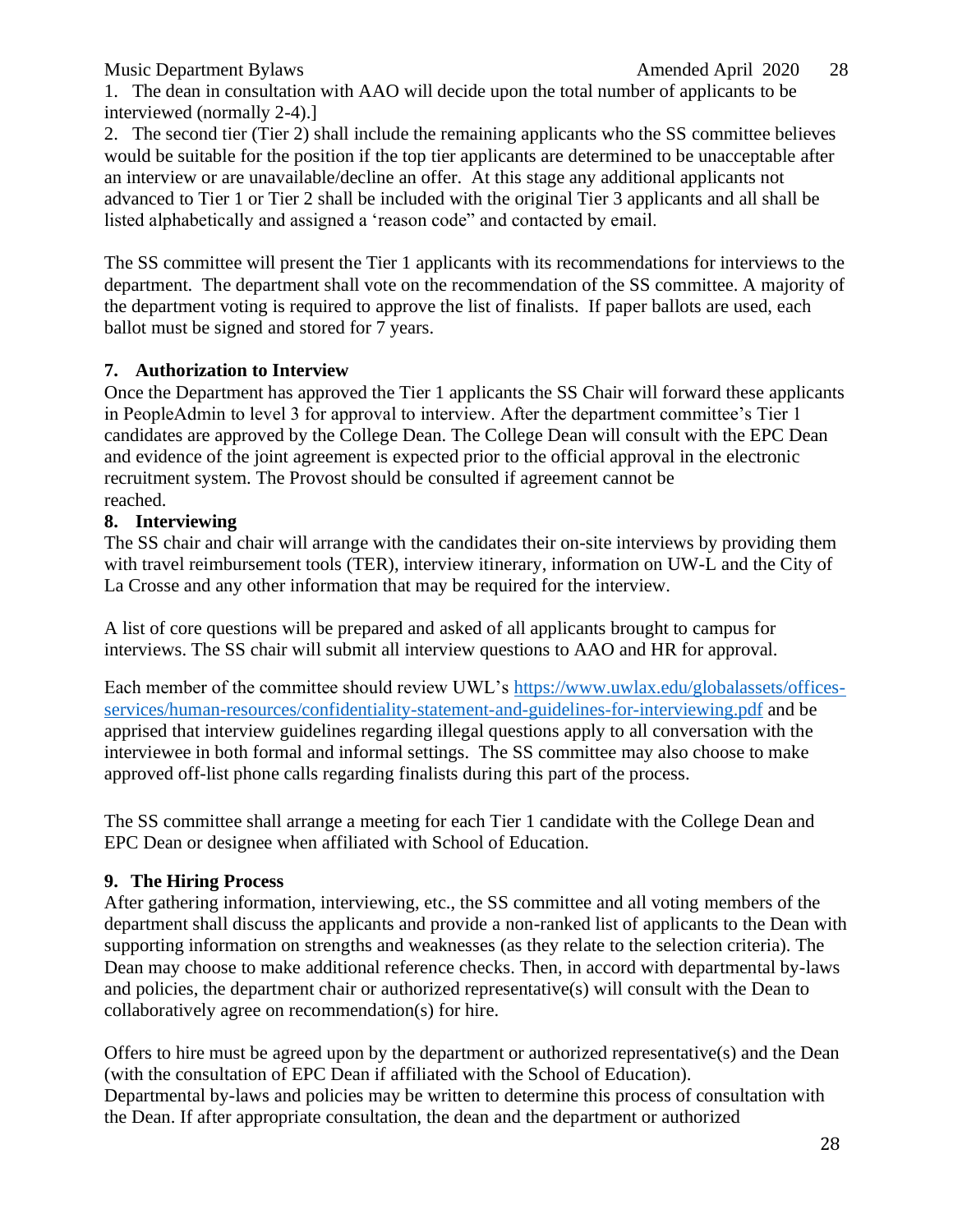## Music Department Bylaws Amended April 2020 29

representative(s) do not agree on a hiring decision, the following alternatives may be used: an additional applicant or applicants from the pool may be interviewed, an extension of the search may be authorized, or the search may be terminated by the department or authorized representative(s), or the Dean.

Once hiring is approved the candidate's status in PeopleAdmin will be changed to "Recommend to Hire" and when authorization is received, the SS chair or the Dean will contact the applicant to extend the job offer. The terms of the offer are developed by the Dean after consultation with the chair.

If the applicant(s) declines to accept the offered position (verbally or in writing), the department may request permission to offer the position to another interviewed applicant. Alternately, the department may request permission to interview additional applicants from the remaining Tier 2 applicants, may request an extension of the search, or may close the search.

#### **10. The Closing of a Search**

Upon acceptance of the offer by the applicant Level 2 completes the Hiring Proposal in PeopleAdmin. All remaining Tier 2 applicants are moved to Tier 3 and given a reason code and notified by email.

If a search ends *without* hiring an applicant, the dean must formally notify (via e-mail or hardcopy memorandum) the SS chair, department chair, PVC, AAO, and HR, and the necessary documentation must be provided to HR for the official search file.

The SS chair will provide copies of all ads, minutes, samples of correspondences, etc. to HR upon request.

#### **B. Instructional Academic Staff**

The search and screen procedures followed for an IAS position are identical to those that utilized for faculty searches. An IAS search and screen committee must be chaired by a tenured or tenuretrack faculty member. The Department Chair appoints the committee.

Hiring policy and procedures are found a[t](http://www.uwlax.edu/hr/employment/PeopleAdmin/Forms/S%26S-Planning%26Procedures-IAS-)

[http://www.uwlax.edu/hr/employment/PeopleAdmin/Forms/S&S-Planning&Procedures-IAS-](http://www.uwlax.edu/hr/employment/PeopleAdmin/Forms/S%26S-Planning%26Procedures-IAS-)NIAS-Admin.doc (same for IAS & NIAS)

## **C. Contingency Workforce (Pool Search)**

IAS Pool searches are established to develop a pool of candidates with skills needed to teach various courses that might be hired on a semester basis as IAS.

Hiring policy and procedures are found at [https://www.uwlax.edu/human-resources/classification-](https://www.uwlax.edu/human-resources/classification--recruitment/recruitment/#tab-recruitment-processes) [recruitment/recruitment/#tab-recruitment-processes](https://www.uwlax.edu/human-resources/classification--recruitment/recruitment/#tab-recruitment-processes)

#### **D. Academic Staff (if applicable)**

Hiring policy and procedures are found at [https://www.uwlax.edu/human-resources/classification-](https://www.uwlax.edu/human-resources/classification--recruitment/recruitment/#tab-recruitment-processes) [recruitment/recruitment/#tab-recruitment-processes](https://www.uwlax.edu/human-resources/classification--recruitment/recruitment/#tab-recruitment-processes)

#### <span id="page-28-0"></span>**X. Student Rights and Responsibilities**

**1.** Complaint, Grievance and Appeal Procedures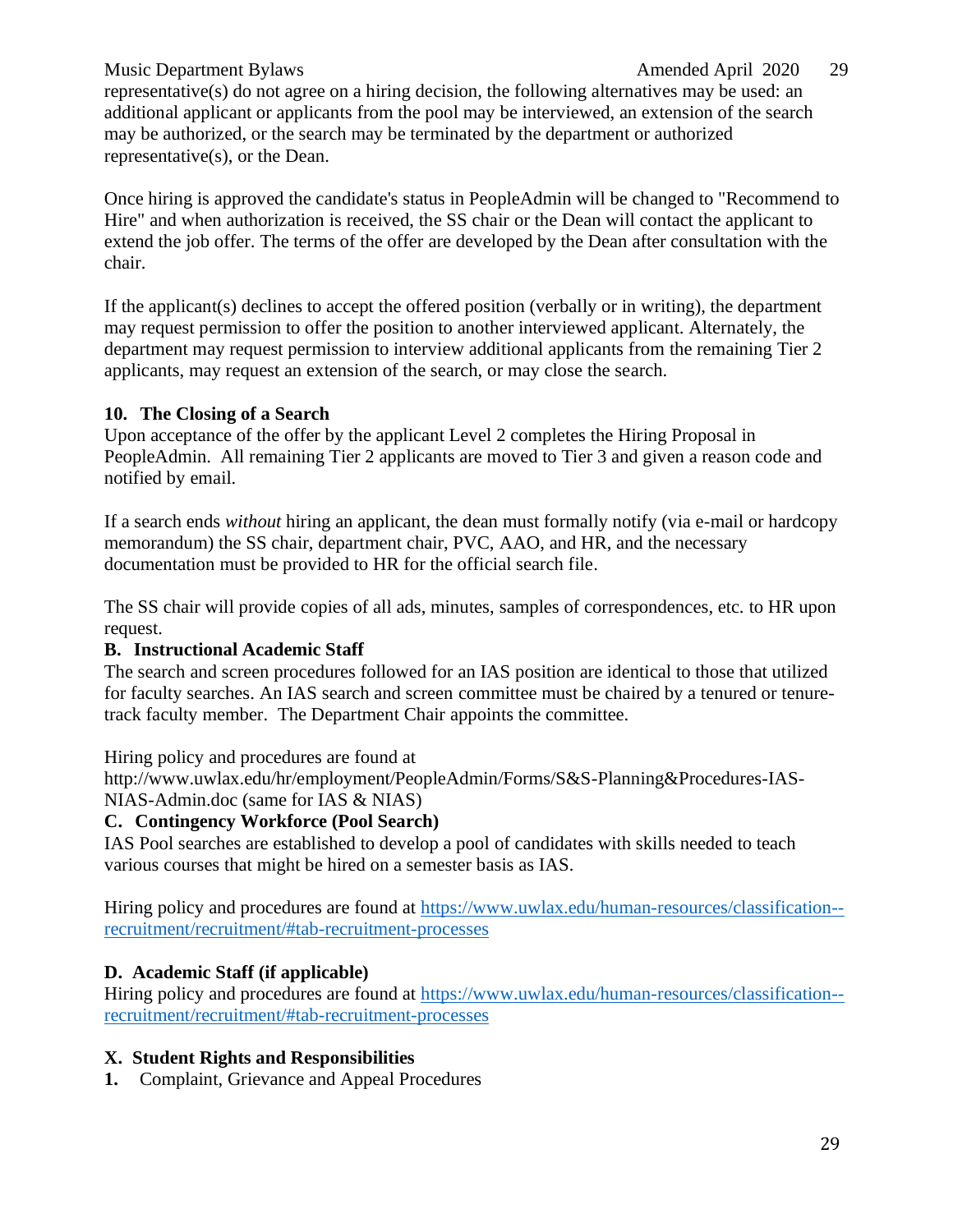For appeals on problems of discrimination, sexual harassment, or academic misconduct, a student should follow established University procedures as described in the Student Handbook at <https://www.uwlax.edu/student-life/student-resources/student-handbook/>

1. For appeals on problems of instruction.

a. The student shall first appeal directly to the instructor. The Department Chair may attempt to mediate between the student and instructor at the request of either.

b. If not thereby satisfied, the student may appeal in writing to the Department Chair. The appeal shall specify what the student believes to be wrongly done, supply evidence in support of the student's position, suggest a remedy or corrective action and be signed and dated.

c. The Chair shall inform the student that the Department's appeal procedure is an advisory process only-not a judicial one. The Chair shall convey a copy of the appeal to the instructor. The Chair shall convene a hearing committee to serve as a neutral party. A record of the meeting and discussion shall be kept. The Hearing committee shall consist of three members

selected by lottery from a pool of Music Faculty with no fewer than three years of teaching experience. If the appeal is of an action by anyone who would by this process be selected to the Hearing Committee, that person shall be replaced by the next person eligible. If the appeal is of an action by the Chair, the person at the top of the Hearing Committee priority list shall move from the Committee to perform those duties of the Chair Specified in this procedure and the next eligible person shall succeed to be on the Hearing Committee.

The student may take a grievance through University processes as described in the Student Handbook at:<https://www.uwlax.edu/student-life/student-resources/student-handbook/>

2. Course Grade Appeals

a. A student who strongly feels his or her semester grade in a music course taught by the Department is demonstrably improper or that the grading was prejudicial or capricious, the student should first confer promptly with the instructor(s).

b. If the student and the instructor(s) are unable to arrive at a mutually agreeable solution, the student may appeal the case, within one month after the start of the next semester. For the purposes of student appeal, the "next semester" applies to Fall and Spring semesters. The following procedures will apply:

1. The student will submit a written statement to the Department Chair, setting forth their reasons for seeking an appeal and presenting any supporting evidence.

2. The Chair will give a copy of this grade grievance to the instructor.

3. The Chair will request that the instructor make a written reply.

4. This reply along with the student's grievance will be forwarded to the Grade Appeals Committee.

d. The Chair will appoint a three-member ad hoc appeals committee to review the appeal. The members of the committee will be randomly selected from the Department (excluding the instructor involved in the grievance).

e. The appeal committee will meet within one week after selection and receiving the grievance and instructor's reply. They committee may request to meet with the instructor or student.

f. A written decision will be forwarded to the student with reasons for the decision.

3. Expectations, Responsibilities and Academic Misconduct

Academic and non-academic misconduct situations are referenced at: <https://www.uwlax.edu/student-life/>

## 4. Advising policy

Each student majoring in Music will be assigned a faculty advisor within the Department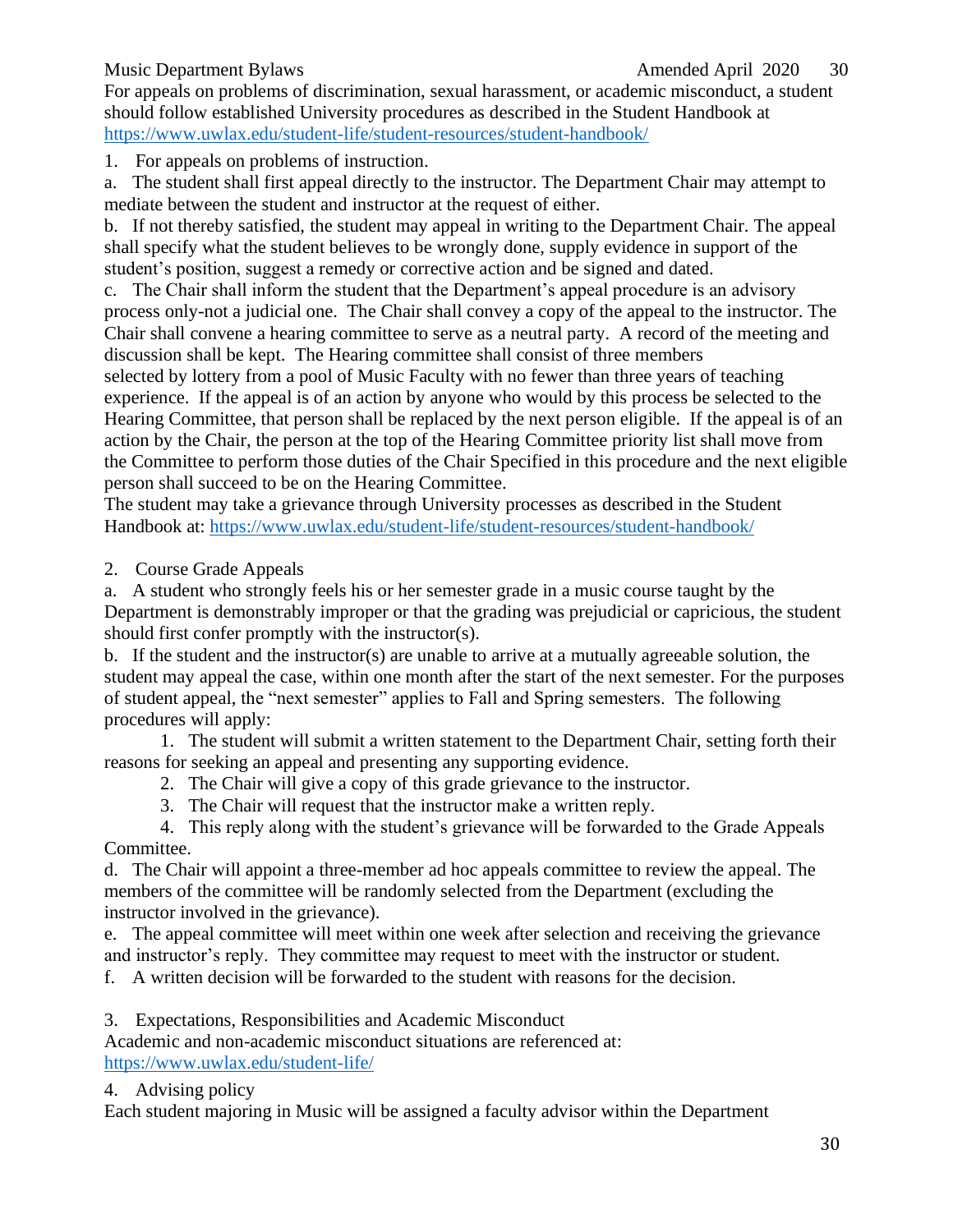## Music Department Bylaws Amended April 2020 31

appropriate to that student's area(s) of study. Students' requests for a particular advisor will generally be honored when feasible. Students are expected to meet with their advisors each semester to discuss academic progress, post-graduation pursuits, etc. Faculty members are expected to keep posted office hours.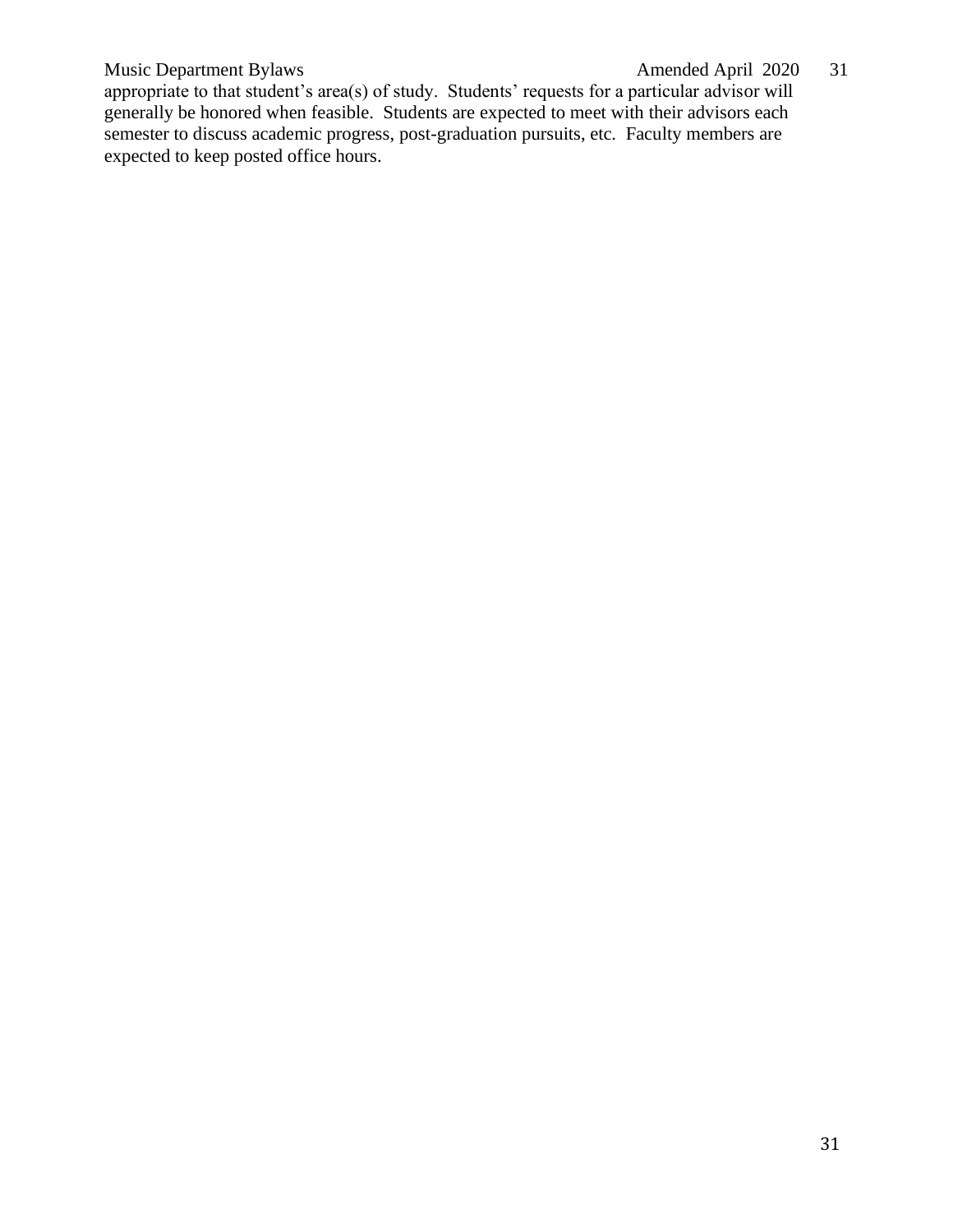| Cate-                                | Minimum criteria                                                                                                                                                                                                                | <b>Assistant Professor</b>                                                                                                                                                                                                                                                                                                                                                                             | <b>Associate Professor</b>                                                                                                                                                                                                                                                                                                                                                                                                                                                                                                | <b>Full Professor</b> (includes                                                                                                                                                                                                                                                                                                                                                                                                                                                                                                  |
|--------------------------------------|---------------------------------------------------------------------------------------------------------------------------------------------------------------------------------------------------------------------------------|--------------------------------------------------------------------------------------------------------------------------------------------------------------------------------------------------------------------------------------------------------------------------------------------------------------------------------------------------------------------------------------------------------|---------------------------------------------------------------------------------------------------------------------------------------------------------------------------------------------------------------------------------------------------------------------------------------------------------------------------------------------------------------------------------------------------------------------------------------------------------------------------------------------------------------------------|----------------------------------------------------------------------------------------------------------------------------------------------------------------------------------------------------------------------------------------------------------------------------------------------------------------------------------------------------------------------------------------------------------------------------------------------------------------------------------------------------------------------------------|
| gories                               |                                                                                                                                                                                                                                 | (includes Minimum                                                                                                                                                                                                                                                                                                                                                                                      | (includes Asst. Prof.                                                                                                                                                                                                                                                                                                                                                                                                                                                                                                     | Assoc. Prof. Criteria)                                                                                                                                                                                                                                                                                                                                                                                                                                                                                                           |
|                                      |                                                                                                                                                                                                                                 | Criteria)                                                                                                                                                                                                                                                                                                                                                                                              | Criteria)                                                                                                                                                                                                                                                                                                                                                                                                                                                                                                                 |                                                                                                                                                                                                                                                                                                                                                                                                                                                                                                                                  |
| <b>Teaching</b>                      | Meets the objectives of LX<br>forms;<br>Is easily accessible to students;<br>Implements disciplinary<br>changes in content and<br>pedagogy                                                                                      | Attends conferences in discipline Pursues individual professional<br>and/or other professional<br>development activities;<br>Participates in course<br>development and review and<br>update of course curriculum                                                                                                                                                                                       | development activities<br>(curriculum grants, sabbaticals,<br>etc.)<br>Contributing role in program<br>development and curriculum<br>development                                                                                                                                                                                                                                                                                                                                                                          | Pursues active individual<br>professional development plan;<br>Leadership role in program<br>development and curriculum<br>development;<br>Active role in mentoring junior<br>faculty                                                                                                                                                                                                                                                                                                                                            |
| Scholarly &                          | Stays informed about changes                                                                                                                                                                                                    | Development of a program of                                                                                                                                                                                                                                                                                                                                                                            | Has an established program of                                                                                                                                                                                                                                                                                                                                                                                                                                                                                             | Maintain a program of                                                                                                                                                                                                                                                                                                                                                                                                                                                                                                            |
| <b>Creative</b><br><b>Activities</b> | in content and pedagogy within scholarly/ creative activity (*)<br>discipline<br>Evidence includes public<br>performance, recording or<br>progress on a book or article or<br>invited presentation to a<br>professional meeting | involving local and regional<br>activities in field<br>Evidence includes semi-annual<br>local, state or regional activities,<br>such as (but not limited to):<br>public performance<br>professional recording<br>progress on an article,<br>chapter book or composition<br>presentation at a<br>professional meeting and/or<br>an off-campus invitation to<br>perform, adjudicate, present or<br>teach | scholarly/ creative activity (*)<br>pursued at local and regional<br>level<br>Evidence includes a regular<br>schedule (4-5/year) of local, state<br>and regional activities, such as<br>(but not limited to):<br>performances<br>$\bullet$<br>lo<br>professional recordings<br>lo<br>premiere/publication of<br>new compositions<br>premiere/publication of<br>arrangement of major work<br>lo<br>publications,<br>$\bullet$<br>presentations and<br>off-campus invitations to<br>perform adjudicate, present or<br>teach | scholarly/creative activity at the<br>regional and/or national level;<br>Active role in mentoring junior<br>faculty<br>Evidence includes maintaining a<br>regular schedule of activities<br>including at least one annual<br>invitation on at least a regional<br>level, such as (but not limited to):<br>to perform<br>to guest conduct<br>to adjudicate (i.e., national<br>competition)<br>to present<br>to teach (such as a master<br>class at a regional festival)<br>accepted for publication to a<br>peer-reviewed journal |
| Service                              | Participation on departmental                                                                                                                                                                                                   | Active service (i.e. chair,<br>secretary, etc.) on departmental                                                                                                                                                                                                                                                                                                                                        | Service on university                                                                                                                                                                                                                                                                                                                                                                                                                                                                                                     | Leadership on university<br>committees:                                                                                                                                                                                                                                                                                                                                                                                                                                                                                          |
|                                      | committees;<br>Available to share expertise<br>with community                                                                                                                                                                   | committees;<br>Member of professional<br>organizations                                                                                                                                                                                                                                                                                                                                                 | committees;<br>Actively seeks out opportunities<br>to share expertise with<br>community;<br>Membership and/or involvement of professional organizations<br>in professional organizations                                                                                                                                                                                                                                                                                                                                  | Active in community service in<br>field;<br>Service as officer or board member                                                                                                                                                                                                                                                                                                                                                                                                                                                   |

## <span id="page-31-0"></span>**Appendix A: Promotion Criteria for Tenure-Track Faculty**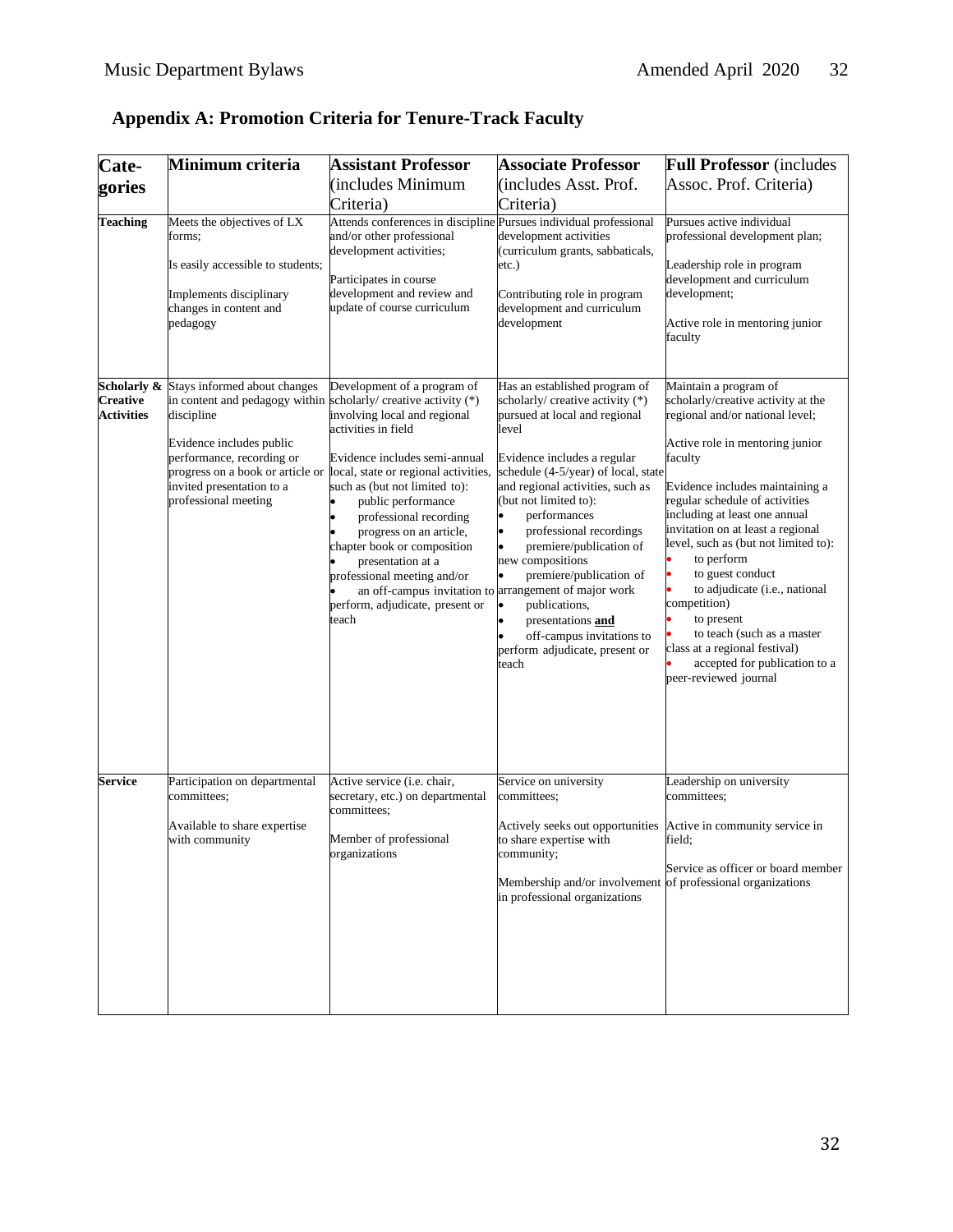#### <span id="page-32-0"></span>**Appendix B. Review Criteria for Merit, Retention, Promotion and Post-Tenure for Faculty and IAS**

#### **I. Statement on Scholarly & Creative Activities**

It is commonly accepted by leading institutions in higher education and within their accrediting associations that scholarship in the arts embraces both research (Ph.D.) and performance (DM/DMA). Faculty members in the Department of Music are encouraged to pursue professional activities that promote artistic development, provide modeling for students and enhance the artistry of the department, college and the university-at-large.

The activities listed below are not an exclusive or exhaustive list, but rather guidelines that will be considered for faculty tenure, merit (annual reviews) and promotion. Professional activity in the music department will consist of traditional scholarship but will equally weigh performance, composition and other creative endeavors.

#### **Scholarly/Creative Activities:**

#### **Publications:**

-Publications as author or editor in monographs, journals, trade magazines, online publications, reviews, etc.

-Papers submitted for publication in state, regional, national or international journals. Peer-reviewed publication is more highly regarded but not essential.

-Scholarly books or chapters in books on topics such as music history, performance practice, pedagogy -Scholarly contributions and/or Editing in method series (for instrumental/choral/vocal/piano instruction). These must lead to professional publication.

-Scholarly development for the classroom including software and web development -Reviewing books, articles, papers, compositions or music

#### **Composition/Arranging**

-Published compositions are given more weight than unpublished. However, due to the difficulty of getting contemporary works published, performance of unpublished works is highly valued. -Arrangements of literature (re-scored music for a different instrumentation) are equally regarded in

performance and publication.

-Editing/Transcribing music

#### **Recordings of Artistic Performances**

-Publication and distribution of professional audio recordings

-Publication and distribution of professional video recordings

NOTE: Recordings published by outside agencies are considered more desirable, but distribution of performances (on a public platform) is equally regarded.

#### **Performances:**

-On-campus performances such as a

- faculty solo recital,
- chamber recital,
- a concerto performance as well as
- a performance at a campus event

are beyond the normal teaching load of a faculty member. Internal peer review is a normal and expected aspect for on-campus performance. These performances often take 80+ hours of personal and professional commitment, providing modeling for UWL students.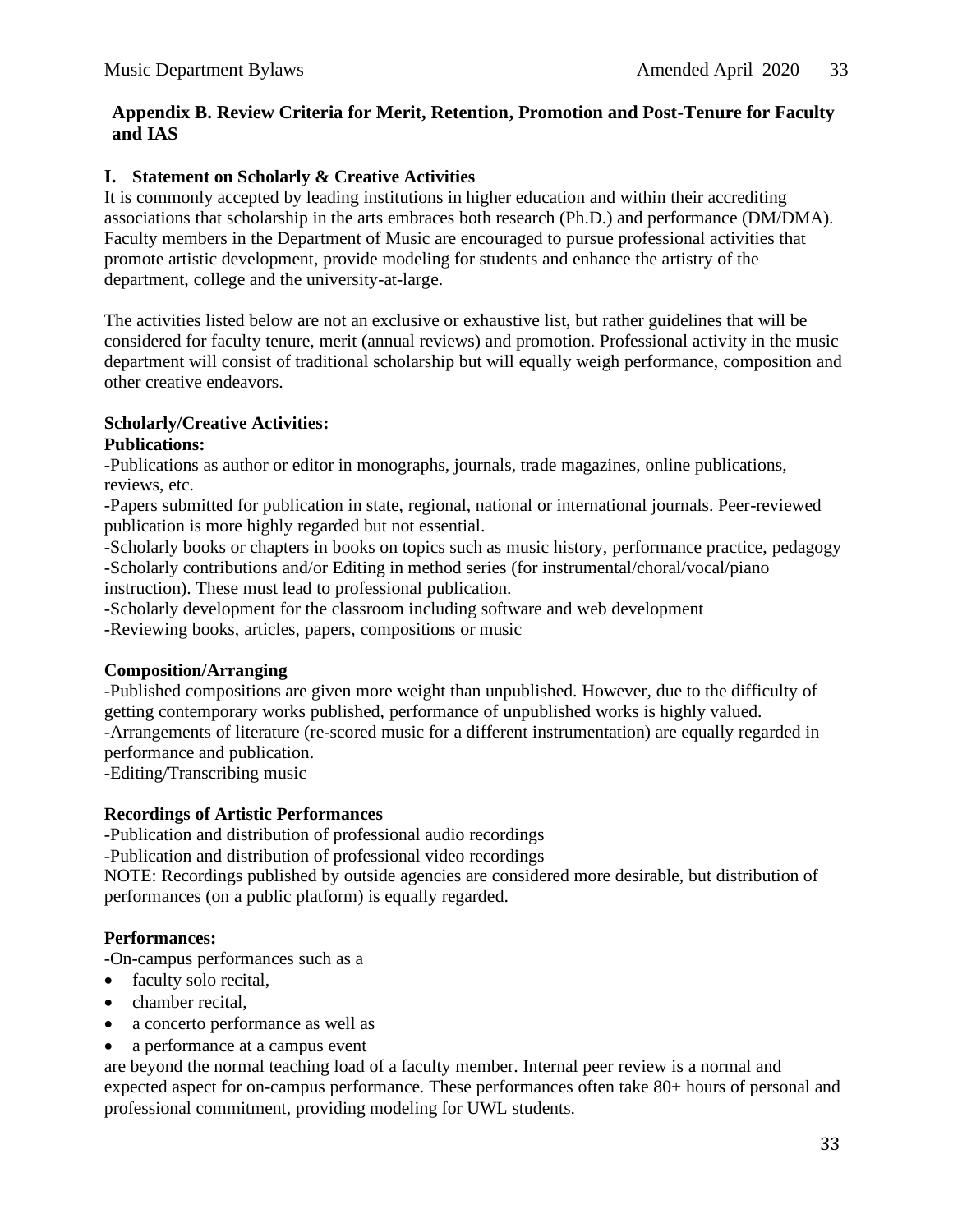-Off-campus (invited) performances normally imply peer review. Off-campus performances are earned and require a special invitation:

- solo recital
- chamber recital
- artist-in-residence (includes performance)
- membership in professional ensemble (such as the La Crosse Symphony Orchestra)
- professionally contracted position (for example, conducting, accompanying, featured performer)
- conducting an Honors Band/Choir/Orchestra/Jazz Ensemble (such as the Wisconsin All-State Honors Concerts) and
- guest conducting for a professional ensemble (such as the La Crosse Jazz Orchestra).

A high standard of excellence in performance and literature is expected for both on- and off-campus performances. Repertoire enhances and enriches the learning and performing environment for music students and the UWL community.

Off-campus workshops, master classes, clinics, festivals and adjudications are earned and require a special invitation. These activities imply a high level of one's professional reputation. These include the following invitations (list is not in order of importance):

- -Adjudicator
- Clinician
- Guest Conductor
- -Presenter
- -Teacher

#### **Presentations:**

-Invited presentations/lectures for conferences or meetings at the national and state level -Conference presentation of compositions, music literature, performance practice (including performance and conducting techniques), and pedagogy (teaching strategies)

- -Invited presentations at local professional meetings
- -Guest lectures on campus
- -Guest lectures at professional performances (such as a pre-concert lecture)
- -Invited lecture-recitals for professional or academic organizations
- -Video presentation
- -Presenting representative examples of repertoire

## **II. Teaching**

When evaluating teaching by faculty, the Department of Music considers examples such as those suggested below as fundamental to the teaching activity of a faculty member at the University of Wisconsin-La Crosse. This list is not exhaustive but provides examples of activities the Department recognizes as effective toward improving teaching in the classroom, studio and rehearsal.

Examples of teaching activities:

- Advising and counseling students
- Providing models for students through performance
- Attendance at workshops and seminars on teaching effectiveness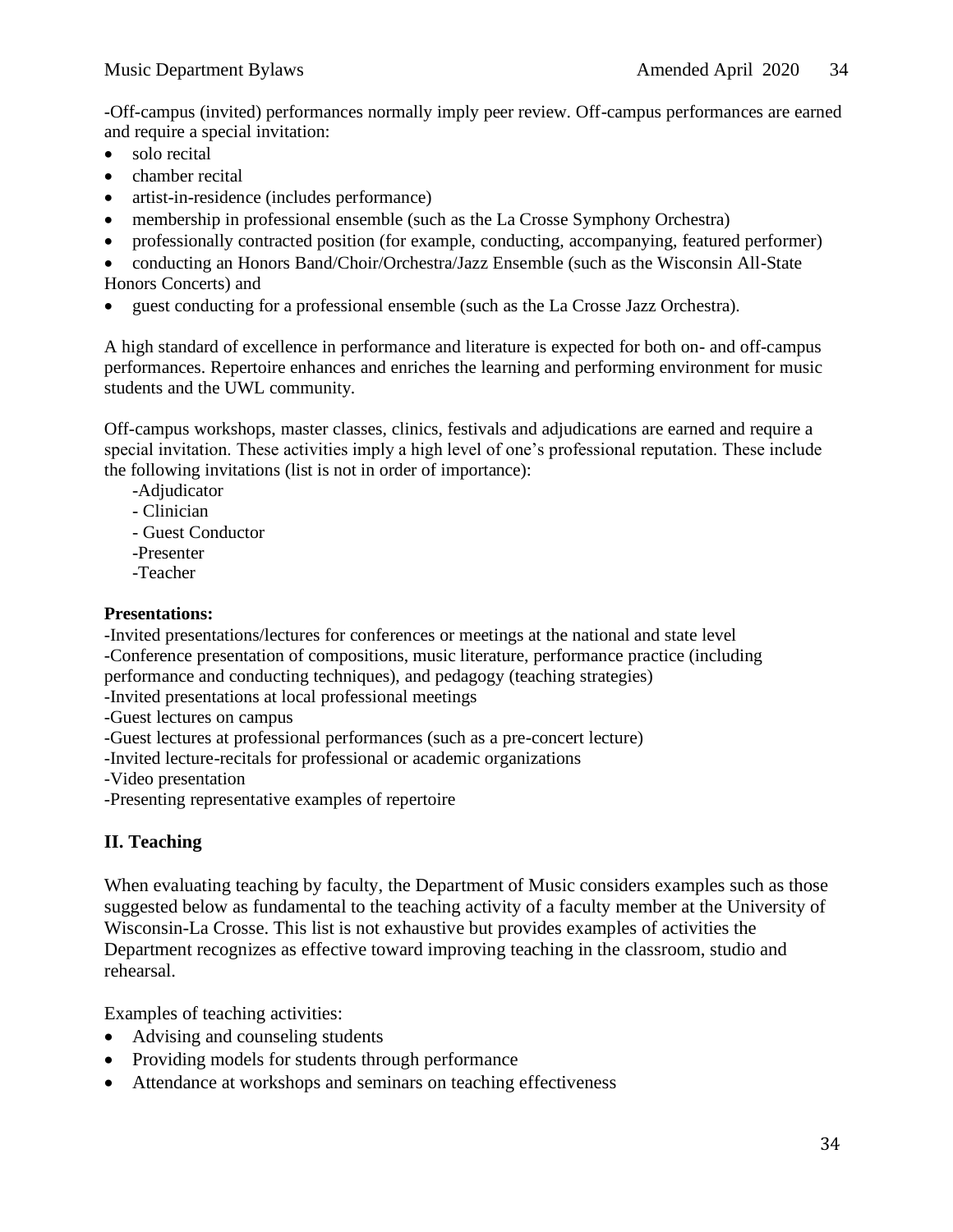• Development of curriculum in an area of expertise (i.e., substantial revisions to established classes or new classes).

- Development of grant proposals and funding for the improvement of instruction
- Direct and indirect assessment of teaching effectiveness, such as

o Evidence of continual effort at self-improvement as described in the narrative and evidenced by supporting documents.

o Evidence of remaining abreast of the field of the candidate's area(s) of expertise.

Other valid indicators of teaching effectiveness:

- Preparation of teaching delivery employs various media
- Teaching innovations (e.g., master classes, organized off-campus performances, special lectures and presentations)
- Supervision of MUS 480 research projects
- University outreach programs for music projects
- Teaching Award(s)
- Graduate School acceptance in area of study with faculty member writing the reference letter
- Undergraduate Research Grant

## IV. Service

The Department of Music recognizes service to UWL (departmental, college and university-wide) as well as professional service to the community at-large. The department expects regular attendance at departmental/section/relevant committee meetings, assessment and developing contributions to the university and/or community. Rather than simply providing a list, the candidate should explain the specific work accomplished in the service area and the relative importance of that service.

The Department expects recruiting activities to be included in the service record. These activities might include (in alphabetical order):

- Assisting with Campus Close-Up music sessions
- Emails/phone calls/letters sent to prospective students
- Positive communication (emails/phone calls/letters) with area music directors
- Scheduling/assisting on-campus Music Visit Days (such as the Arts Day, Brass Day, Flute Day, etc.)
- Scheduling prospective students to visit UWL
- Visiting/Outreach to High School music programs to promote the Department of Music

Other unique examples to be described might include (in alphabetical order):

- Advising of students
- Advising to area music programs
- Hosting a conference or competition at UWL
- Member of Conference programming committee
- Officer in professional organizations

• Volunteer performances or presentation to the community in the faculty member's disciplinary interests and expertise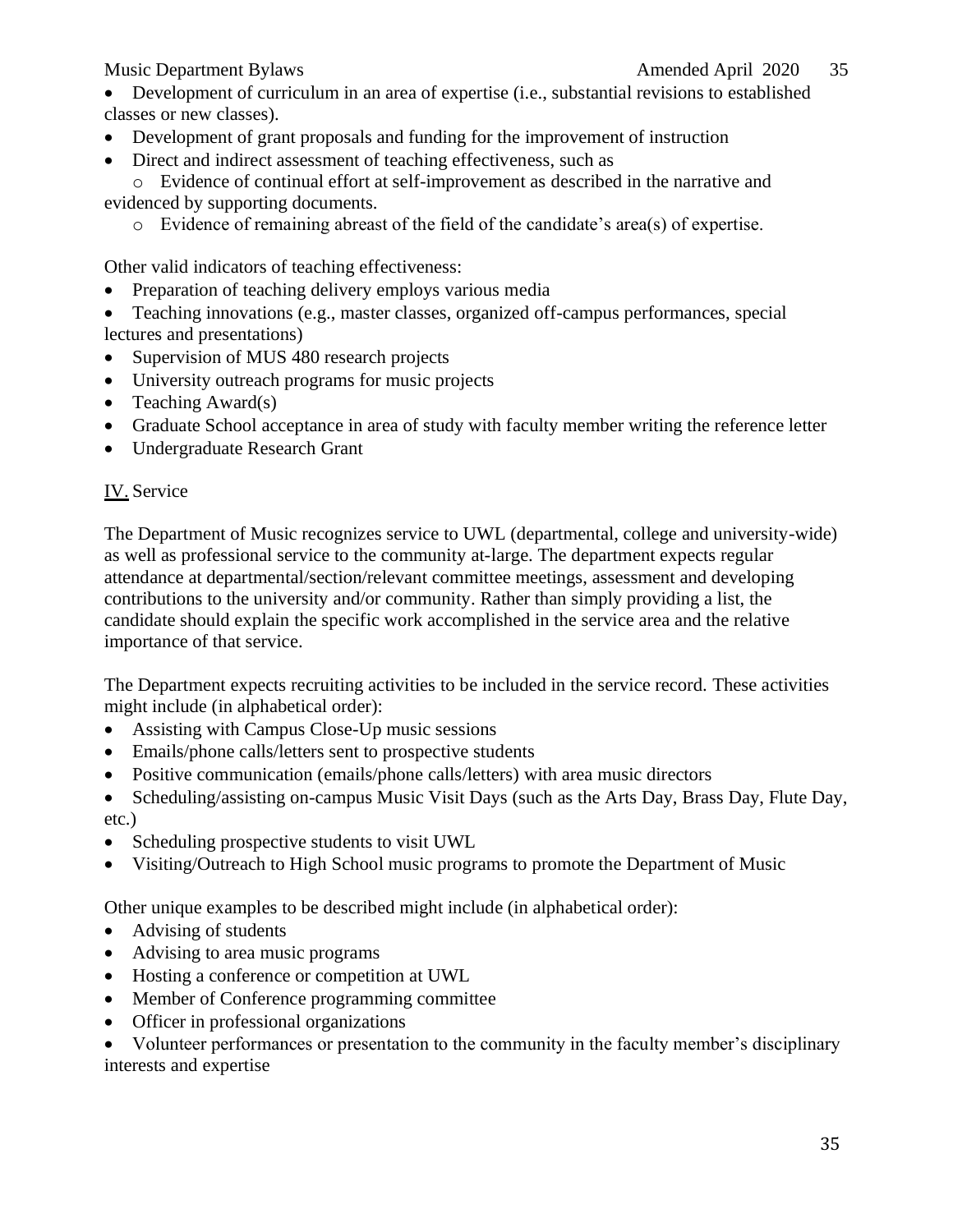## <span id="page-35-0"></span>**Appendix C. Statement on School of Education Affiliated Faculty Teaching, Scholarship, and Service Expectations**

#### Preparation and Currency:

SoE affiliated faculty are expected to incorporate current techniques that are relevant to the PK- 12 setting as described in WI PI.34.11 2 (a, b):

*(a)* Faculty who teach in initial and advanced programs leading to licensure shall have preparation specifically related to their assignment, hold an advanced degree and demonstrate expertise in their assigned area of responsibility.

*(b)* Faculty who teach in initial and advanced programs shall be knowledgeable about current elementary, middle, and secondary curriculum, practices, requirements, technology, and administrative practices appropriate to their assignment.

#### *Field and Student Teaching Supervision Assignments:*

Faculty and IAS who supervise teacher candidates (TCs) in field placements or student teaching settings as part of their workload assignment are expected to perform the duties required, including observing TCs in the field, meeting with cooperating teachers and TCs, supporting TCs with portfolio assembly, submission, and evaluation as needed, and submitting required documentation to SoE in a timely manner.

SoE affiliated faculty are expected to meet the following requirements in order to supervise teacher candidates in the field, as stated in PI.34.11 2 (c):

Faculty who supervise pre-student teachers, practicum students, student teachers, or interns shall have at least 3 years of teaching, pupil services, or administrative

experience or the equivalent as determined by the department in prekindergarten through grade 12 settings.

The following aspects of field and student teaching supervision should be taken into account when evaluating faculty teaching workload and performance.

• **Observations** of teacher candidates (TCs) during their field or student teaching placements is required and should be performed in line with SoE Office of Field Experience expectations.

• **Triad conferences** between each teacher candidate, university supervisor (UWL faculty/IAS) and cooperating teacher are also required in both field and student teaching settings, and should be performed in line with SoE Office of Field Experience expectations.

• **Documentation** responsibilities include completing observation reports using appropriate reporting tools, which are ultimately compiled by the faculty member. These should be performed in line with SoE Office of Field Experience expectations.

• **Support and evaluation of pre-student teaching and student teaching portfolios** is expected of faculty with Field II and Student Teaching Seminar assignments. For pre- student teaching portfolios, faculty are expected to provide feedback and evaluate the TC portfolios. For student teaching portfolios prepared during student teaching placements, faculty are expected to provide more extensive ongoing support, clarification, and technical assistance as the TCs prepare and submit their required teacher performance assessment (edTPA) portfolio.

#### **Scholarship**

SoE affiliated faculty are hired in a role associated with preparing educators and are therefore expected to be engaged in scholarly activities that inform and enhance the work they do with prospective teachers.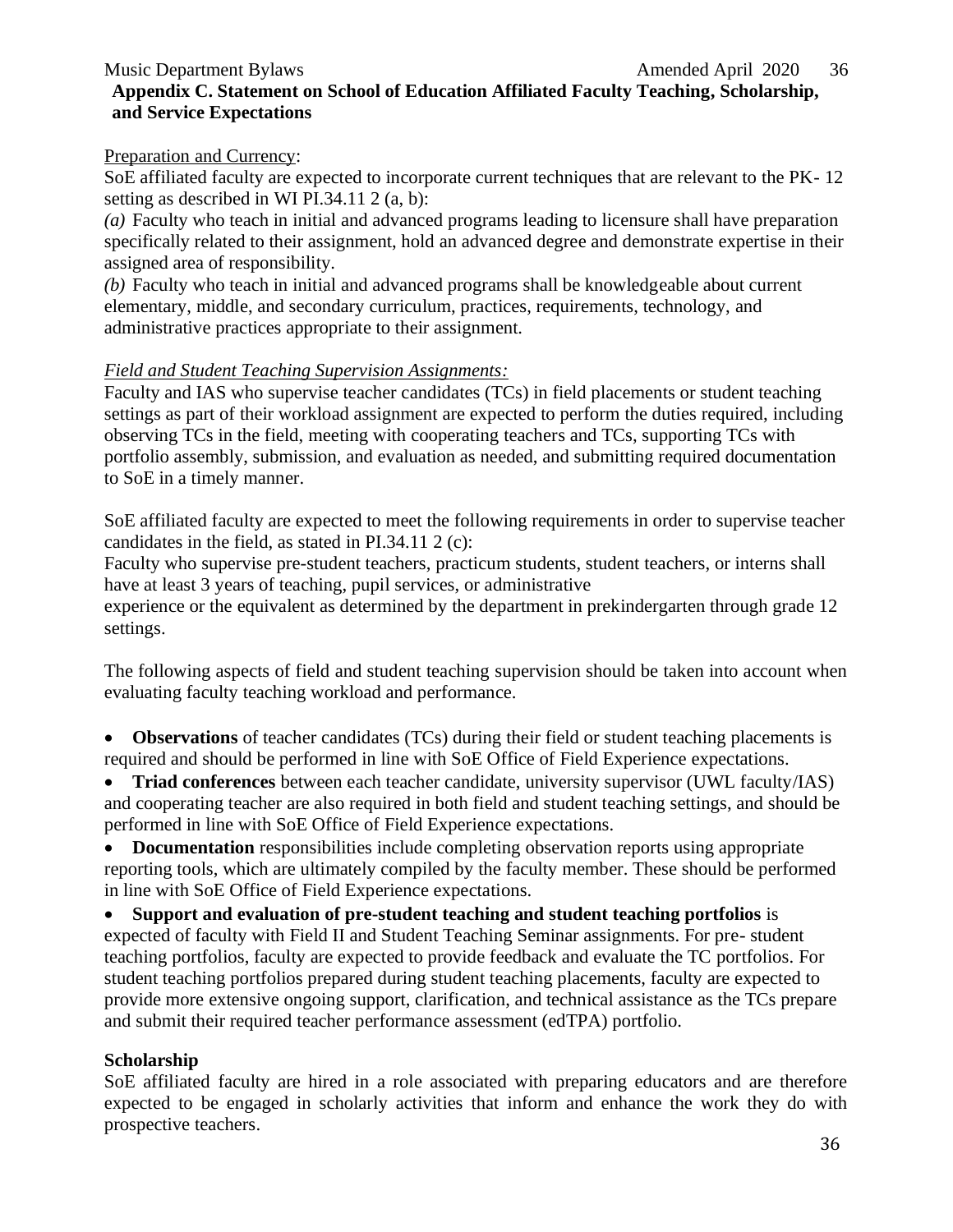PI.34.11 2 (b):

Faculty who teach in initial and advanced programs shall be knowledgeable about current elementary, middle, and secondary curriculum, practices, requirements, technology, and administrative practices appropriate to their assignment.

Appendix A: Components for the Review of Institutions of Higher Learning - acceptable evidence to support PI.34.11 2 (b) includes: listings of publications, articles, professional development participation, special projects, and grants.

Consequently, the following statements should guide departmental considerations of scholarship for SoE affiliated faculty.

• Publications, articles, grants, and/or conference presentations that focus on the act of teaching and/or instructional methods (if peer reviewed) shall be considered scholarship rather than teaching activities. Conference attendance is considered faculty development rather than scholarship. Equal consideration should be given to high quality scholarship that informs PK-12 education in practitioner journals (with a rigorous review process) to high quality scholarship that informs PK-12 education in academic journals (with a rigorous review processes).

• SoE affiliated faculty may choose to pursue scholarship that is directly focused on preparing future teachers and/or PK-12 education, and/or content-focused scholarship in addition to scholarship that aligns with and informs their work as teacher educators, and/or scholarship that blends content and PK-12 education. SoE affiliated faculty should use narrative statements to articulate the connection(s) between their scholarship and their work as PK-12 teacher educators wherever possible.

#### **Service**

SoE affiliated faculty are expected to participate in service that aligns with and informs PK-12 education and their work as teacher educators as stated in PI.34.11 2 (d):

Faculty who teach in an initial or advanced program shall be actively engaged in professional practice with prekindergarten through grade 12 schools, professional organizations, and other education related endeavors at the local, state or national level.

SOE-related service activities that clearly align with DPI expectations include:

- Serving on SoE Task Force/Ad Hoc committees that span academic units
- Program Directorship the specific tasks and responsibilities associated with Program Directorship should be delineated in program and/or department bylaws
- Chairing SoE Program level committees
- Developing PK-12 partnerships such as Professional Development Schools (PDS)
- Participating in SoE student recruitment, outreach, and support activities
- Serving as liaison with PK-12 (PDS) partnerships
- Academic Advising WI Department of Public Instruction (DPI) mandates that SoE affiliated faculty provide individual academic and professional advising to students as outlined in PI.34:

PI 34.13 Student services. (1) ADVISING RESOURCES AND MATERIALS. The institution shall insure all students have access to and are provided information and resources on student services including personal, professional and career counseling, career information, tutoring, academic, and job placement assistance.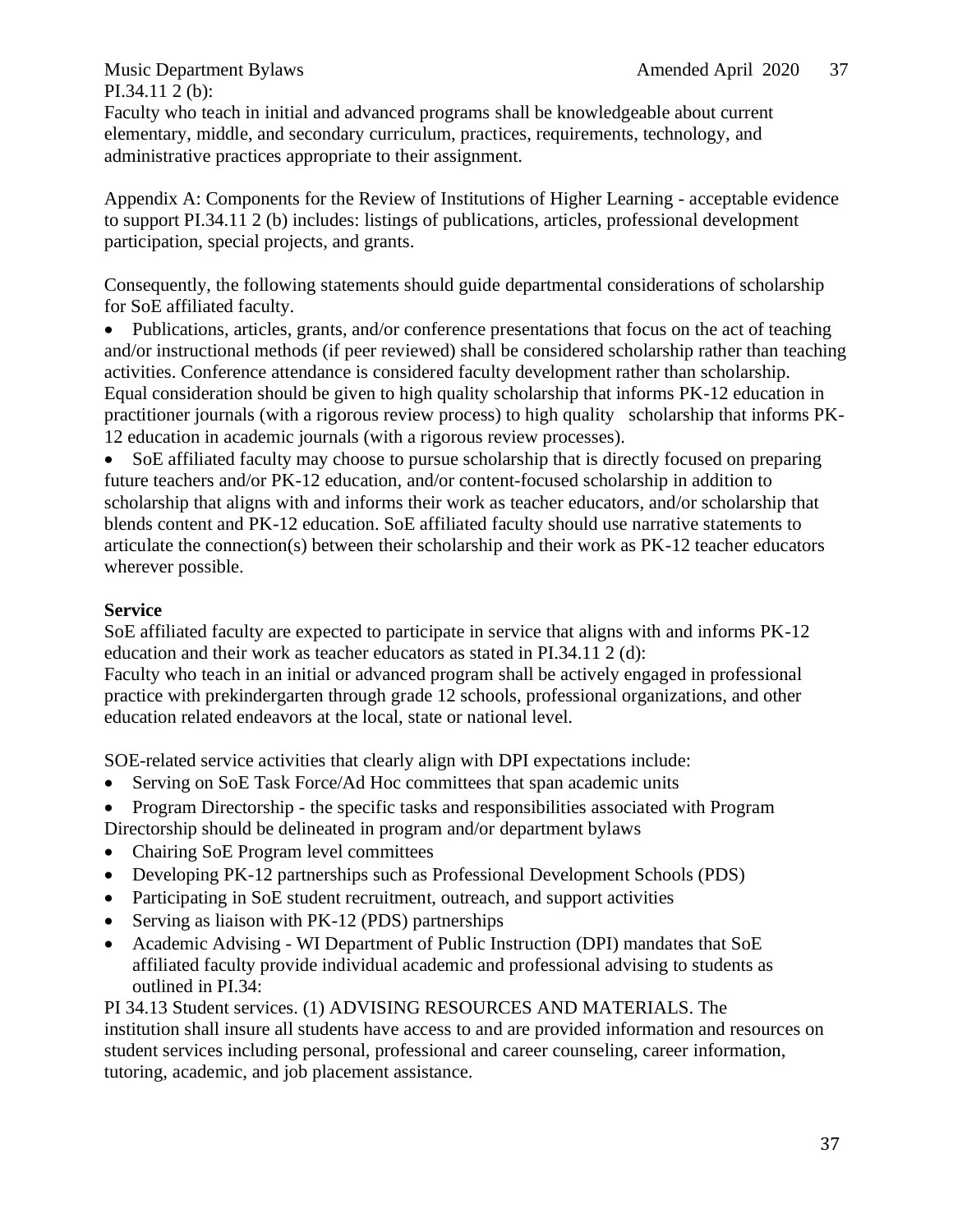#### <span id="page-37-0"></span>**Appendix D. Additional Departmental policies**

**1. Salary Equity Policy** is determined by the University Provost and Faculty Senate through the University Salary Equity Plan. Faculty members who believe they are entitled to an equity adjustment are advised to consult with the Chair of the Department and the Dean of the College.

#### **2. Sick Leave**

Department members will account for sick leave in adherence to the most current UW System guidelines at [https://www.uwlax.edu/human-resources/reporting-leave-usage-and-requesting-time](https://www.uwlax.edu/human-resources/reporting-leave-usage-and-requesting-time-off/)[off/](https://www.uwlax.edu/human-resources/reporting-leave-usage-and-requesting-time-off/)

#### **3. Load Reassignment policy**

Faculty may be granted up to .25 FTE load reassignment. The Dean must approve the description and duties prior to the start of the reassignment. Load reassignment is calculated with the following formula:

1 classroom contact hour of release time=30+ hours of duties per semester. (.25 FTE is a 3-contact hour class, so a full load reassignment would be 75+ hours of duties).

Depending on the reasons for load reassignment these duties may include school visits, phone contacts, developing email lists, trips for research work, time creating academic reports or reviews, organizing special events, etc.

Priority will be given to faculty and IAS members who have not been awarded any load reassignment recently.

Faculty who are awarded a load reassignment will work with the department chair in determining their teaching workload/courses for the semester of reassigned time to ensure appropriate coverage of core/required courses.

Faculty receiving load reassignment will be required to present written documentation of all logged hours of these activities at the end of each semester of load reassignment to the department chair. The Department Chair will submit the report of the load reassignment to the CASSH Dean's Office.

Evaluations should be included every year in the faculty member's retention, tenure, promotion, merit, and post-tenure review processes. The minimum statement of "meets or does not meet" expectations will be included in the review of the load reassignment.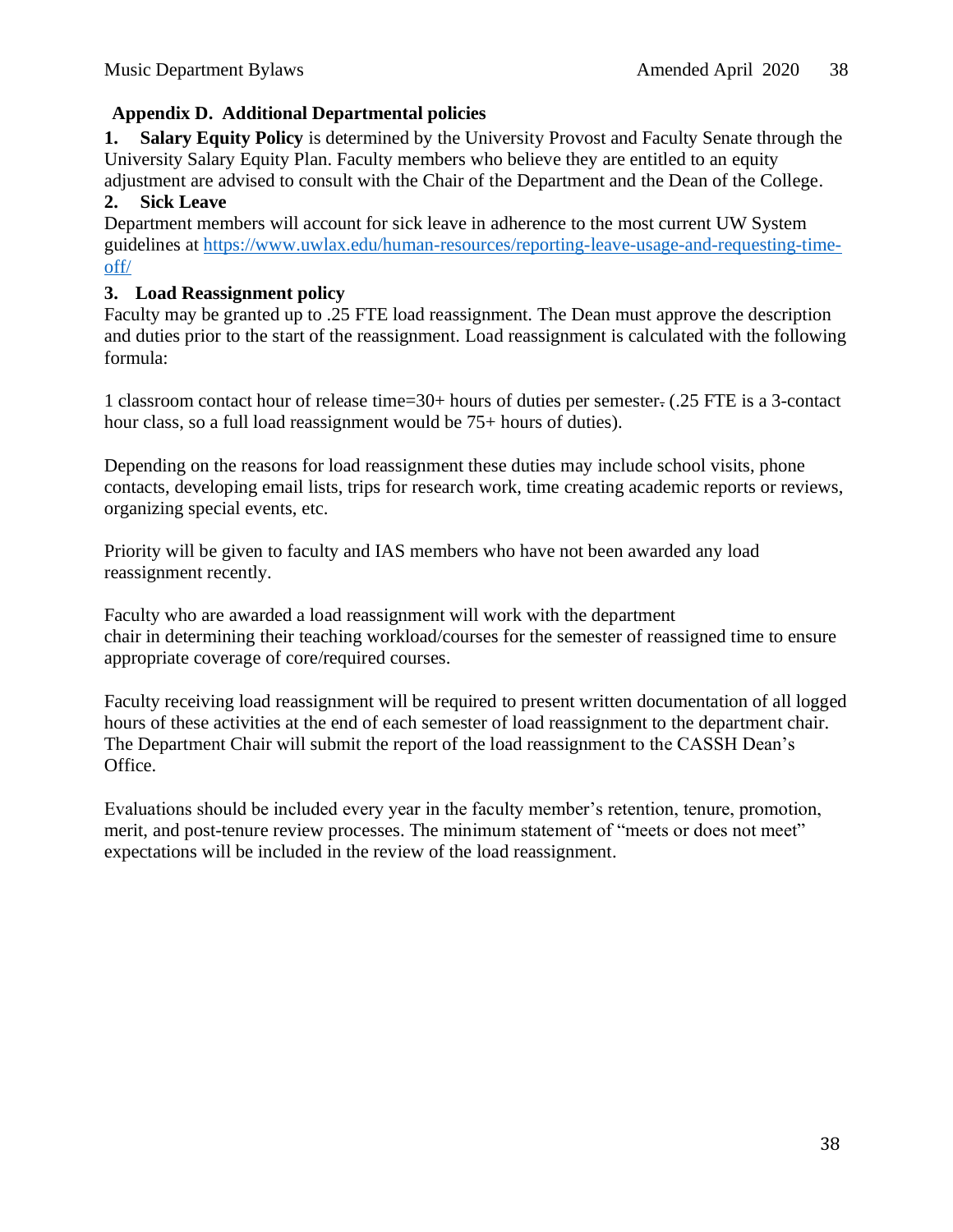#### <span id="page-38-0"></span>**Appendix E. Merit Scoring Form**

#### **FACULTY/ACADEMIC STAFF MERIT SCORING FORM**

**Name:** Academic Year **Academic Year** 

Please follow the guidelines as published in our Department Bylaws.

#### **Ratings:**

- **0 Does not meet expectations:** no evidence included in DM report
- **1 Meets expectations:** evidence is found in DM report
- **2 Exceeds expectations:** evidence in DM report is significant and beyond normal duties/efforts

|  | <b>Teaching</b> |
|--|-----------------|
|--|-----------------|

**Exceeds expectations:** Outstanding teaching (e.g., enthusiastic support and leadership toward curriculum and instruction, evidence of trying to improve methods, documented development of original and effective instructional activities, practices that exceed what we typically do well as part of our role as teachers)

#### **Scholarship and Creative endeavors**

**Exceeds expectations:** Outstanding scholarship/creative endeavors (e.g., regular performer, presenter or author of compositions, contributes to professional music community in the local, regional and national levels full recital, presenting to professional music organizations (high schools, professional music associations), hired/invited to share expertise as a clinician, master class artist, guest performer)

## **Service: (Department, University, Professional and Community)**

**Exceeds expectations:** Documentation of contributions to the department, university and/or community. Outstanding service is beyond the traditional participation of committee work (e.g., assisting with Campus Close-Up, positive communications with prospective students and area music directors, scheduling on-campus Music Visit Days and prospective students, Outreach to High School music programs to promote the Department of Music, Volunteer performances or presentation to the community in the faculty member's disciplinary interests and expertise)

Composite SEI Score from highest semester of the current year

Total >9: High Merit 6-8.9: Merit <6: No Merit

Merit Committee Member's Mark

\_\_\_\_\_\_\_\_\_\_\_\_\_\_\_\_\_\_\_\_\_\_\_\_\_\_\_\_\_\_\_\_\_\_\_\_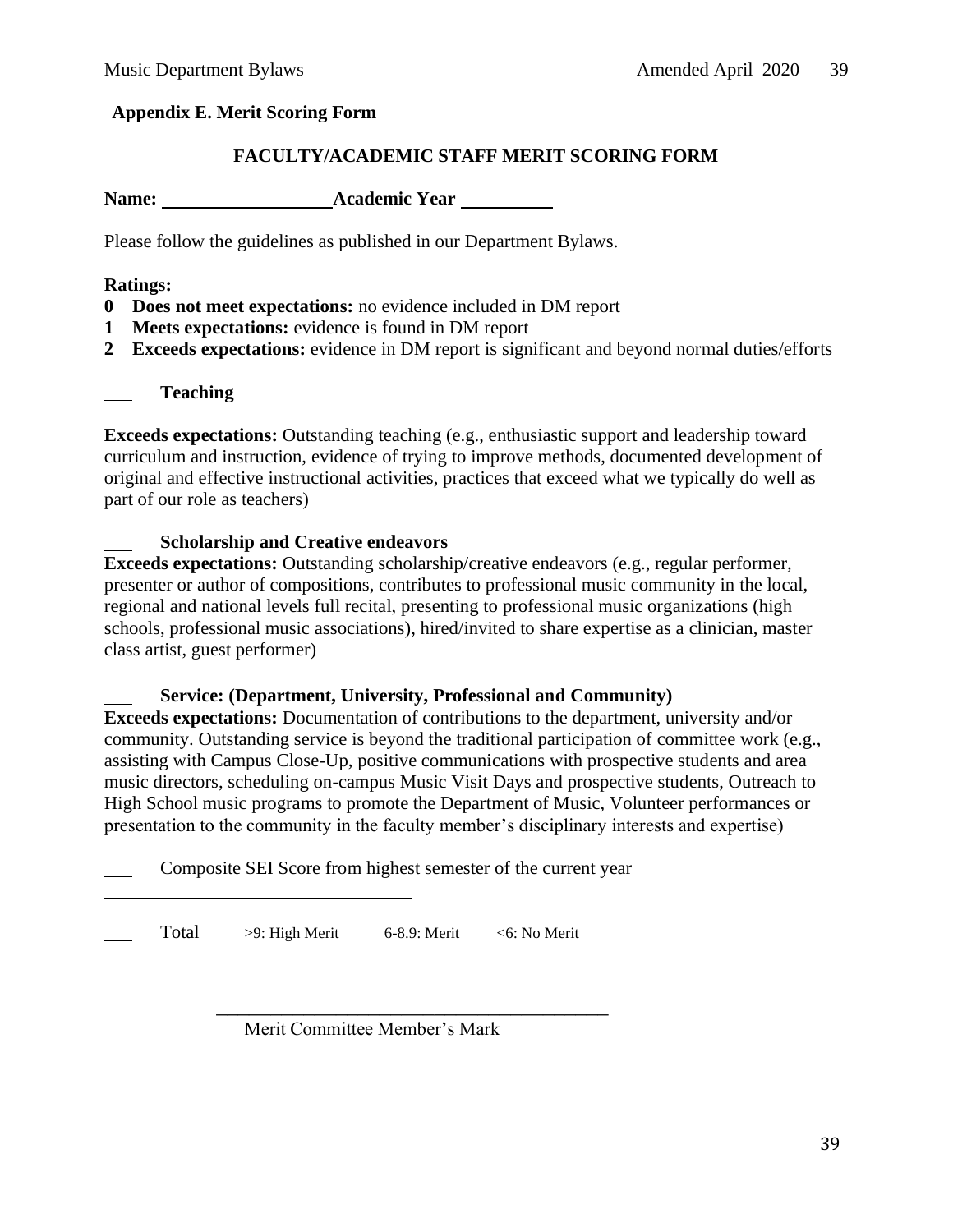#### <span id="page-39-0"></span>**Appendix F. Candidate Merit Rating Report**

| Year (yyyy) | Categories        | Number of Department |
|-------------|-------------------|----------------------|
|             |                   | Members in Category  |
| 2017-2018   | <b>High Merit</b> |                      |
|             | Merit             |                      |
|             | No Merit          |                      |
|             |                   |                      |
| 2016-2017   | High Merit        |                      |
|             | Merit             |                      |
|             | No Merit          |                      |
|             |                   |                      |
| 2015-2016   | <b>High Merit</b> |                      |
|             | Merit             |                      |
|             | No Merit          |                      |

#### Example of a DEPARTMENT MERIT RATING REPORT

#### <span id="page-39-1"></span>**Appendix G. Department of Music Equity Liaison**

Term: 3 years, renewable

Appointment: Faculty interested in the position self-nominate and the department votes in April at the end of current appointee's term.

Equity Liaisons are defined by the initiative's university-level leadership team. The equity liaisons help build awareness of the unit's role in UWL's mission to provide an equitable and inclusive educational and workplace environment for all by:

- advocating for best practices using unit-specific research and resources;
- contributing to development of the unit's IE/Equity plan;
- helping prompt discussion in the unit on equity conditions and needs;
- conveying information about equity gaps specific to the unit;
- cultivating a climate of shared responsibility for equity and diversity.

For more information, visit the **[Equity Liaison website](https://www.uwlax.edu/equity/equity-liaison-initiative/)**.

Specific to the Department of Music, the Equity Liaison:

- provides Inclusive Excellence-related reports and announcements to the department when available;
- works with the department chair and the department as a whole to develop the department's strategic plan;
- collaborates with the chair the development of the annual inclusive excellence/equity report;
- represents Music at university-wide Equity Liaison meetings;
- attends campus-wide Equity Liaison training sessions.

The Equity Liaison role is not an administrative position and, therefore, has no authority in personnel matters or conflict resolution/intervention.

For the purposes of retention, tenure, and promotion, the Department of Music considers the duties and reach of the Equity Liaison as equivalent to chairing a university-wide committee or serving on a labor-intensive university-wide committee.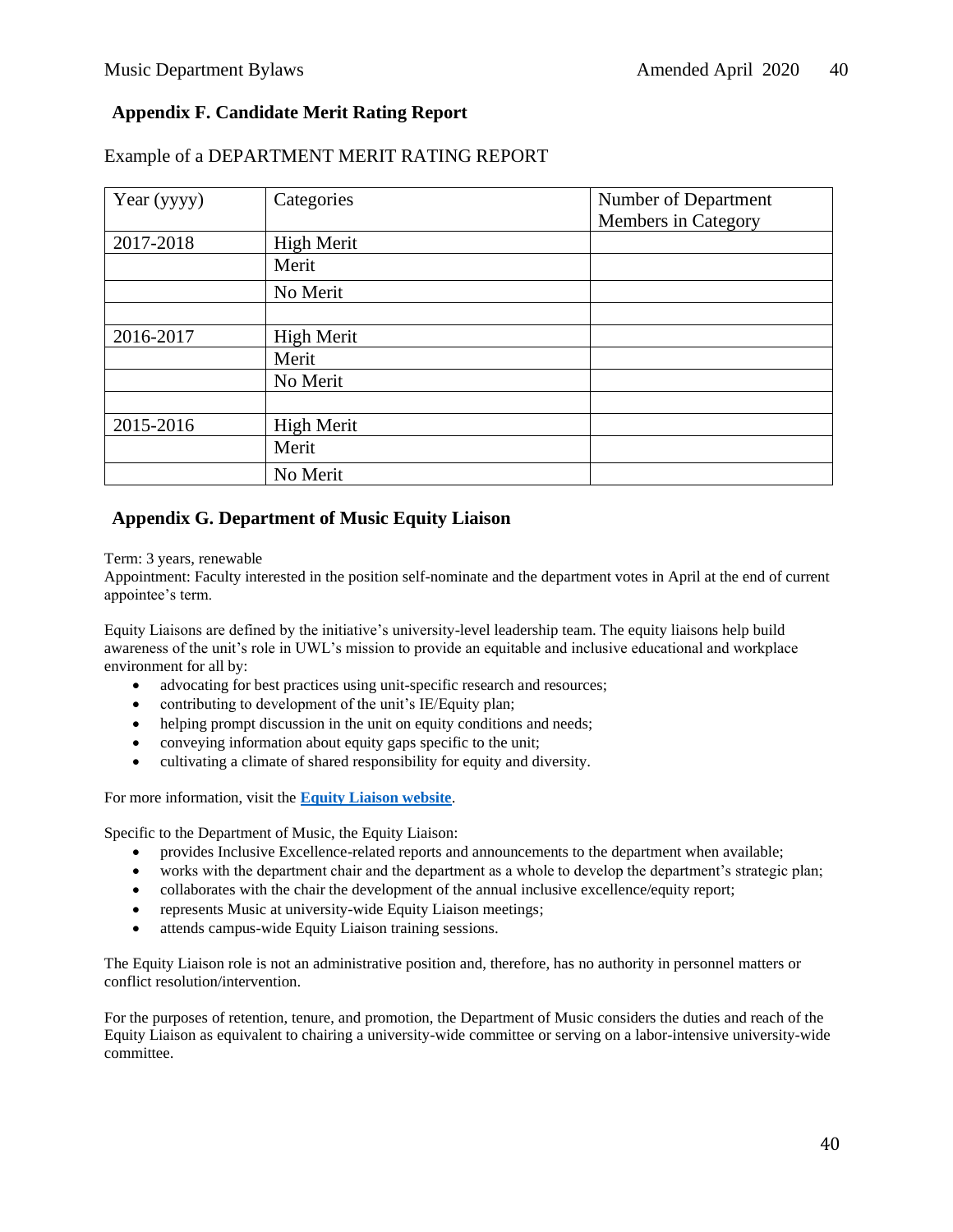#### **Appendix H. Music Administrative Position Descriptions**

#### **Description of Position for Administrative Assistant in the Music Office**

1. Position Summary Statement:

Reporting directly to the Chair of the Music Department, this position provides administrative support to the department.

The Academic Department Associate (ADA) exercises discretion and independent judgment in matters of significance to the operations of the Department and is delegated responsibility for the administrative matters internal or external to the Department. Independently and with minimal supervision, the ADA is responsible for administrative support in the following areas: policies and procedures, budgets and expenses, class scheduling and enrollment, and ongoing day-today operations of the department. The ADA may be responsible for coordinating, training and supervising student workers within the department.

Support to all students, faculty, and staff members within the Department is expected.

Normal working hours for this position are from 8:00 a.m. to 4:00 p.m. Monday through Friday.

2. Job Functions and Responsibilities:

#### **Responsibility Statement**

Registration/Curriculum and Student Record Management for Dept

#### **Duties to Support Responsibility**

A. Assist Chair in creating class schedule and arranging classrooms for the semester in response to various parameters, i.e. room availability, course conflicts, faculty schedules, enrollment management, etc.

- B. Identify and verify which textbooks are required for courses each semester and that quantities are available.
- C. Serve as liaison to textbook rental and bookstore.
- D. Assist faculty in numerous areas i.e. schedule rooms, computers/software requests, textbook orders, etc.
- E. Work as liaison with registration for schedule changes, additions, etc.
- F. Communicate applied lesson milestones to College office and Records & Registration.
- G. Assign student advisors.
- H. Compile and manage data for applied advancement.
- I. Manage and record data for student concert attendance (concert cards).

**Percentage Of Time** 20

**Essential** Yes

#### **Responsibility Statement**

Office Management and Administrative Support

#### **Duties to Support Responsibility**

A. Act as first point of contact for Music department.

B. Provide direct support to the department chair on all department administrative matters (e.g. policies, procedures, data gathering, reporting, etc.)

- C. Manage the departmental office, including processing mail and ordering supplies.
- D. Be a resource for current University policies and procedures as it pertains to the department's functions.
- E. Communicate with University Reservations and the Listening Lab regarding including outside requests for

department spaces.

- F. Coordinate and communicate all custodial staff needs.
- G. Report necessary facility repairs, problems to the Physical Plant and campus facilities.
- H. Work with outside groups for scheduling use of music facilities.

I. Coordinate piano tuning and maintenance for all pianos (and harpsichord) in Annett Recital Hall and music department rooms.

- J. Assist in recital program layout and printing.
- K. Assist chairs of Search & Screen Committees with work related to the recruitment of faculty/academic staff members by coordinating and keeping appropriate documentation on travel, lodging, per diems for candidates and helping with advertising and TERs.
- L. Facilitate initial contacts between visiting/prospective students and faculty.
- M. Create and maintain mailing databases and prepare mass mailings for the department.
- N. Create, maintain and archive Music Department files for majors and minors, concert programs, curriculum, accreditation, etc.
- O. Supervise and maintain use of copier/printer with help of IT.
- P. Maintain communication with vendors and contractors on behalf of the department.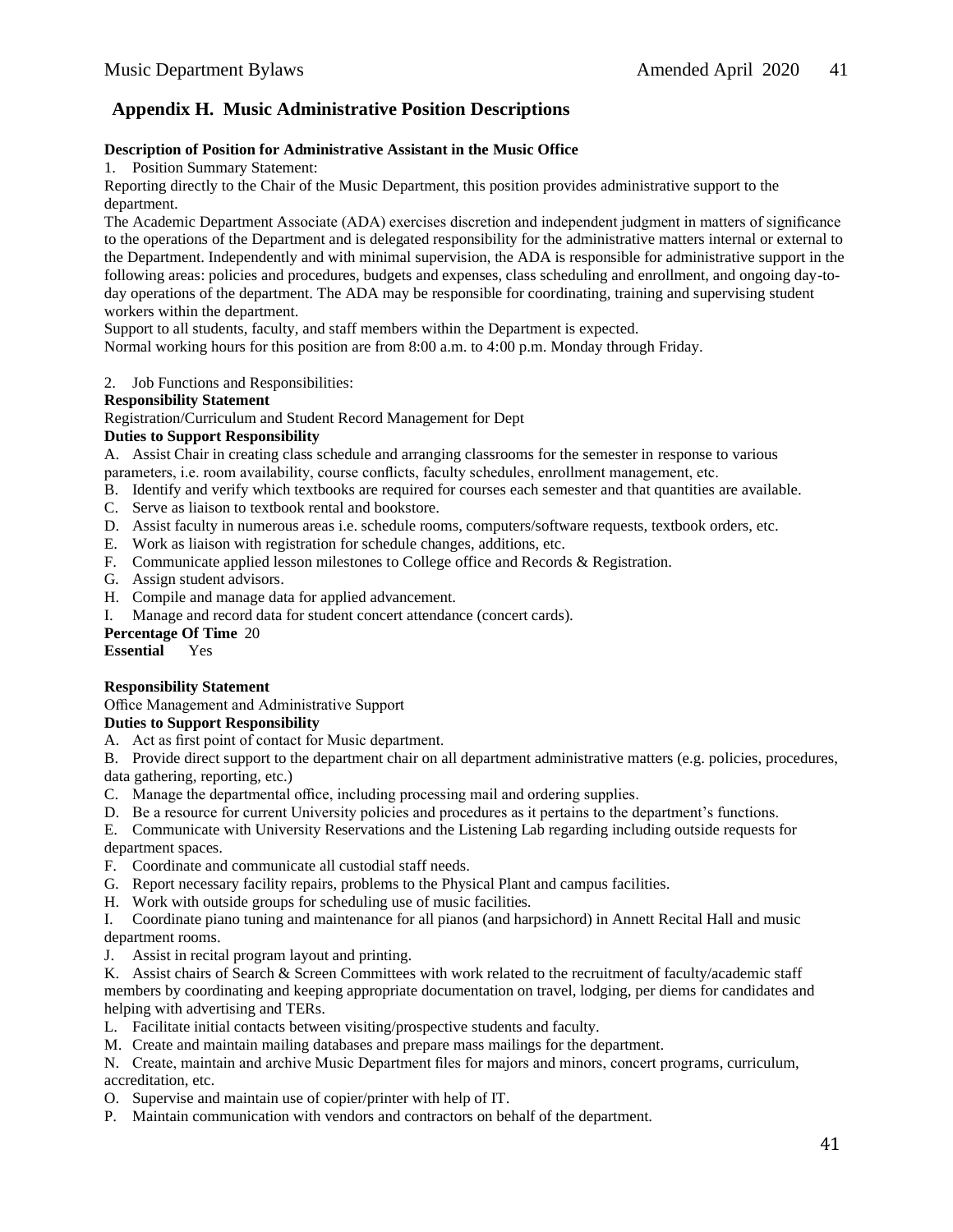#### Music Department Bylaws Amended April 2020 42 Q. Other duties as assigned by supervisor **Percentage Of Time** 40 **Essential** Yes

#### **Responsibility Statement**: Supervision of Student Employees

#### **Duties to Support Responsibility**

A. Hire, train, schedule tasks/hours, and supervise student workers.

B. Verify and submit hours on the appropriate software and review budget regularly.

**Percentage Of Time** 10

**Essential** Yes

**Responsibility Statement**Facilities Scheduling and Management

#### **Duties to Support Responsibility**

- A. Manage scheduling of Annett Recital Hall and all Music Department rooms in Center for the Arts building.
- B. Help coordinate departmental and Honors recitals.

#### **Percentage Of Time** 10

**Essential** Yes

#### **Responsibility Statement** Miscellaneous

#### **Duties to Support Responsibility**

A. Coordinate applied music instruction by communication of applied milestones to CLS and registration.

- B. Assign student advisors.
- C. Compile and manage data for applied advancement.
- D. Manage and record data for student concert attendance.
- E. Other duties as assigned by supervisor.

#### **Percentage Of Time** 10

#### **Essential** Yes

#### **3. Knowledge/Skills and Abilities:**

Required:

- Minimum of high school diploma.
- Administrative support experience.

• Demonstrated experience in the use of software including Microsoft Office Suite (including Excel and Word), email and electronic calendars.

- Demonstrated bookkeeping experience, especially pertaining to budget, travel, and procurement records.
- Demonstrated ability to communicate clearly, respectfully, and effectively in face-to- face, oral, written, and electronic forms.

• Excellent organizational, time management, and multi-tasking skills with an attention to detail despite frequent interruptions.

• Demonstrated ability to work independently and collaboratively, and set priorities to meet the demands of the position.

• Demonstrated ability to use discretion and good judgment regarding confidential information.

#### **Preferred:**

- 5+ years administrative support experience.
- Experience in higher education, particularly in the UW system.
- Associate degree or professional certification.
- Office management experience.
- Proficiency with software and web-based applications, such as WISDM, PeopleSoft, and Google Docs.
- Knowledge of budget and appropriation structure, inventory/record keeping.
- Knowledge of and experience with procedures regarding purchasing, purchasing contracts, and purchasing cards.
- Ability to plan, assign, and supervise the work of others (student supervision).
- Willingness to maintain and enhance professional competencies by participating in professional development workshops, seminars, and training sessions, related to current position responsibilities.
- Ability to meet and work effectively with people across multiple levels of the organization.
- 4. Physical Demands:
- 5. Working Conditions:
- 6. Miscellaneous Information:

Position description should be reviewed annually and new signatures obtained when changes are made to the position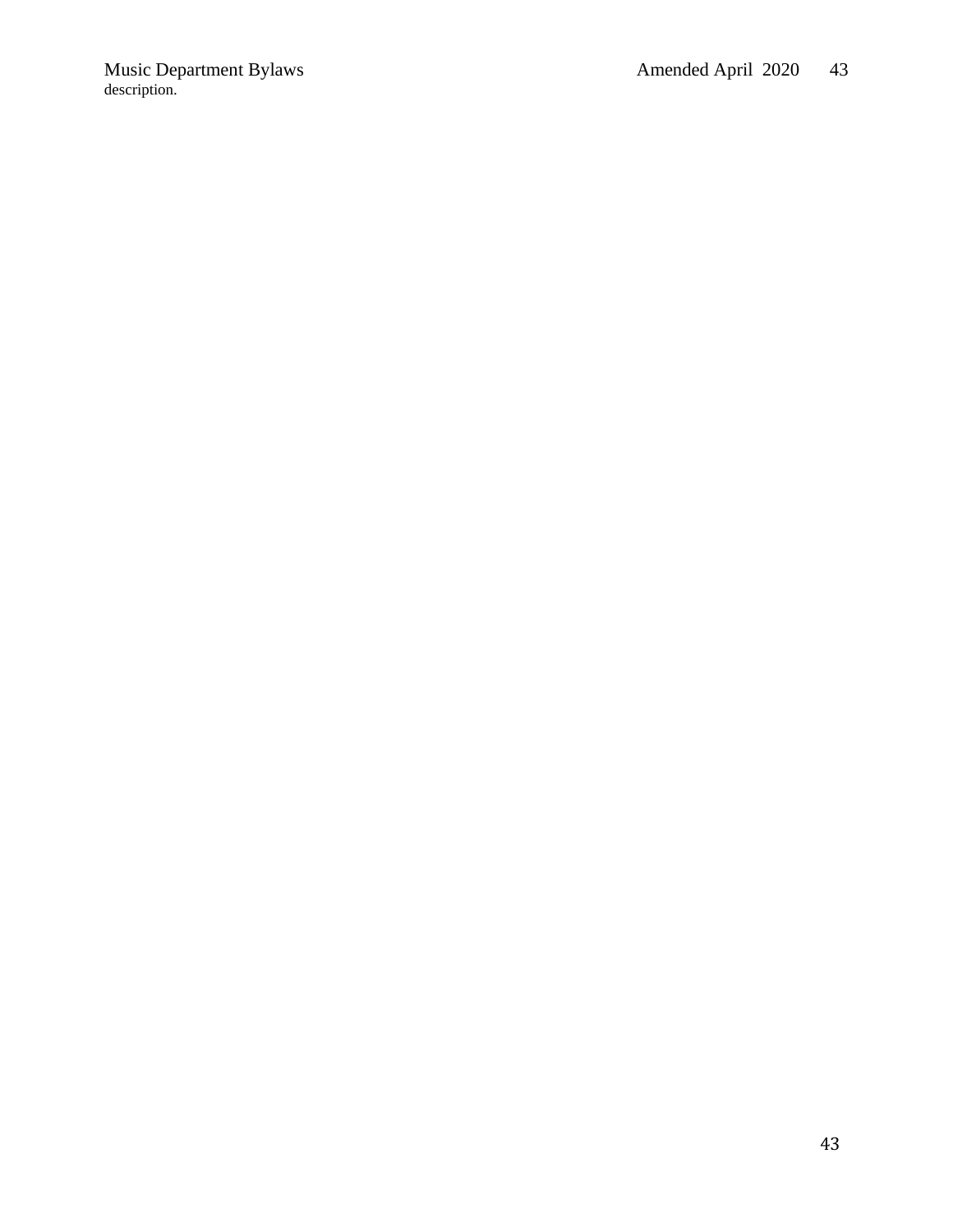#### **Position Description for Listening Lab Supervisor**

#### **1. Position Summary Statement:**

Under the general supervision of the Music Department chairperson, this position independently manages the listening laboratory facility and will work with faculty, Murphy Library, and the general public for music requests. The USA 2 supervises student employees in recording, tracking materials and creating recital recordings, maintains the music department web site, as well as maintains inventory on all items with the authority to bill accounts for damaged, missing or unreturned inventory, i.e. instruments, accessories, music, recordings, etc. This position supervises the use of the department's campus venue, Annett Recital Hall (i.e. coordinating student workers, planning the availability and functionality of equipment, updating calendar items). Since this position is 92% this university staff employee would need to calculate their work hours in consultation with the department chair and ADA so as to be available when they are needed most.

#### **2. Job Functions and Responsibilities:**

#### **Responsibility Statement: Circulate materials for use in the Listening Lab or for classroom use**

#### **Duties to Support Responsibility**

• Provide each patron (students with Valid IDs) with the materials requested. Materials could include: headphones, compact discs, records, scores, computer programs, workbooks, instruments, lockers or keys.

- Take and secure I.D. cards in exchange for Lab materials.
- Produce, file paper records for the use of instruments, locks, and their fees.
- Circulate keys used for practice rooms and laboratories in the building and maintain a record of usage.
- Troubleshoot issues with instruments and lockers for students.
- Maintain lockboxes with keys for rooms. Change codes for lockboxes as requested.

• The Listening Lab is a modified branch of Murphy Library. Circulate compact discs to be used outside the Lab

(checked out through Murphy Library Catalog Software) in teaching situations or for conducting practice.

Percentage Of Time 30% Essential Yes

#### **Responsibility Statement: Archive recordings of UWL music events Duties to Support Responsibility**

- Ensure compliance with Copyright Law.
- Train student workers to record recitals in Annett Recital Hall.
- Arrange and maintain the integrity of the recording master files on the Annett Recorder
- Retrieve recording files from the Annett Recorder, edit into separate tracks or as appropriate for archival purposes

• Burn recordings on a master compact disc for physical archival storage within the Listening Lab along with a copy of the event program if possible.

• Upon edited and master files of recordings to Department digital storage (One Drive) including scan of the program document or video files if appropriate

• Secure recordings of Department events which occur at non-CFA locations and archive in formats as described above.

Percentage Of Time 25 Essential Yes

#### **Responsibility Statement: Facilities Scheduling and Management Duties to Support Responsibility**

• Manage scheduling of Annett Recital Hall and all Music Department rooms in Center for the Arts building for non-classroom use.

• Coordinate with University Reservations and the Music Office regarding the use of the Center for the Arts including outside request for space

• Coordinate and communicate with custodial staff for space needs, including reception needs in the lobby of the CFA

• Facilitate recording in Annett Recital Hall, including concerts and incoming student auditions, as well as outside requests scheduled through University reservations

• Assist faculty as needed with moving of equipment for concerts, rehearsals, etc. in Center for the Arts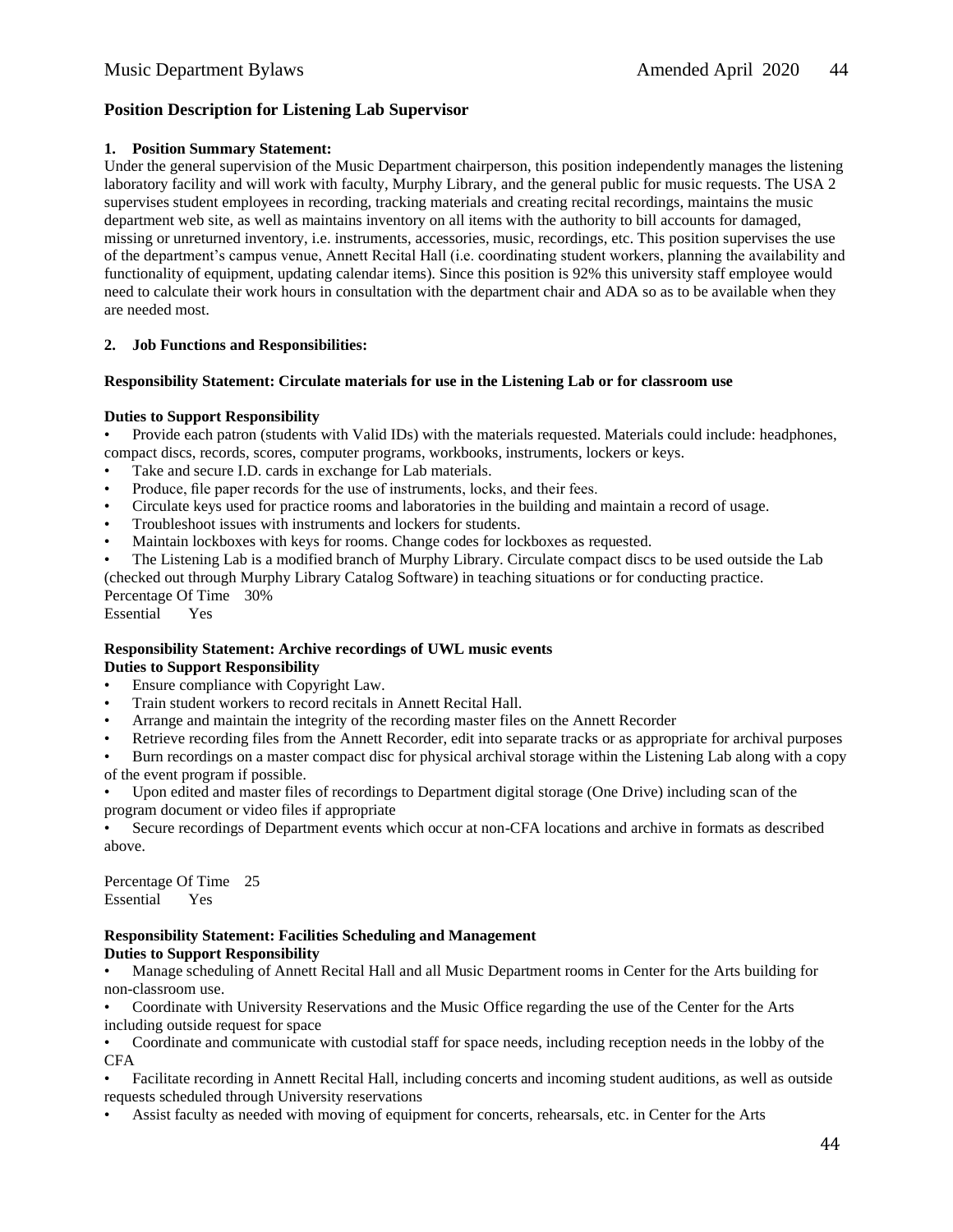#### **Responsibility Statement: Maintenance of inventory, equipment and facility Duties to Support Responsibility**

• Keep the master instrument and equipment database files accurate and up to date, apprising the department of missing and/or damaged items on a regular basis

• Coordinate with ensemble directors to determine instrument repair, addition and replacement schedules for instruments in the department's inventory

• Maintain an up-to-date inventory of blank compact discs, paper and toner for the Listening lab printer, ordering new supplies as needed.

• Maintain the Dampp-chaser piano humidifiers attached to practice room and lab pianos throughout the Center for the Arts

- Perform simple maintenance of equipment and notify repair professionals when major repairs are needed.
- Coordinate pickup and delivery of instrument repair among students, ensemble directors, and local vendors.
- Clean the computer keyboards, MIDI controllers and all recording equipment regularly.
- Keep lab counters free of dirt, wrappers, cans, etc.
- Assist faculty members with the setup and maintenance of their office computers.
- Also assist with the operation of classroom Audio/ Visual equipment when needed.
- Prepare obsolete, broken or unneeded equipment for Surplus through University Stores

Percentage Of Time 10 Essential Yes

#### **Responsibility StatementSupervision of student employees Duties to Support Responsibility**

• Hire, train and supervise 3-4 student employees for working in the Lab, locker room Annett Recital Hall booth, and backstage at Annett Recital Hall.

- Assign student employees to every event scheduled in Annett Recital Hall and ensure appropriate coverage for recording/backstage manager for every event as requested by the department
- Create a master handbook for instructions on how to use the recording equipment in the Annett Recital Hall booth
- Work with Dept. Academic Department Associate to see that biweekly time reports are maintained by the students.
- Set up a schedule whereby the Lab is kept open daytime and evening hours until 7 p.m.

Percentage Of Time 15 Essential Yes

#### **Responsibility Statement Facilitate the flow of information**

#### **Duties to Support Responsibility**

- Instruct students in the use of the lab equipment and the facilities available to them.
- Explain department policies in regard to Lab use, such as copyright restrictions, class requirements, etc.
- Assist faculty in locating and pulling materials for use in the classroom.
- Design and implement new forms to facilitate record keeping.

Sell and distribute tickets for music department functions as requested by faculty members. All concerts for which there is a charge or donation require the creation of a database in order to provide the concert's director with an accurate financial record.

• Serve as the primary contact and events manager for uploading concert information on the department website, CFA monitors, UWL Events calendar, VPA calendar, campus Digital Signs and Tribune Fine Arts Calendar.

• Serve as the primary contact for patrons who wish to make reservations for Union/Gala events, communicating with the Foundation and making deposits to the appropriate foundation accounts following events who accept donations

- Collect and deposit locker fees, maintaining a record of students payments (annual and by semester)
- Posting notices regarding the vacating of lockers at the end of the semester and year
- Posting notices regarding the return of instruments on loan to enrolled students
- Serve as the fine art building's contact for local vendors. Distribute refunds for vending machine malfunctions to students and faculty as requested. Contact the vendors if a machine is not operating properly.

Percentage Of Time 5

Essential Yes